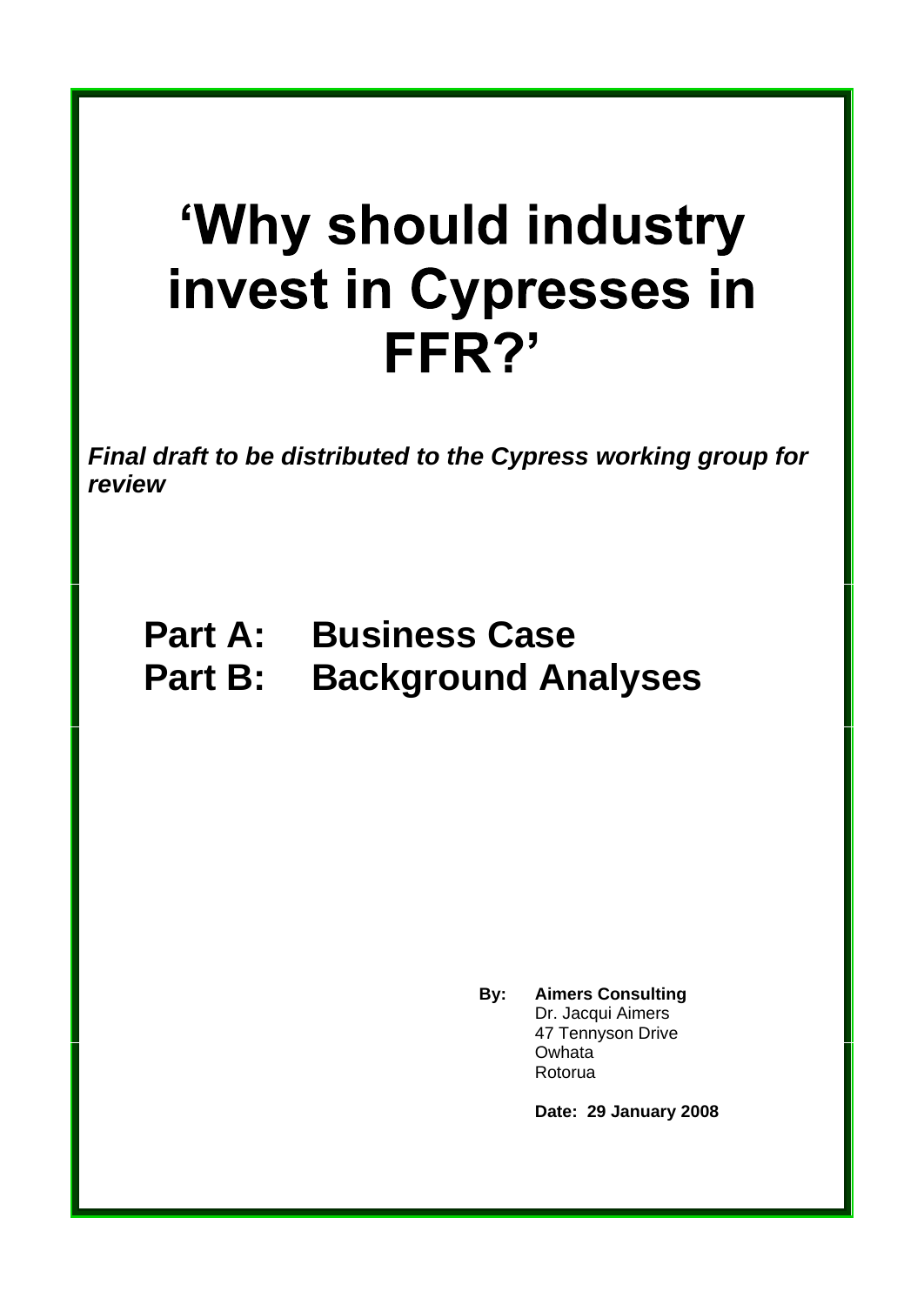## **Table of Contents**

| <b>EXECUTIVE SUMMARY</b>                                                          |     |
|-----------------------------------------------------------------------------------|-----|
| <b>ACKNOWLEDGMENTS.</b>                                                           |     |
| INTRODUCTION.                                                                     |     |
|                                                                                   |     |
| <b>PART A: BUSINESS PLAN.</b>                                                     |     |
| Why should the Forestry Industry invest in Alternative Species such as Cypresses? |     |
| Strengths of Cypresses - Why are they a good investment?                          |     |
| Opportunities in Cypress Forestry                                                 |     |
| Weaknesses and Threats in Cypress Forestry                                        |     |
| Why should Industry Invest in Cypress Research?                                   |     |
| Opportunities within FFR - Why should Industry Invest in the FFR?                 |     |
| Potential Threats and Weaknesses of FFR.                                          |     |
|                                                                                   |     |
| PART B: BACKGROUND ANALYSES FOR BUSINESS PLAN.                                    |     |
|                                                                                   |     |
| Cypress Forestry In New Zealand - An Overview                                     |     |
| 2. A Summary of the Current NZ Cypress Resource and Its Potential Value.          |     |
| 2.1 Potential Value of the Cypress Resource                                       |     |
| 3. Summary of Current Knowledge on Growing, Managing and Utilising Cypresses      |     |
| 3.1 Seed Source, Breeding and Propagation                                         |     |
|                                                                                   |     |
| 3.3 Health                                                                        |     |
|                                                                                   |     |
| 3.5 Timber Properties.                                                            |     |
|                                                                                   |     |
| 3.6 Utilisation Knowledge.                                                        |     |
| Summary of Current and Potential Markets for Cypress Timbers                      |     |
| 4.1 The Current NZ Market for Cypress                                             |     |
| 4.2 Imported Softwoods.                                                           |     |
| 4.3 Potential Domestic Market for NZ Grown Cypresses.                             |     |
| 4.4 Potential Export Market for NZ Grown Cypresses                                |     |
| The Economics of Growing Cypresses.                                               |     |
| 5.1 Economic Analysis                                                             |     |
| 5.2 Comparing Economics of Cypress with Other Species.                            |     |
| 5.3 Carbon Sequestration and Other Government Policy Influencing the Economics of |     |
| Cypress Forestry.                                                                 | .26 |
| 5.4 Impediments to Investment in Cypress Forestry                                 |     |
| 6. Knowledge Gaps in Cypress Forestry.                                            |     |
| 6.1 A compilation of Major Knowledge Gaps                                         |     |
| 6.2 Resolving Knowledge Gaps and Technology Transfer                              |     |
|                                                                                   |     |
| References.                                                                       |     |
| Appendix 1                                                                        | 35  |
| Appendix 2.                                                                       |     |
| Appendix 3                                                                        |     |
|                                                                                   |     |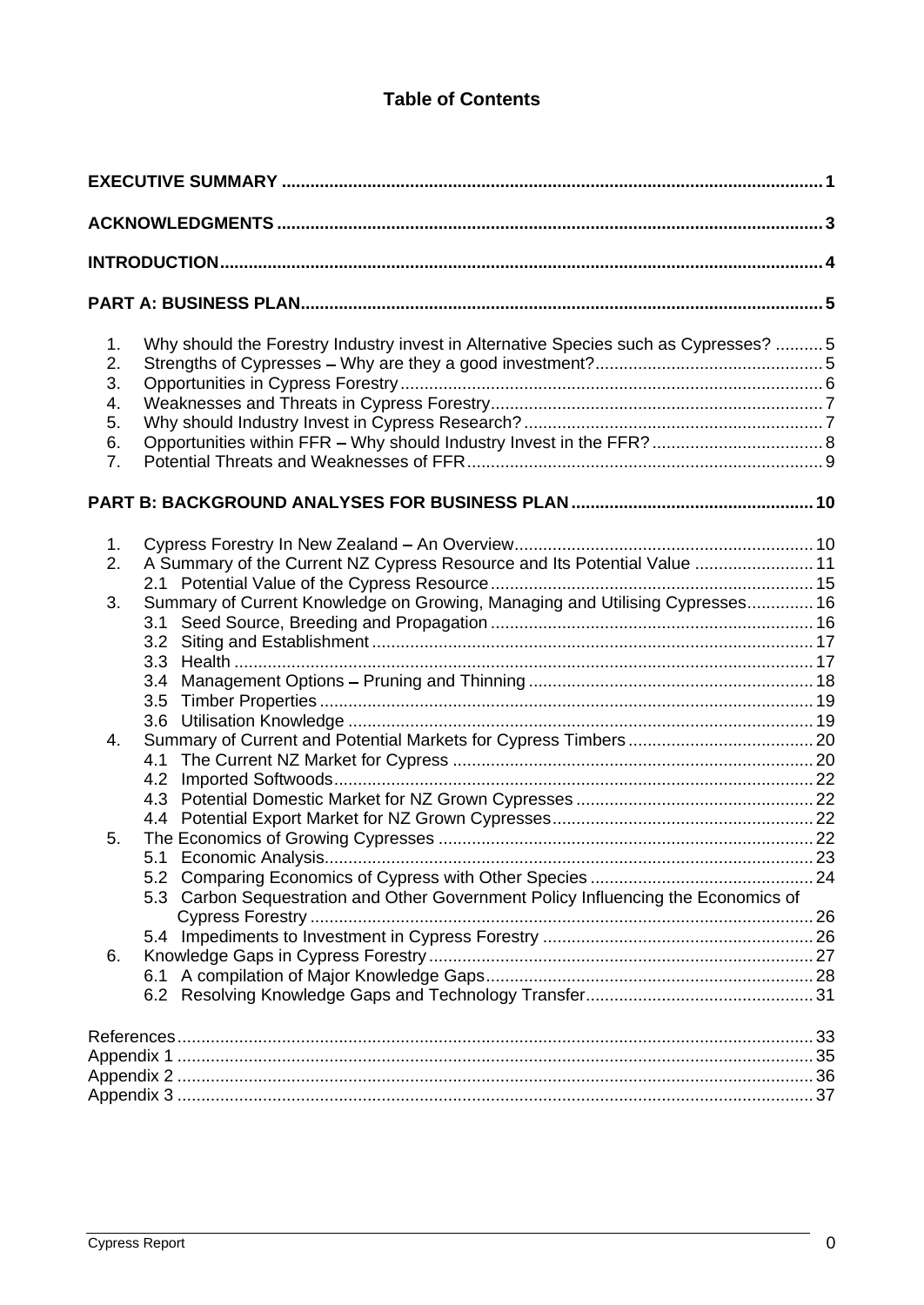## **EXECUTIVE SUMMARY**

The aim of this report is to give industry a status report on cypress forestry, including current knowledge and knowledge gaps, and present a business case for investment in cypress research.

Cypress species have been planted in NZ for over 150 years. The cypress group has desirable wood properties, with naturally durable heartwood, pleasant appearance, and, with good stand management, provides a high-value product. There is relatively low variation in wood properties from pith to bark and, therefore, no corewood problems as associated with radiata pine. There is already excellent market acceptance, with a substantial price advantage over radiata pine and a major premium for quality. There is limited economic data available, but initial economic analyses indicate comparable economic returns with radiata-pine forestry. Export prospects for eastern Asia are very promising, but currently the domestic market remains under supplied.

New Zealand's forestry industry is largely based on radiata-pine, resulting in a lack of market buffering associated with limited product diversity. Radiata pine provides for versatile timber products, but is not suitable for some demanding specialty end uses. Cypresses are better matched to many of these specialty end uses, allowing exploitation of market niches. The forestry industry can improve risk management and market buffering by diversifying and investing in high value alternative species such as cypresses.

Cypress plantings are only a small percentage of the plantation forest estate in New Zealand. Nevertheless, there has been a slow but steady increase in plantings of cypresses over the last two decades, in spite of a recent decrease in overall forest plantings. Confidence in cypress forestry was set back when cypress canker became a serious problem in the mid 1990s in some parts of NZ, particularly with macrocarpa. Lusitanica has since become more prominent because of its much greater resistance to cypress canker. Although plantings are still at a low level compared with radiata pine, there is currently a good distribution of cypress plantings in all age classes, providing a continuity of resource.

Apart from the farm forestry sector and a few corporate growers, there tends to be a lack of confidence in growing cypress species. This is largely due to significant knowledge gaps regarding establishing and managing cypress stands, limited information on economic returns, market uncertainty, and an overall lack of infrastructure in the supply chain. There are also concerns about the currently higher silvicultural costs in cypress forestry compared with radiata-pine forestry. A recent market survey identified that a major concern for those processing and utilising cypress was a lack of available resource, yet ironically, a survey of growers indicated that a major impediment to more planting was market uncertainty.

Significant knowledge gaps have been identified by researchers in consultation with industry  $-$  a comprehensive list of knowledge gaps is presented in Part B of this report. This list needs to be prioritized and pruned down by industry in consultation with research providers. Many of the identified knowledge gaps can be remedied by obtaining and analysing existing data. There is already a considerable body of knowledge regarding growing cypress species and utilising cypress timber products, but this is somewhat fragmented. Transfer of technology has been good within the farm forestry sector, but somewhat lacking within the wider industry. The Cypress Action Group, of the New Zealand Farm Forestry Association, has been instrumental in encouraging the transfer of knowledge and technology within the farm forestry sector, but this group does not speak for the industry as a whole. Some of the information that the wider industry has indicated it needs to know before increasing investment into cypresses is already in existence, but obviously is not easily accessible or in a form that can be readily received. This has been improved in part by the recent publication of the cypress handbook in the NZFFA electronic handbook series, which is freely available on-line.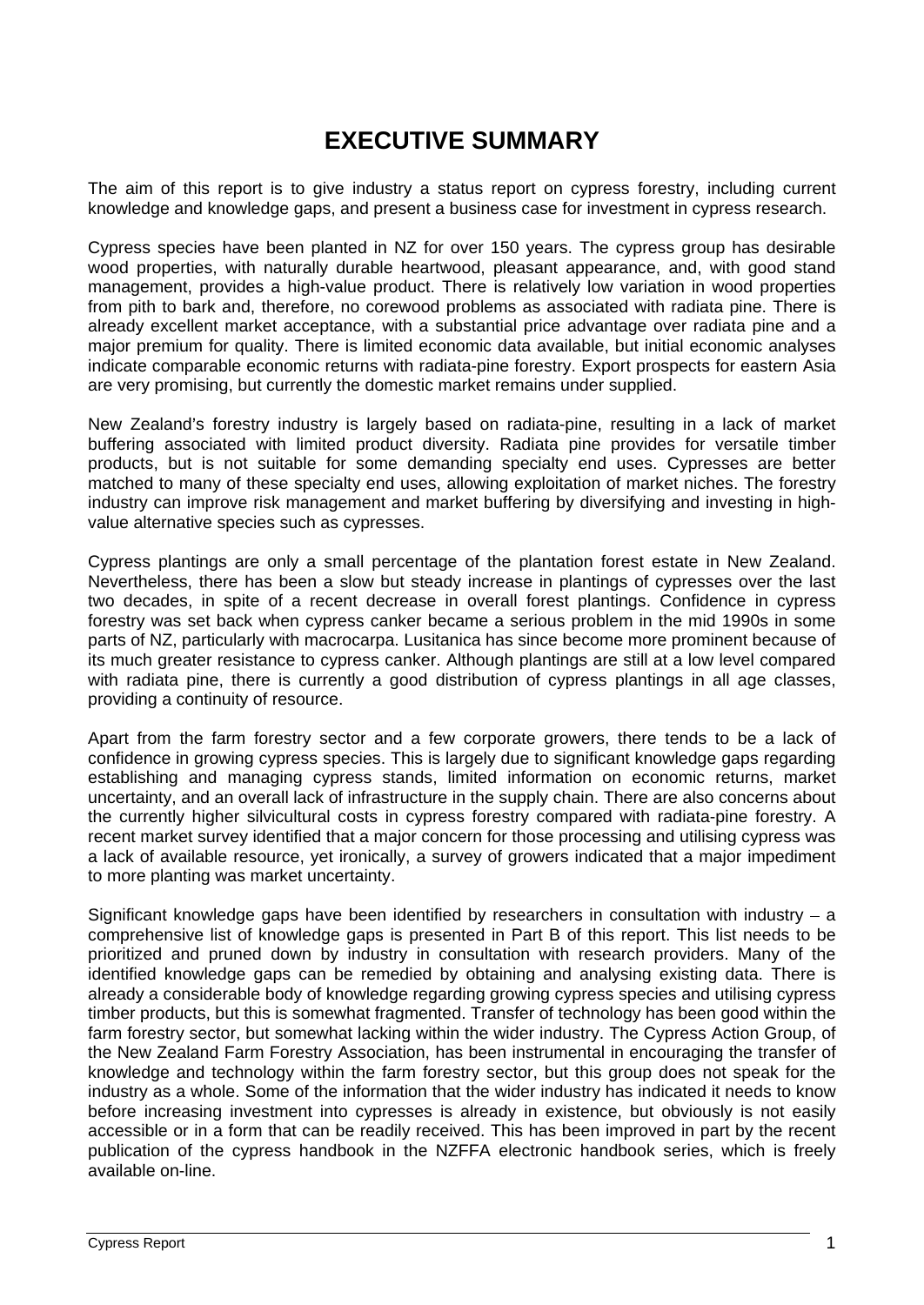Investment in research will directly benefit the forestry industry with improved knowledge and technology transfer resulting in increased returns to growers, processors and end users. Increased knowledge on siting, establishment and management of cypress stands would help reduce the perceived higher risks currently associated with growing cypresses. Market research is needed to quantify current and potential future demand in local and international cypress consumer markets; including how much of the imported western-red-cedar market can be substituted for locally grown cypress. The market for imported western-red-cedar is both an opportunity and a threat, depending on whether it is either substituted by, or substituted for, NZ-grown cypress timber. Also, carbon sequestration, plus pressure for species biodiversity and FSC compliance, may create opportunities and positively impact the economics of cypress forestry.

The diversified species section of the newly formed Future Forests Research Ltd (FFR) is ideally positioned to provide the needed infrastructure for investment in research to benefit the cypress industry. Development of a co-funding relationship between government and industry for research initiatives, improvement in technology transfer, and lobbying of government would all be better facilitated by the diverse species group in FFR, particularly if there is a strong cypress sub-theme. FFR would allow a more direct partnership between industry and researchers, and subsequently, ensure that research is strongly focussed on industry needs.

A cypress industry workshop was held in Rotorua, 28<sup>th</sup> August 2007, and a cypress working group formed. There was unanimous support for the formation of a cypress sub-theme within FFR. The cypress working group will bring a very pertinent perspective on the development of the industry as a whole, and provide a mechanism for industry consultation regarding research priorities. It was recognised that success of the cypress sub theme would be dependent on industry investment. It was subsequently recommended that a report be prepared to encourage wider industry support for cypress research and development.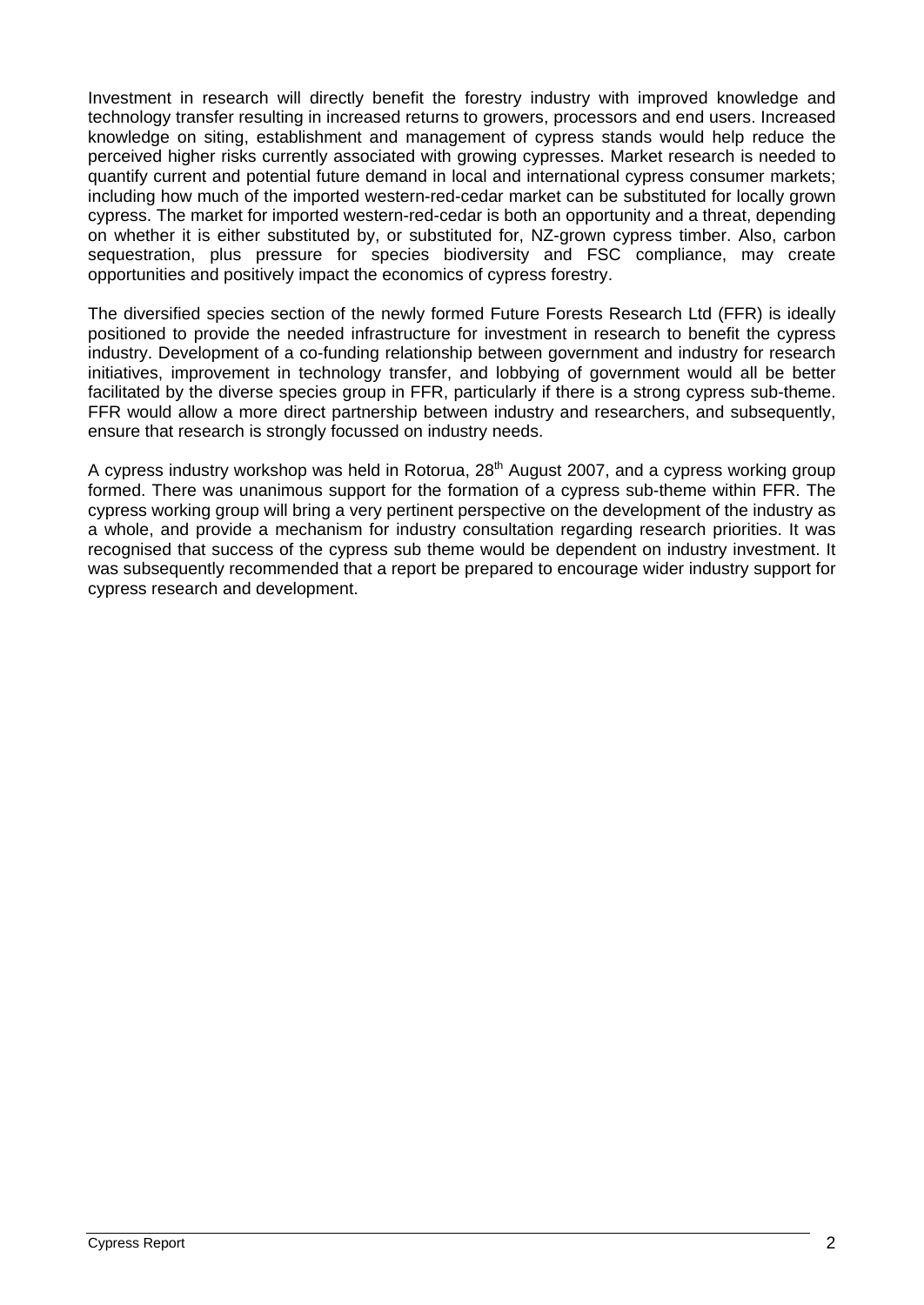## **ACKNOWLEDGMENTS**

This report is largely based on a compilation of disparate information sources, which have been identified where possible. However, it is difficult to acknowledge the source of some of the information because it is gleaned from conversations with colleagues across a broad spectrum of the forestry industry. Also, some of the information sources could not be divulged due confidentiality.

Grateful acknowledgement is given to Ian Nicholas (particularly for reviewing this report and providing information on the market survey, current knowledge and knowledge gaps), Patrick Milne (for assistance with the business plan), and Barry Poole (economic information and grower's survey). Charlie Low, Ensis Genetics, is gratefully acknowledged for providing Appendices 1 and 2. Acknowledgement is also given to members of the cypress industry who contributed to the report, particularly Kent Chalmers (Dunedin City Forests Limited).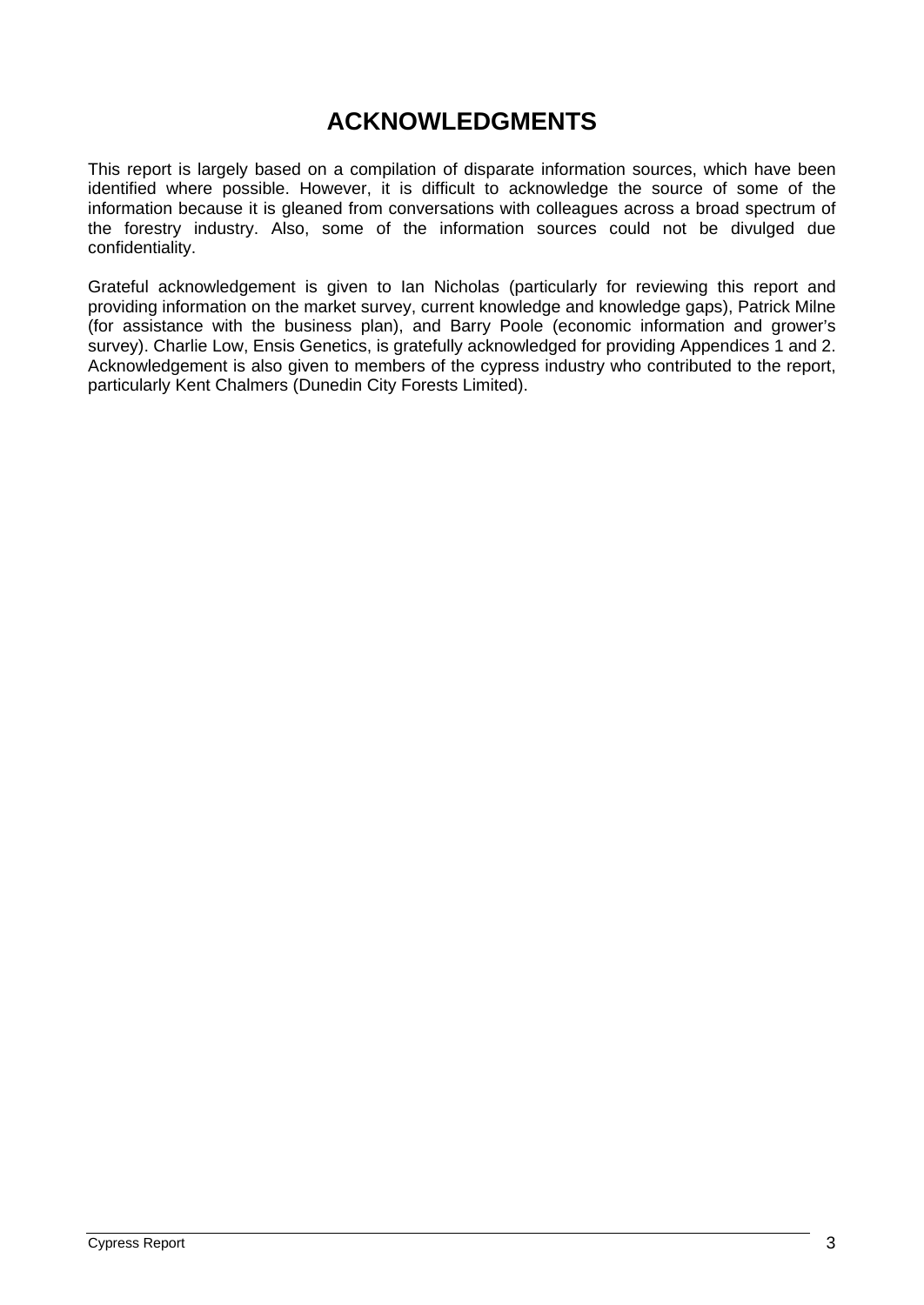## **INTRODUCTION**

A cypress industry workshop was held in Rotorua, 28<sup>th</sup> August 2007, and a working group formed. There was unanimous support for the formation of a cypress sub-theme within FFR (Future Forests Research Ltd). FFR is a research partnership between industry and forest research providers, which replaces the industry co-operatives that have operated for radiata pine, Douglasfir and eucalypts.

Financial support from industry is critical to the formation of a cypress sub-theme. With this in mind, the workshop identified some disparate information sources on the cypress industry that could be utilised to develop a business case.

Following discussions, the working group agreed that the following key information was required:

- 1. A summary of current and potential markets for cypress timbers (including the potential value of these markets).
- 2. A summary of the current NZ cypress resource and is potential value.
- 3. A summary of current knowledge applicable to growing, managing and utilising cypresses.
- 4. A summary of the gaps in this knowledge.
- 5. An insight into the economics of growing cypresses.

Participants at the workshop had a strong desire to move forward. It was recommended that funding be sought from FIDA (Forestry Industry Development Assistance) for a report on the status of the industry. The aim of this report is to provide the focus and background material necessary to attract and encourage wider industry support for cypress research and development.

Participants at the workshop had a strong desire to move forward. It was recommended that funding be sought from FIDA (Forestry Industry Development Assistance) for a report on the status of the industry. The aim of this report is to provide the focus and background material necessary to attract and encourage wider industry support for cypress research and development.

**The brief for this contract is to:** develop an overview of the current status of the cypress industry, identify the potential for growth and subsequently develop a business case for investment in cypresses.

For ease of reading, the colloquial name of individual species has been used throughout this report in preference to full scientific names, i.e.:

- macrocarpa = Cupressus macrocarpa Gordon.
- lusitanica = Cupressus lusitanica Mill.
- **-** Leyland cypress =  $x$  *Cupressocyparis leylandii* (Jacks. & Dall.) Dall.
- Ovensii = x Cupressocyparis ovensii (A.F.Mitchell)

Because of their importance to New Zealand forestry, this report concentrates on macrocarpa and lusitanica along with the main hybrids Leyland and ovensii.

This report is in two parts. Part A is the business case for investing in cypress forestry and in the FFR diversified species, cypress sub-theme. Part B is the background analyses providing a status report for the cypress industry and information for the business case. In the business case, part A of this report, links are provided to background information in part B, plus key references.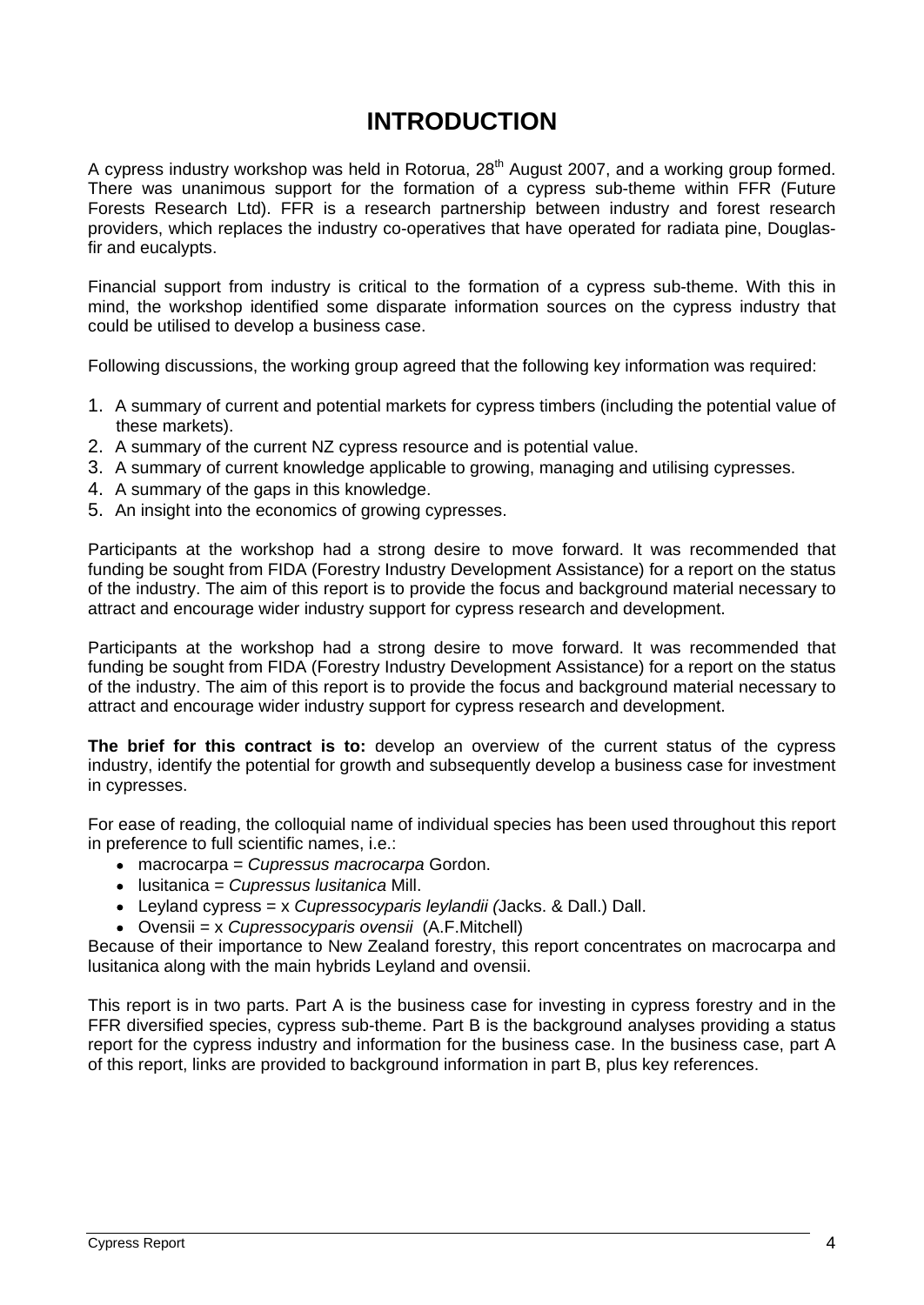## **PART A: BUSINESS PLAN**

## **1. Why should the Forestry Industry invest in Alternative Species such as Cypresses?**

- There is currently a lack of market buffering associated with limited product diversity, because New Zealand's forestry industry is largely based on growing and processing radiata pine.
- Alternative species such as cypresses can complement the main New Zealand forestry option of radiata-pine. Growth in the radiata-pine market is limited by a saturated NZ market and high freight costs for export.
- There is increasing concern over the unrealistic expectations for one species (radiata pine) to fit all market niches (Poole and others 2007). Although radiata pine is well recognised for producing highly versatile timber products, it is increasingly apparent that it is not suitable for some demanding specialty end uses. There are alternative species, such as cypresses, which provide profitable alternatives that are better matched to these specialty end uses and exploitation of market niches.
- This is increasing concern that economic reliance on one species is very risky radiata pine is 89% of the national plantation resource (Poole and others 2007). Forestry growers and processors are now more aware of the need for risk management in terms of species diversity in plantations, plus product diversity in the market place; i.e., a portfolio approach.
- The Forest Stewardship Council (FSC) has initiated certification of sustainably managed forests and most forestry organisations in NZ have sought and gained FSC certification to allow easier access to certain overseas markets. FSC certification does not dictate species diversity, but does encourage it and some NZ companies have shown initiative by planting different species to mitigate risk.
- Expansion of the national plantation area is currently constrained by the gap between land price and the return that radiata pine can produce on that land. In order to expand the national forest estate, the industry needs to produce higher value products and alternative species, such as cypress, may offer that (Kent Chalmers, CFL, pers. comm.).

## **2. Strengths of Cypresses Why are they a good investment?**

- Cypresses offer a profitable, alternative softwood industry. Currently demand for cypress timber in NZ exceeds supply.
- Economic returns are comparable with that of radiata pine. A recent economic analysis, of the expected returns from the current crop of well-tended cypress stands, gave a total estimated revenue of \$52,000 per ha. With a rotation length of 35 years, this economic analysis estimates an IRR of 8 %. (Insights into economics, page 23).
- Cypresses are an integral part of New Zealand's exotic tree landscape there are about 150 years of experience in growing and processing cypresses in NZ. There is a good distribution of cypress plantings in all age classes, providing a continuity of resource. (Refer to current resource, page 11 for more info).
- Cypresses offer a good alternative for plantation diversification and risk mitigation, as opposed to reliance on a radiata-pine monoculture.
- Once established, cypresses are relatively straightforward to grow and tend, they respond well to silviculture, and there is flexibility in rotation length. (Siting and establishment, pages 17; and management, page 18).
- Cypresses have desirable wood properties and, with good stand management, provide a high-value product. They tend to have a relatively low variation in wood properties from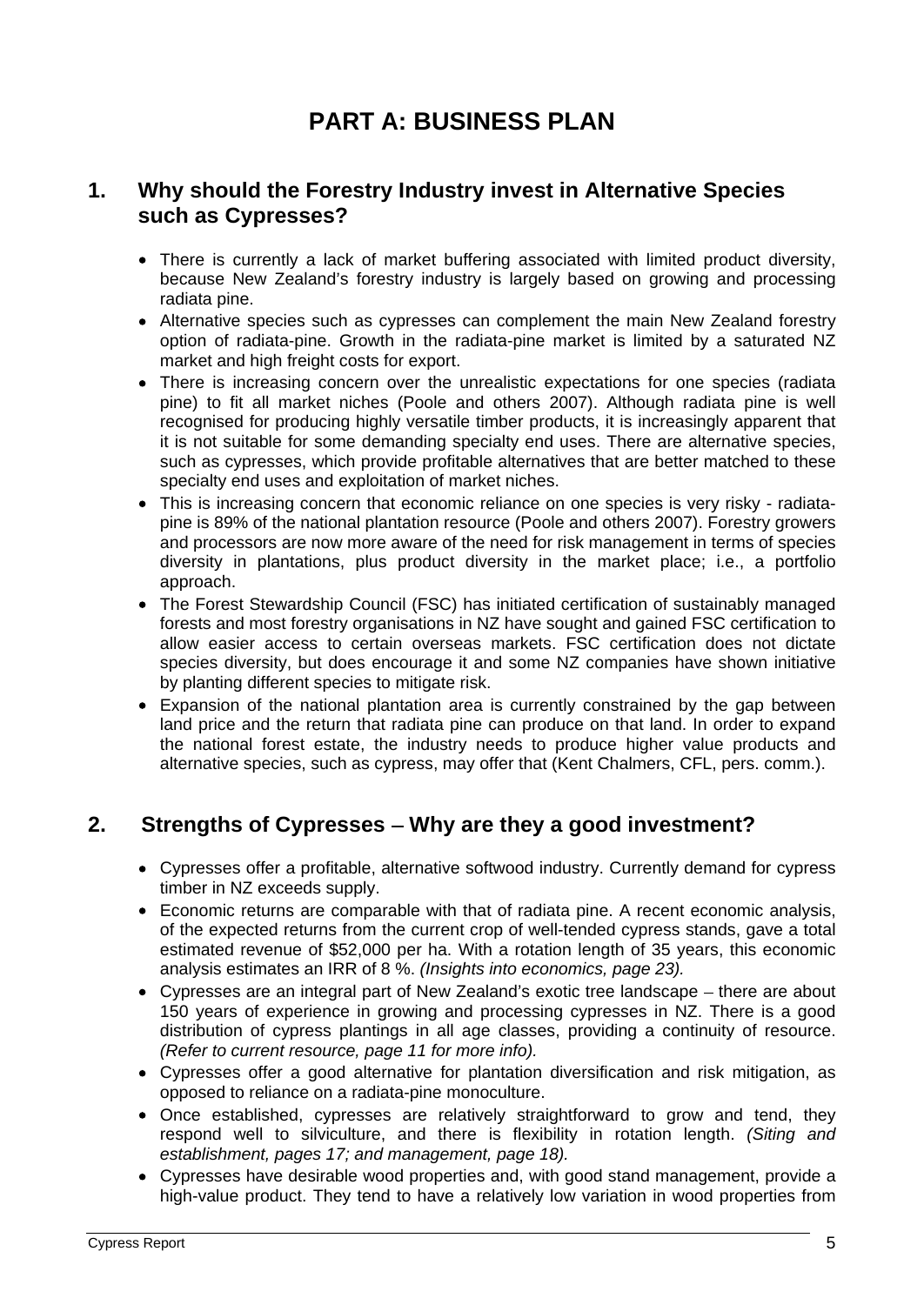pith to bark and, therefore, do not have the corewood problems associated with radiata pine. Subsequently, there is potentially good revenue in production thinnings or the harvesting of young stands. (Timber properties, page 18; utilisation, page 19)

- There are no major utilisation problems. Cypresses can generally be processed in mills geared for processing radiata pine, with little or no problems. This is one of the reasons why cypresses are ideal contingency species if the radiata-pine industry becomes threatened. The contract of the contract of the contract of the contract of the contract of the contract of the contract of the contract of the contract of the contract of the contract of the contract of the contract of th
- Cypress heartwood is naturally durable. There is a growing domestic demand for naturally durable timbers, such as cypresses, with demand currently exceeding supply. (Current NZ market, page 20).
- Cypresses are well suited to high-value specialty end-uses and exploitation of market niches (Utilisation knowledge page 19; current and potential markets, pages 20-22). This would provide product diversity and subsequent market buffering, as opposed to reliance on radiata-pine products.
- There is already excellent market acceptance for cypress timber. There is room for considerable growth in the domestic market, plus a substantial price advantage over radiata pine and a major premium for quality. Currently the domestic market is under supplied. (Current NZ market, page 20).
- Up to date information on growing and utilising cypress timber is now readily available with the recent publication of the cypress handbook in the NZFFA electronic handbook series, which is available on-line.

## **3. Opportunities in Cypress Forestry**

- There is potential for significant economic gains from the establishment of plantations with improved planting stock from the cypress breeding programmes. Cypress breeding is still in the early stages - significant gains have already been made, but there is the potential for considerable further gains with continued breeding of pure species and from hybridisations between species. Cypresses are highly inter-fertile and there is good anecdotal evidence for hybrid vigour, plus there is the potential to combine desirable characteristics from different cypress species. Hybrid planting stock could become available from the breeding programmes within the next 5 years, depending on research funding. (Seed source, breeding and propagation, page 16, Milne 2006).
- Currently demand for cypress timber in NZ exceeds supply, which indicates the potential for considerable growth in the domestic market. (Current NZ market, page 20). Subsequently, much of the cypress timber can be processed and sold domestically. Many forest owners currently want increased exposure to the domestic market and the potential to add value without massive capital expenditure.
- There is also potential for capturing some of the market for imported softwoods. Trends in the volume of softwood timber imports over the last six years have shown a steady increase. In 2005, approximately 29,999 m<sup>3</sup> of softwood sawn timber was imported into New Zealand, with a value of \$28,692,000. The majority of imports were western-red cedar from Canada. According to most cypress end-users, NZ-grown cypress timber could substitute for at least some of this imported softwood in the domestic market. (Imported softwoods, page 22).
- $\bullet$  There is potential for a good export market for NZ-grown cypress in the Pacific Rim as a substitute for a group of timbers that include yellow cedar, Port Orford cedar, incense cedar, sitka spruce, western-red-cedar and redwood. Export prospects for eastern Asia are particularly promising. (Potential export markets, page 22).
- There is industry support for developing a national cypress brand, which would raise the profile of NZ-grown cypress and provide some unity and infrastructure for the cypress industry.
- The ability of cypress stands to carry higher stockings than many other species means that more carbon can be captured over time. Carbon sequestration could, therefore,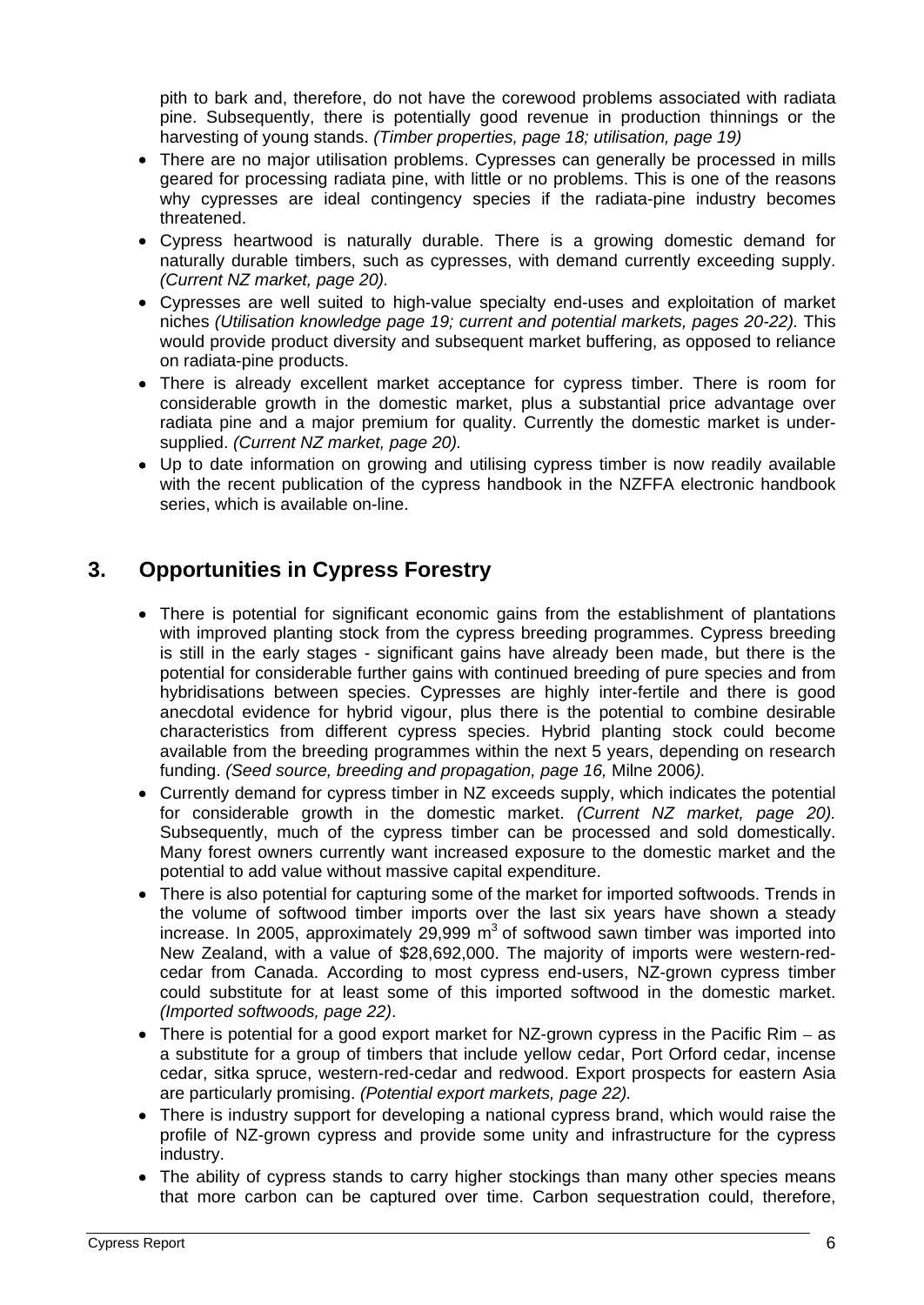become a major co-product in cypress forestry. (Carbon sequestration, page 25).

- Pressure for species biodiversity and FSC compliance, may create opportunities and positively impact the economics of cypress forestry. (Carbon sequestration and other government policy influencing the economics of cypress forestry, page 26).
- The government has recently announced support for afforestation of eroding hill country. Cypresses could play a prominent role in this afforestation. (Carbon sequestration and other government policy influencing the economics of cypress forestry, page 26).
- 

## **4. Weaknesses and Threats in Cypress Forestry**

- Cypresses are site specific and more care is needed in matching species or clones to sites. This is in contrast with radiata-pine, which is highly adaptable over a wide range of sites. (Siting and establishment, page 17)
- Initially macrocarpa was the main cypress species planted in NZ, but it has. proved susceptible to cypress canker in warmer parts of NZ. (Cypress forestry in  $NZ - an$ overview, page 8; Health, page 17)
- Lusitanica planting stock has tended to be highly variable in the past, though this is no longer an issue with new planting stock available from the tree improvement programme.
- Apart from the farm forestry sector and a few corporate growers, there tends to be a lack of confidence in growing cypress species, partly due to limited technology transfer in the wider industry. (Resolving knowledge gaps and technology transfer, pages 32-33).
- There are significant knowledge gaps regarding establishing and managing cypress stands, particularly a limited availability of management models. (Siting and establishment, page 17; management, page 18).
- Silvicultural costs are currently higher in cypress forestry, mostly due to the need for more pruning, compared with radiata-pine forestry (Insights into economics, page 23-25).
- There is currently limited information on economic returns in cypress forestry, which has proved to be a disincentive to investment *(Insights into economics, page 23)*.<br>• Higher land prices are currently a major factor influencing expansion of the cypress
- industry, particularly as cypress species require better sites with higher fertility. (Impediments for investment, page 26-27).
- There is an overall lack of infrastructure in the supply chain for cypress forestry. This contrasts with radiata-pine forestry, which has a tremendous body of knowledge regarding silvicultural management and processing of timber - there is a well established infrastructure, from breeding through to harvesting and marketing processed timber and value-added products. This contributes to radiata-pine being seen as 'the safe bet' compared with cypress forestry, which is regarded as more high risk by the wider industry. (Impediments for investment, page 26-27).
- The import market for softwoods from North America, particularly western-red-cedar, is potentially a threat because it could encroach on the domestic market for NZ-grown cypress timber.
- $\bullet$  It is possible that the very newly initiated redwood industry in NZ could become a threat  $$ potentially encroaching on growth in the domestic market for NZ-grown cypress, and also providing a substitute to imported western-red-cedar (Cooke and Satchell 2007).

## **5. Why should Industry Invest in Cypress Research?**

- Research will directly benefit the forestry industry with improved knowledge and technology transfer resulting in increased returns to growers, processors and end users. Increased knowledge on siting, establishment and management of cypress stands would help reduce the perceived higher risks currently associated with growing cypresses.
- There is already a considerable knowledge base to build on regarding growing cypress species and utilising cypress timber products. This knowledge is based on many years of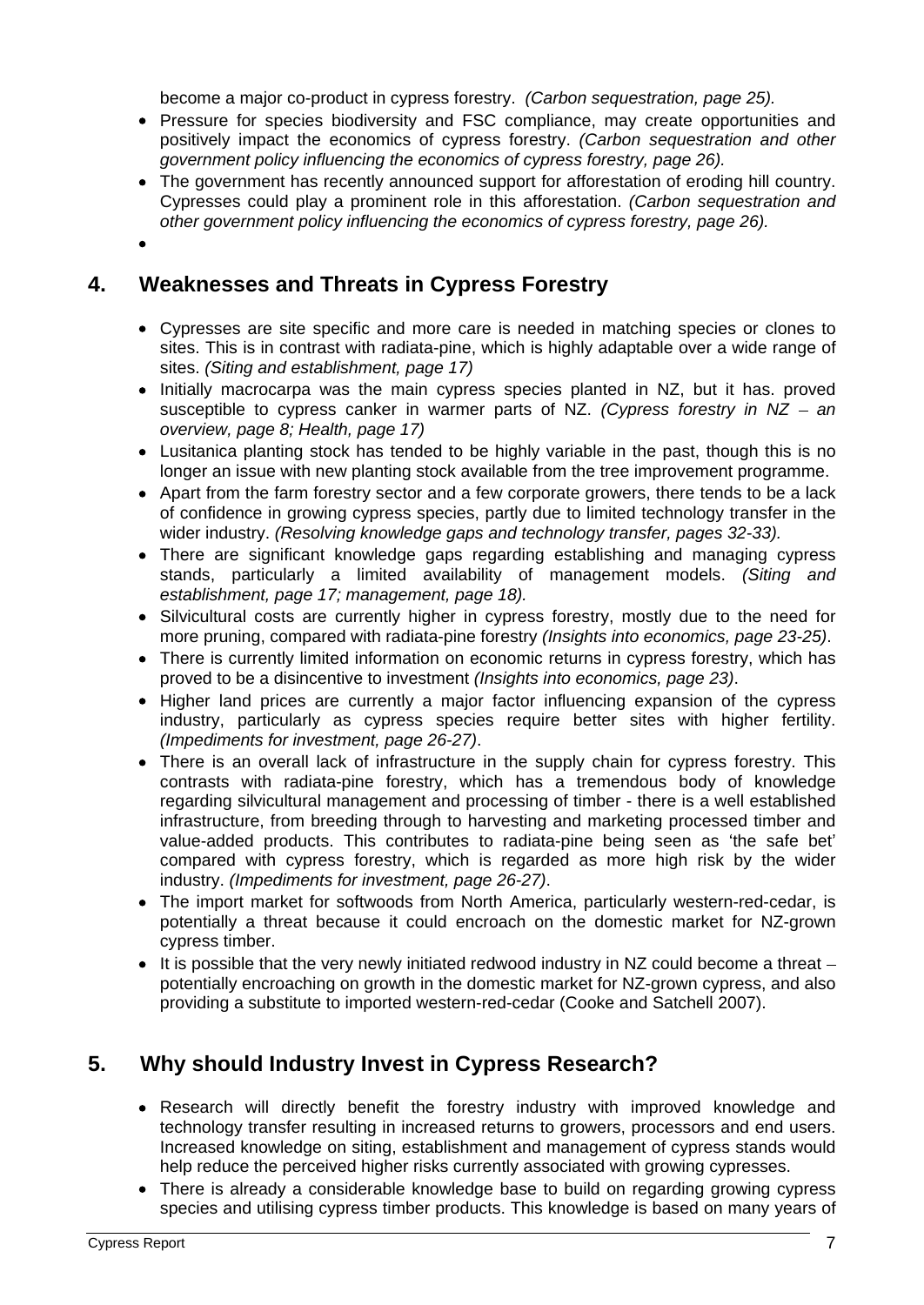experience in growing cypresses and a solid foundation of scientific research.

- Past research has, unfortunately, been somewhat fragmented due to funding constraints. Many of the identified knowledge gaps can be remedied by obtaining and analysing data from the existing extensive network of cypress trials, or from the network of growers and processors in the industry, rather than requiring the establishment of manynew research trials (Knowledge gaps, page 28).
- There are still unanswered questions regarding cypress forestry. For example:
	- What potential economic gains will cypress hybrids give us? There is good anecdotal evidence for hybrid vigour, plus there is the potential to combine desirable characteristics from different species.
	- ▶ There is limited research into the economics of growing cypresses, which has been identified as an impediment to investment.
	- Could carbon sequestration become a profitable co-product to cypress timber production?
	- How much of the imported western-red-cedar market can be substituted for locally grown cypress? Also, what is the potential market share for NZ-grown cypress in the Pacific Rim?
	- There are many other unanswered questions that have a direct relationship to profitability in cypress forestry.

## **6. Opportunities within FFR Why should Industry Invest in the FFR?**

Future Forests Research Ltd (FFR) is a research partnership between industry and forest research providers, which replaces the industry co-operatives that have operated for radiata pine, Douglas-fir and eucalypts. Knowledge gaps that have impeded growth in the cypress forestry have been identified by researchers in consultation with industry, as summarized below (pages 28-32). The opportunity is for FFR to review these knowledge gaps; then amend and prioritize them with industry input and consultation with research providers and funding agencies, such as FRST (Foundation for Research, Science and Technology). A cypress industry workshop was held in Rotorua, 28<sup>th</sup> August 2007, and a working group formed. There was unanimous support for the formation of a cypress sub-theme within the FFR diversified species group. There are very good reasons for cypress growers and processors, and the forestry industry in general, to invest in FFR. These reasons include:

- There is strength in numbers. A unified group of industry partners can achieve far more with pooled resources than individual growers and companies acting on their own. This includes lobbying government for decisions and policy that benefit the industry, and providing better leverage for government co-funding of research. The diverse species group in FFR would more effectively facilitate government lobbying and the development of a co-funding relationship between government and industry.
- It appears that a lack of unity and communication within the industry is a major impediment to growth of cypress forestry. This is probably due to a lack of infrastructure, which is impeding the transfer of knowledge and technology and contributing to a lack of confidence in the industry. The disjointed nature of the industry could be remedied, at least in part, by investment in cypress research within the diverse species group in FFR.
- There are already good indications for industry support of FFR, including support from those involved in the cypress industry.
- The radiata pine, Douglas-fir and eucalypt co-operatives are good examples of industry/research partnerships, which will be carried over into FFR. This history of co operative work in other species will provide a good model for cypress industry/research partnerships. The potential role of the NZFFA cypress action group within FFR needs to be explored.
- FFR would ensure that there is a more direct partnership between industry and researchers, and subsequently, research is strongly focused on industry needs.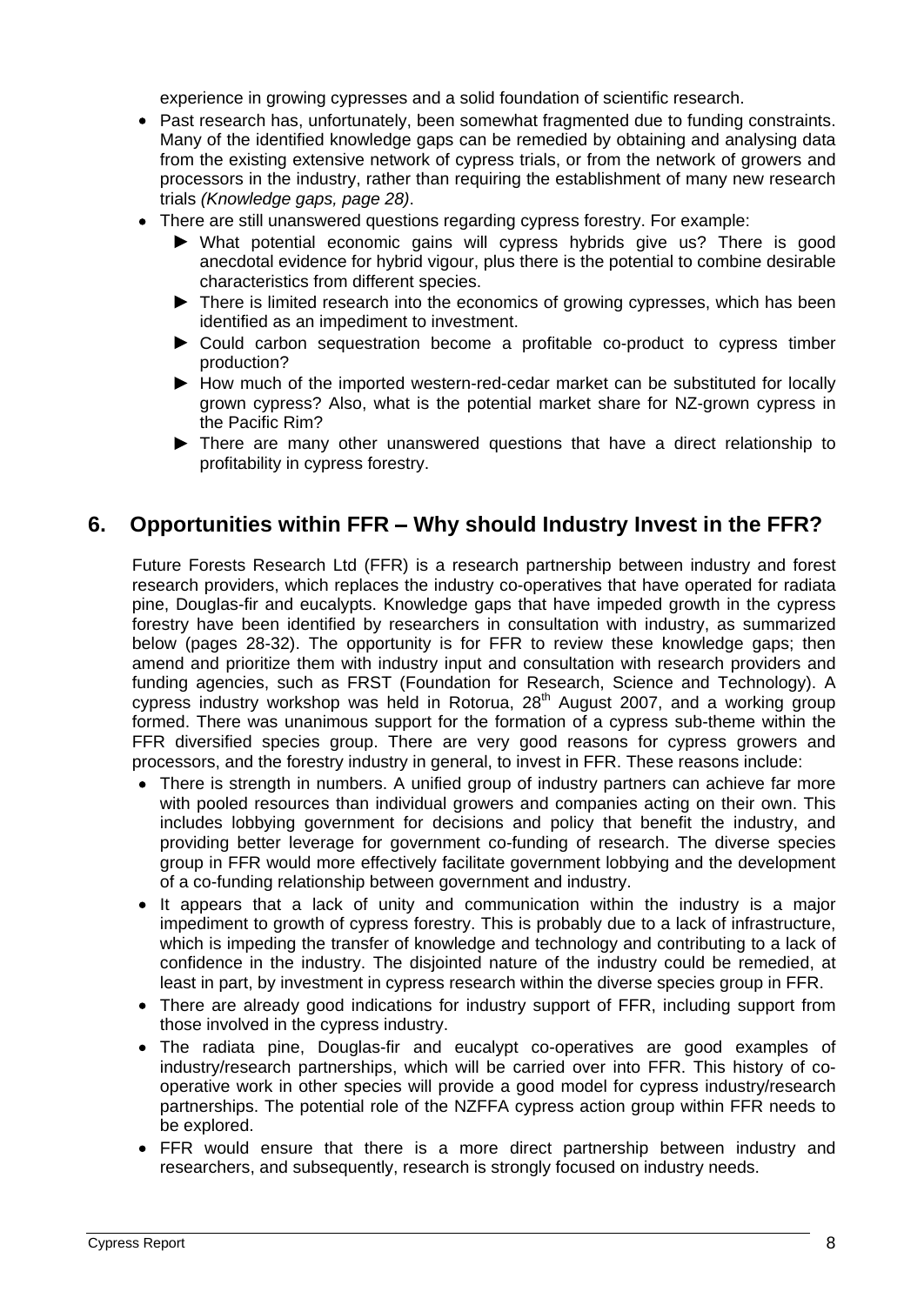## **7. Potential Threats and Weaknesses of FFR**

- $\bullet$  FFR was recently established  $-$  in October 2007  $-$  and is, as yet, an untried formula.
- Funding for FFR diversified species is still uncertain. FRST bids are currently being written. The current government funding system for research has been described as flawed, largely due to the three-year funding cycles of FRST, which results in a lack of continuity in research, with peripheral issues tending to be addressed rather than major step changes. (Resolving knowledge gaps and technology transfer, page 32).
- Industry co-funding for FFR could be negatively impacted by a downturn in forestry.
- Alternative species industries could potentially be overshadowed by the dominant radiata-pine industry in FFR politics, resulting in a very small 'slice of the pie' going to the cypress sub-theme. There needs to be strong leadership in the diversified species subthemes. The contract of the contract of the contract of the contract of the contract of the contract of the contract of the contract of the contract of the contract of the contract of the contract of the contract of the co
- As with any industry group, there is the potential for divisions and a lack of consensus between different factions of the cypress industry (though there is currently no indication of this). There is a need for strong leadership in the diversified species cypress subtheme so as to maintain strong unity.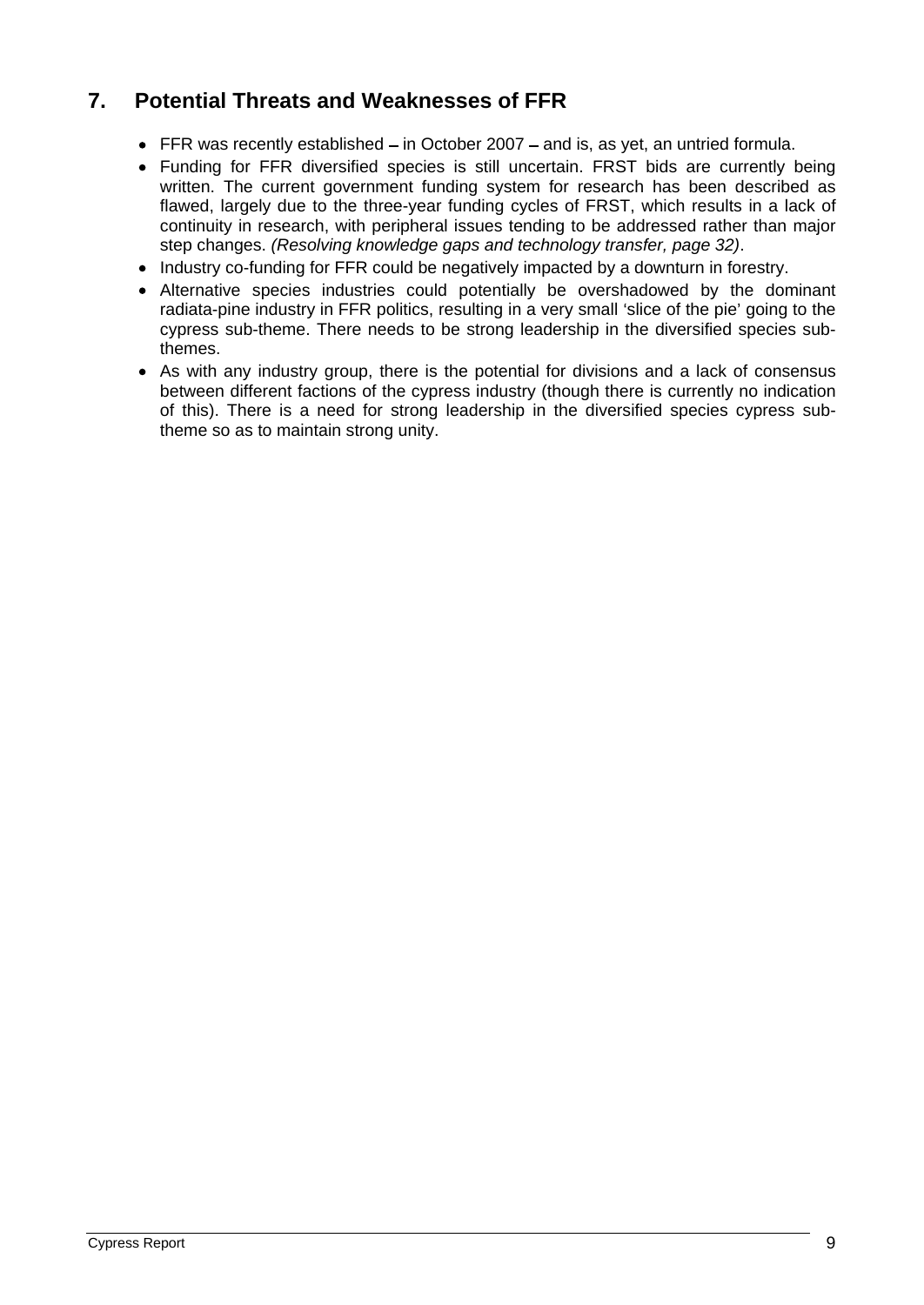## **PART B: BACKGROUND ANALYSES FOR BUSINESS PLAN**

## 1. Cypress Forestry In New Zealand - An Overview

Cypresses are an integral part of New Zealand's exotic tree landscape. Settlers began planting cypress species from the 1860's. By the late 1800s, at least 18 different species of Cupressus and Chamaecyparis had been introduced into New Zealand from various sources, many of which proved highly inter-fertile, i.e., they readily hybridised. The cypresses, particularly macrocarpa, were traditionally planted on farms for shelter, farm timber, ornamental use, and hedging, and generally were not intensively managed in plantations until the early 1990s. This resulted in a high proportion of inferior knotty timber initially being marketed.

In the mid 1980's, tree improvement programmes were initiated for macrocarpa and lusitanica (Aimers-Halliday et al. 2004; Low et al. 2007). The area planted in cypresses steadily increased with demand for superior planting stock exceeding supply. In the last decade, timber from intensively managed plantations has become more readily available. The most important species for local industry are lusitanica and macrocarpa. The timber has good stability and natural durability and is suitable for exterior and interior joinery, boat building, weatherboards, interior and outdoor furniture, and farm utilities. However, commercial success depends on good siting, good silviculture, and continuity of supply to the sawn timber industry.

Macrocarpa was initially the main species planted. Unfortunately, macrocarpa has proved susceptible to cypress canker, a virulent fungal disease. Cypress canker has been present in New Zealand since cypress species were first introduced; but it did not become a serious problem until the mid 1990's, after an increase in the planting of macrocarpa. Some macrocarpa growers suffered considerable losses, particularly in warmer parts of the country. This was a major blow to the developing cypress industry and some confidence was lost in the future of cypress forestry in New Zealand.

Currently cypress canker is still regarded as a problem with growing cypresses in New Zealand. But this reflects, in large part, our insistence on growing macrocarpa in preference to other cypresses, and putting it on inappropriate warm, exposed sites. Macrocarpa in its natural range is restricted to small stands on either side of Carmel Bay, California. It is, therefore, very much a coastal species. In cooler, sheltered coastal stands in New Zealand, macrocarpa is still largely disease free.

In contrast to macrocarpa, lusitanica is a species with a very wide natural range from Mexico through to Central America. It is largely an inland species. In the last decade, lusitanica has become more prominent because of its much greater resistance to cypress canker. However, aside from farm foresters, much of the wider forestry industry and end-users tend to lack knowledge on (and confidence in) the attributes of this species. Lawson cypress is another cypress species that was been widely planted in New Zealand by the NZ Forest Service. It has a small natural distribution in the northwest of USA. Lawson cypress grows well in New Zealand and produces superb timber. However, it grows significantly slower than macrocarpa and lusitanica, so has been largely supplanted by those species (Low and others 2007)

Cypress species are highly inter-fertile, with great potential for hybridisation. There is good anecdotal evidence of hybrid vigour in cypresses, i.e., the hybrids may be superior and faster-growing than either parent. Leyland cypress is a hybrid between macrocarpa and Chamaecyparis nootkatensis, which has been planted throughput New Zealand. The Leyland clones have been tested on a number of sites and form healthy stands of well-formed trees,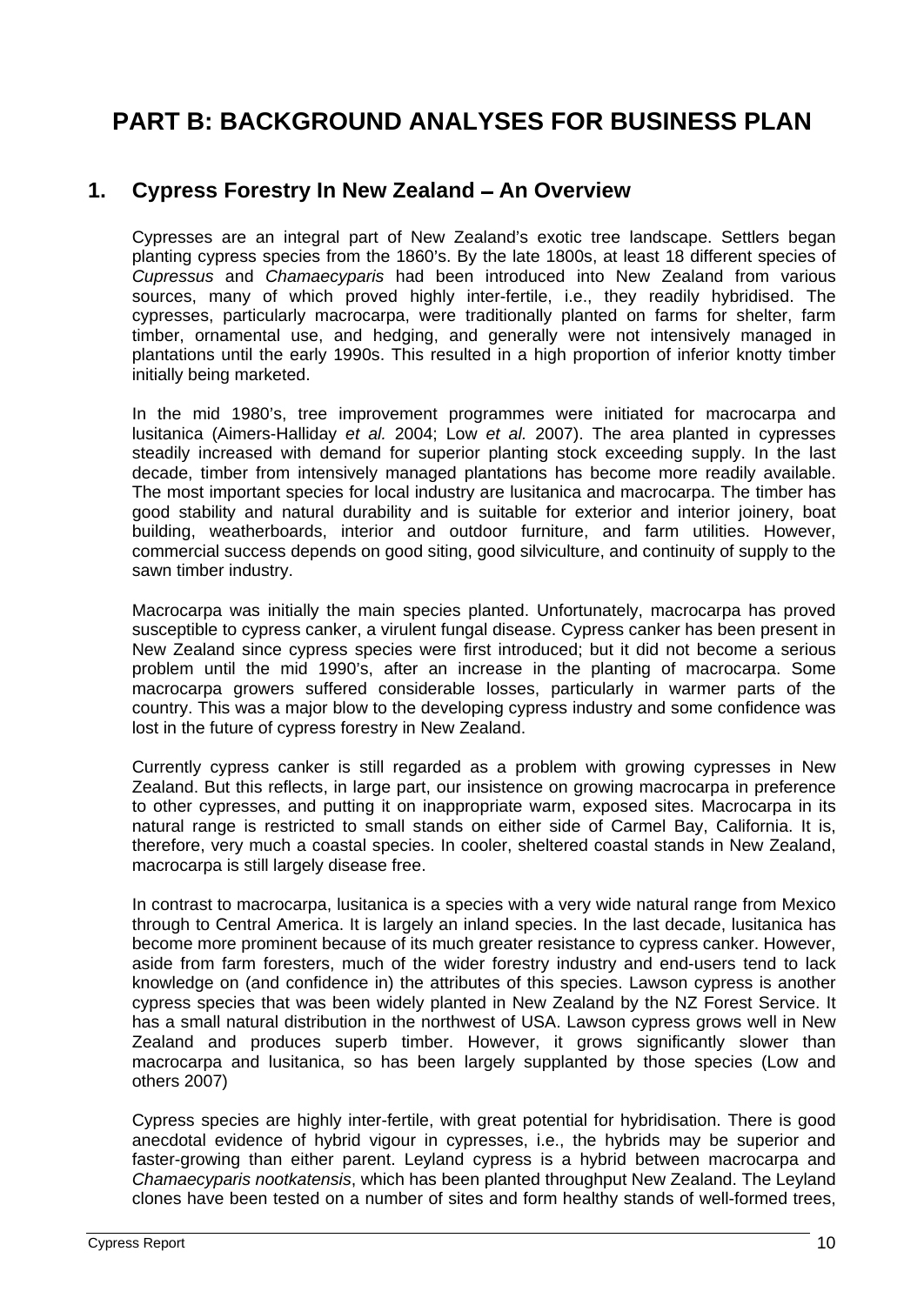with slightly slower growth than lusitanica or macrocarpa, but better wood properties. The slower growth may be due accumulated maturation during the many cycles of vegetative propagation of these clones, rather than being typical of the true hybrid genotype, per se. There has been speculation that controlled hybridisations between the two parent species (macrocarpa and Ch. nootkatensis) may result in superior, faster growing hybrid genotypes. More recently, there has been great interest in the Ovensii clone (an accidental hybrid between lusitanica and Ch. nootkatensis), which appears to be performing well, though is yet to be well tested.

Success with cypresses needs good matching of species and sites, good establishment and timely and appropriate silviculture. Once established, cypresses are relatively straightforward to grow and tend, and there is flexibility in rotation length. Cypresses tend to have a relatively low variation in wood properties from pith to bark, and therefore do not have the corewood problems associated with radiata pine. Well managed stands of cypresses produce high quality timbers that are, highly valued.

## **2. A Summary of the Current NZ Cypress Resource and Its Potential Value**

Cypresses are poised to be the third most important genus in New Zealand plantation forestry. They already have excellent market acceptance, with a substantial price advantage over radiata pine and a major premium for quality. Export prospects for eastern Asia are very promising, but currently the domestic market remains under supplied (Nicholas 2007, Nicholas and Garner 2007).

In spite of the growing demand for cypress timber, planting rates for cypress species remain low. On 1<sup>st</sup> April 2005, the National Exotic Forest Description (NEFD) records that cypress production forests totalled 6000 ha in New Zealand. This was a very small proportion of the 1,811,000 ha of total plantation forest. Radiata-pine was 89% and Douglas-fir 6% of the forest estate (Figure 1). By 1<sup>st</sup> April 2006, after better inclusion of small woodlots, the NEFD records 7000 ha of cypress, still well below 1% of the forest estate. It is interesting to note, however, that although total planting rates have dramatically declined in recent years, planting rates for alternative species such as cypresses, have remained steady (MAF 2007, Poole and others 2007).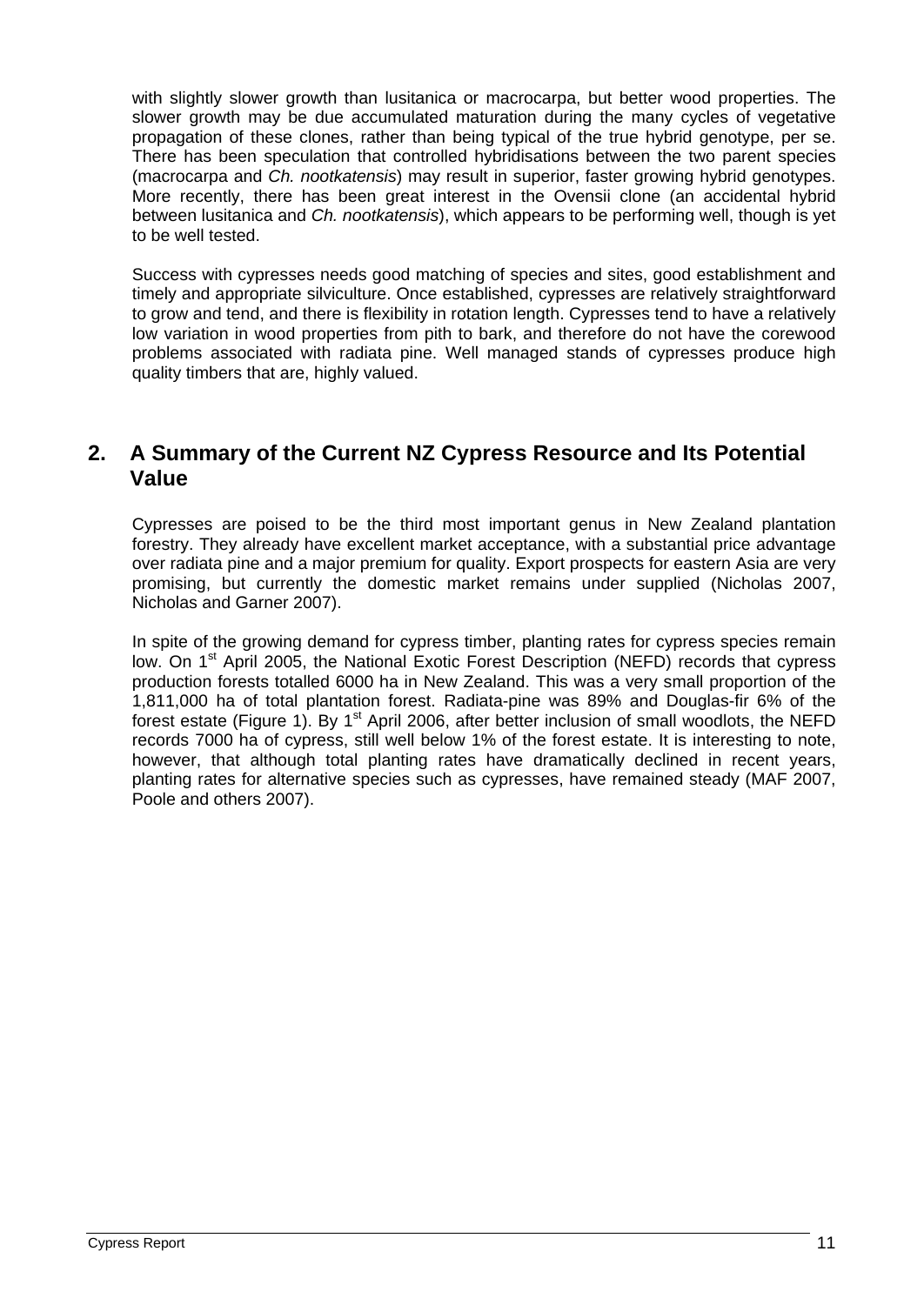

**Figure 1:** Area in hectares for different species in the NZ National Forest Estate, NEFD, April 2005.

Although there have been recent improvements, the NEFD may not capture all alternative species grown in smaller farm forestry estates (Poole and others 2007). Data collected from the cypress royalty scheme (where a proportion of revenue from nursery sales is levied for research purposes) suggests that, in the last 5 years, on average there has been between 500,000 and 750,000 seedlings planted per year. Based on 1000 stems per hectare, this equates to between 500 -750 ha per year, with more than 2,500 ha established under the royalty scheme during the last 5 years. The NEFD survey records the total area of cypresses aged 1-5 years as 2,300 ha. This suggests that the cypress resource as reported in the NEFD and Agriquality Survey of Small Forest Growers is slightly underestimated (Poole and others 2007).

NEFD statistics show that there is more cypress currently growing in the South Island than in the North Island (Table 1). NEFD statistics also show that there are more hectares in the younger age classes in both the North and South Islands, as compared to older age classes, which bodes well for the future continuity of supply for timber processors and other end users. The contract of the contract of the contract of the contract of the contract of the contract of the contract of the contract of the contract of the contract of the contract of the contract of the contract of the con

|                          | $1-5$<br>Years<br>(ha) | 6-10<br>Years<br>(ha) |     |     |     |     |      |
|--------------------------|------------------------|-----------------------|-----|-----|-----|-----|------|
| North<br>Island<br>Total | 609                    | 318                   | 117 | 152 | 149 | 123 | 1468 |
| South<br>Island<br>Total | 1695                   | 1331                  | 579 | 338 | 476 | 162 | 4581 |
| New<br>Zealand<br>Total  | 2304                   | 1649                  | 696 | 490 | 625 | 285 | 6049 |

**Table 1:** Area planted in cypress species as at 1 April 2005 (NEFD)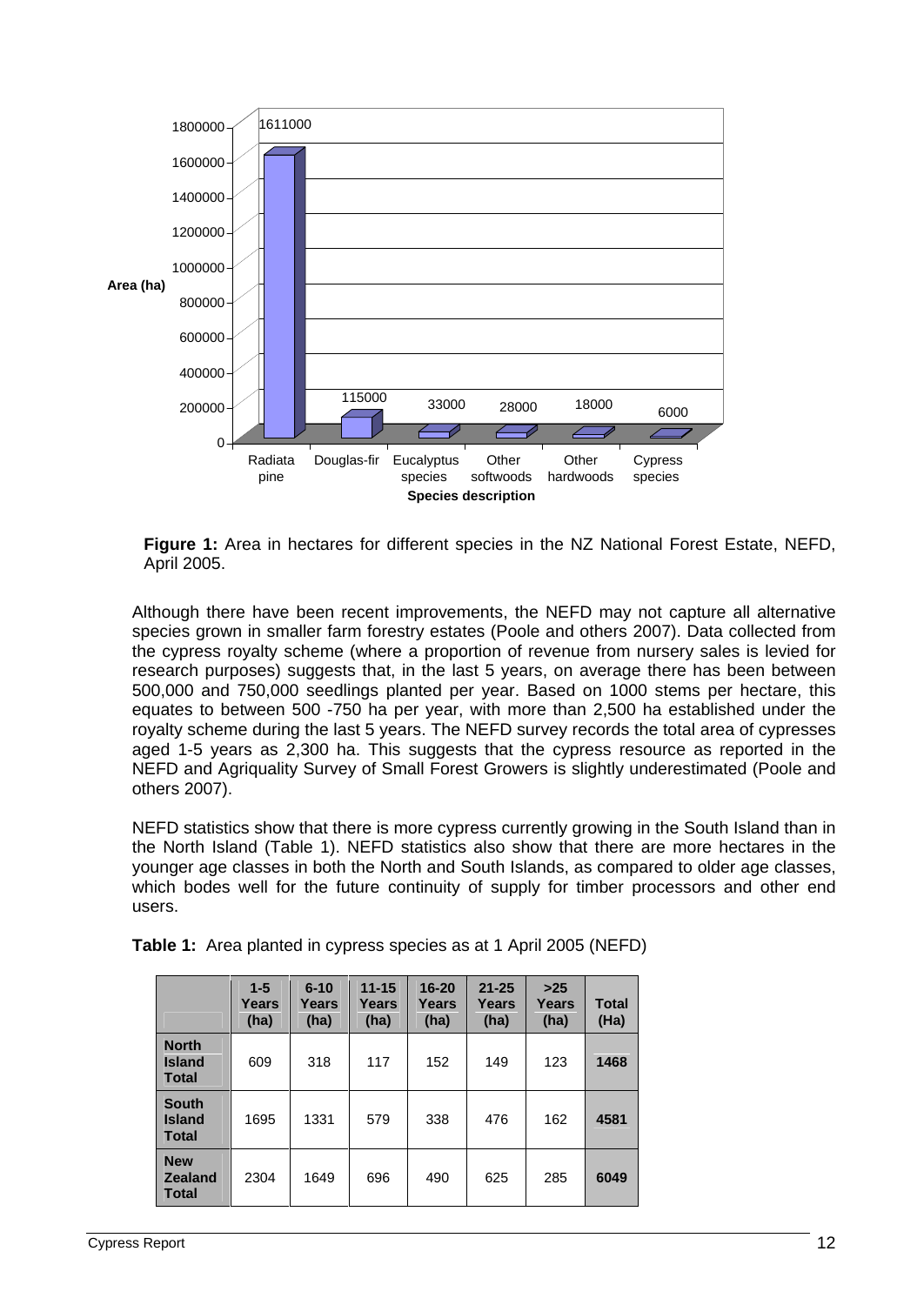A recent industry survey indicated that the major impediments to more planting of alternative species were lack of economic justification and market uncertainty (Poole and others 2007). A questionnaire was sent to approximately <sup>100</sup> individuals and organisations in the forest industry to determine the factors that influenced planting alternative species. The species of most interest for new planting and focused research was clearly the cypresses.

It is predicted that planting rates for cypress species will increase as species biodiversityand FSC compliance become more important (Poole and others 2007). The Forest Stewardship Council (FSC) initiated certification of sustainably managed forests a few years ago and many forestry organisations in New Zealand have sought and gained FSC certification to allow easier access to certain overseas markets. FSC certification does not dictate species diversity, but does encourage it and some NZ companies have shown initiative by planting different species to mitigate risk (Poole and others 2007).

Members of the New Zealand Farm Forestry Association who were particularly interestedin growing cypresses formed the Cypress Action Group in 1999. The CypressAction Group currently has 280 members (Benjamin Lee, NZFFA pers. comm.), which indicates the farm forestry commitment to cypresses. However, the bulk of cypress grown in New Zealand is owned by corporates (92% of the total, Poole and others 2007), although the area of cypress grown by farm foresters is probably underestimated (Benjamin Lee, NZFFA pers. comm.). Several corporates have made the commitment to grow cypress species, including Dunedin City Forests Limited and Timberlands West Coast.

Timberlands West Coast (TWC) currently has 4714 ha in cypress species in Westland in the age range of 1 to 12 years. The predominant species is lusitanica (3536 ha), plus 417 ha of macrocarpa, with the balance a mixture of cypress species. These plantings are part of the Crown's Special Purpose Species establishment plan designed to compensate the region for the transference of indigenous forests to National Park. The commercial viability of these species is unknown in this area as very limited numbers of older plantings are available for assessment. The sites are mostly poorly drained and nutrient deficient; subsequently, the final crop is not likely to be comparable to cypress crops in other parts of New Zealand. However, many micro-sites within the total are demonstrating very good early growth and have been pruned to 4 m. Continued fertilizer application will probably be required. TWC is currently restructuring and is unlikely to continue planting cypress species (Mike Craw, TWC pers. comm.)

Dunedin City Forests Limited (CFL) was one of the first major NZ forest owners to demonstrate confidence in cypress (Palmer 2006). CFL is mainly a radiata-pine grower, but just under 2% of its 15,500 hectares is in cypresses (290 ha). CFL began planting cypresses in the 1980s. The strategy is to produce 5,000 cubic metres of high quality logs per year, on a sustainable basis. This quantity of production is deemed to be the critical mass needed to generate viable marketing opportunities. This means that CFL needs to plant 30 to 60 hectares of cypress every 2 years. Their main cypress species is macrocarpa and site selection is considered to be critical for success(Palmer 2006). CFL has anticipated other landowners in Otago and Southland following their example in planting cypress, thus ensuring sufficient local resource for processing and marketing sawn timber. CFL see their cypress programme as providing diversification and a degree of risk mitigation in their plantation resource (Kent Chalmers, CFL, pers. comm.).

MAF statistics provide data on the sawn timber production of alternative species. The MAF figure for sawn production of cypresses in 2006 was close to 20,000  $m<sup>3</sup>$ . The volume of  $3$  Thoughly of . The volume of rough sawn timber production of alternative species grown in New Zealand plantations is shown in Table 2. It is clear that cypress timber production is just a small fraction of the yearly total timber production in NZ production of sawn timber, with approximately 4.2 million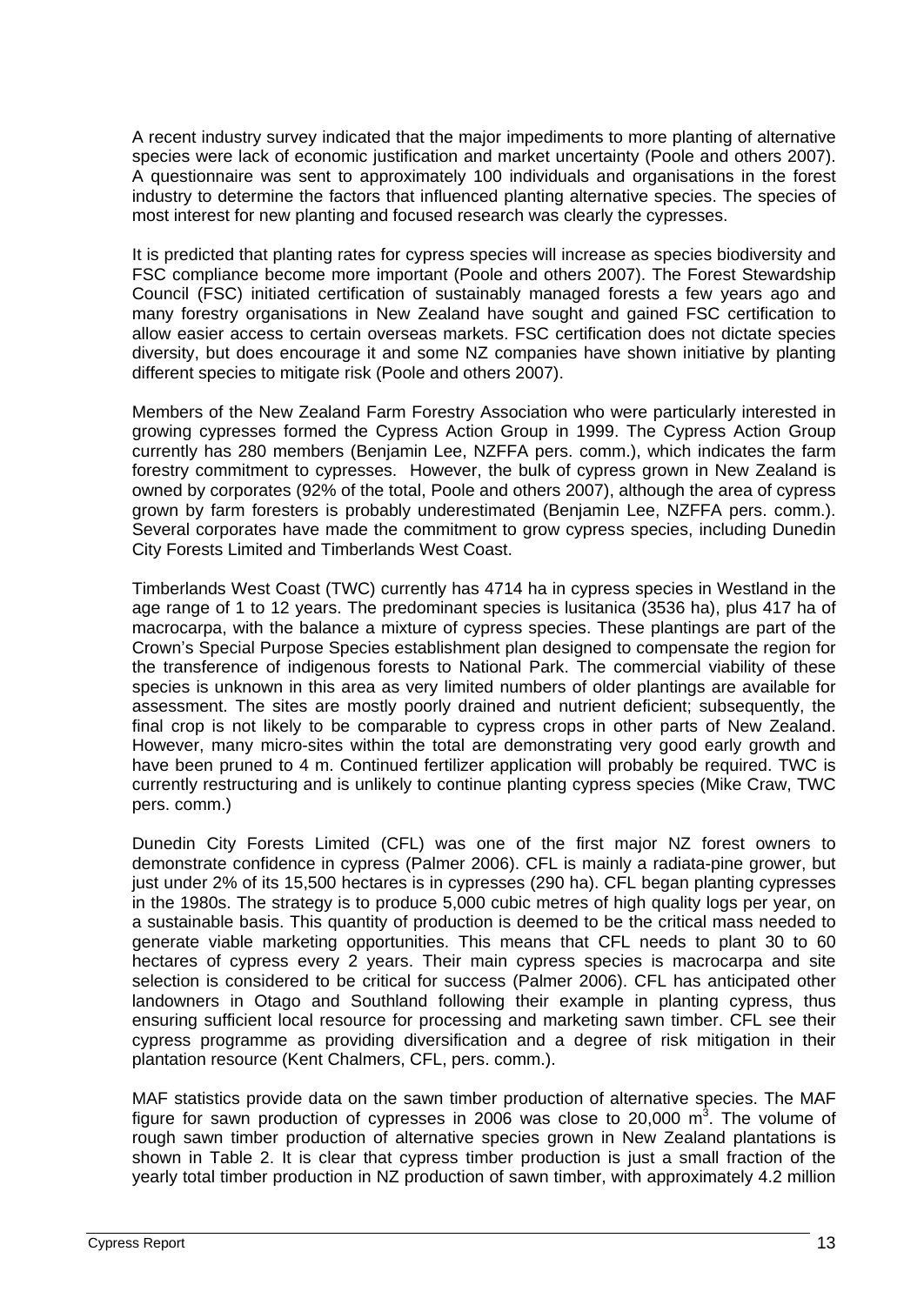$\textsf{m}^{3}$  of radiata-pine and 164,000  $\textsf{m}^{3}$  of Douglas-fir timber being processed per year (MAF 2006). A total of about 18,744 m<sup>3</sup> of cypress timber was sawn in New Zealand in 2006

|            | <b>North</b><br><b>Island</b> | South<br>Island | Total               |
|------------|-------------------------------|-----------------|---------------------|
|            | $\sim$                        |                 |                     |
| Cypresses  | 12, 625                       | 6, 119          | $-1$                |
|            |                               |                 | 744 L               |
| Minor      | 263                           | 527             | 700                 |
| softwoods  |                               |                 | 790 L               |
| Eucalyptus | 3, 234                        | 1, 289          | ວ∠ວ                 |
| Minor      |                               |                 | $\lambda = \lambda$ |
| hardwoods  | 151                           |                 |                     |

**Table 2:** Sawn timber production of alternative species in New Zealand for the year ended March 31, 2006 **(Forestry Statistics Section, Policy Innovation & Research Group, MAF, 2007)**

The regional distribution of cypress sawn timber production is presented in Figure 2. A comparison of Table 1 with Figure 2 shows that there is a different regional distribution for sawn timber production compared to hectares of cypress currently being grown. The three main regions for cypress timber production are currently Auckland, southern North Island and Otago/Southland. These regions each process about 26 to 27% of the national volume. More cypress timber is currently being milled in the North Island, according to MAF statistics, but the South Island has a greater number of hectares of cypress plantations in all age classes. It is possible that the MAF statistics for sawn timber production are not capturing some of the timber production and one-site harvesting by farm foresters. Sawn timber production would also include farm shelterbelts, which are not likely to be included in plantation statistics.



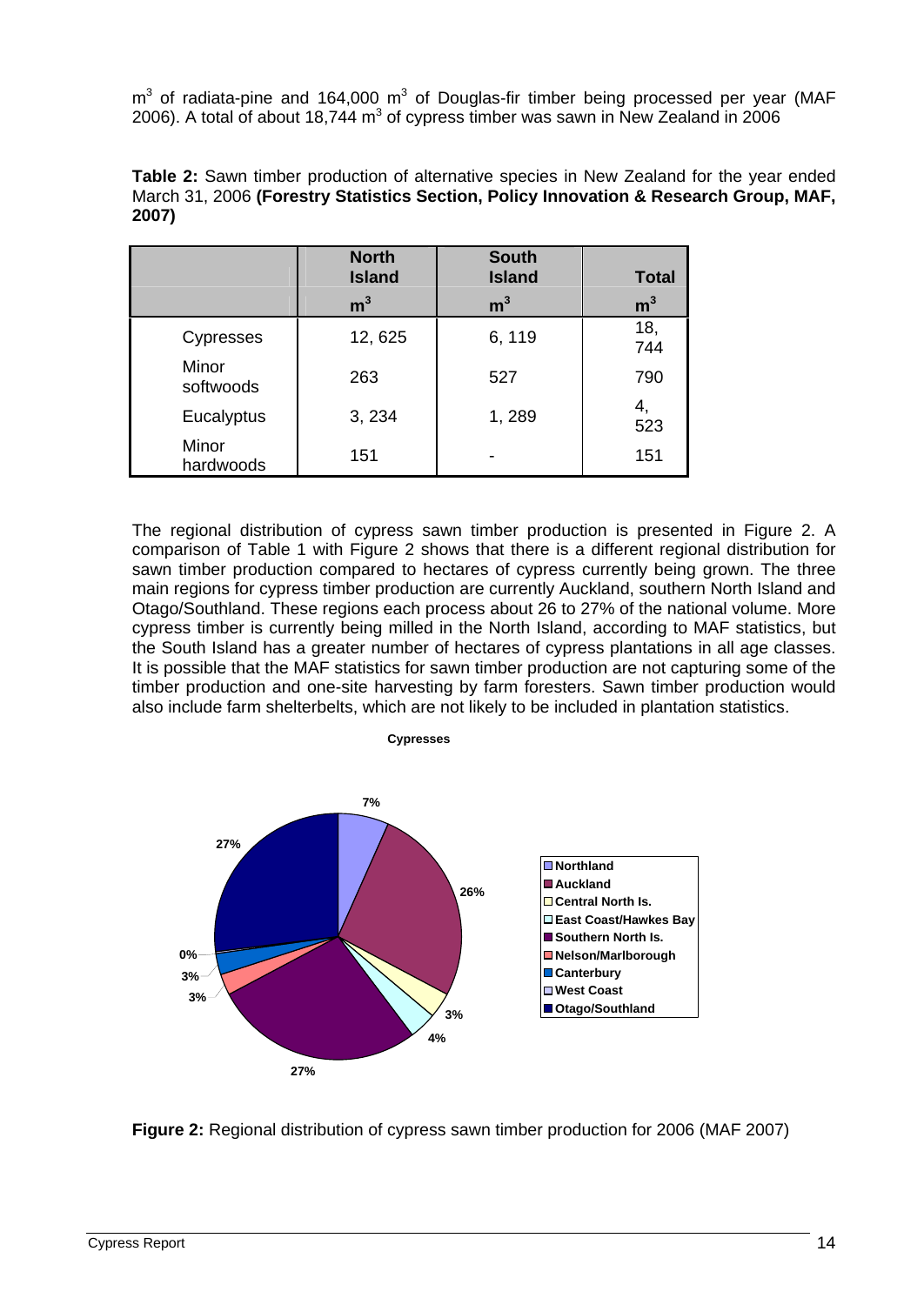Much of the macrocarpa that has been harvested to date has come from farm shelterbelts, with limited plantation macrocarpa becoming available more recently. The nature of shelterbelt resource means that the timber is of relatively poor quality; nevertheless, macrocarpa has become widely recognised and sought after as a high quality softwood. The wood is often compared to kauri. Heartwood is rated as class 3 for durability, higher than most exotic softwoods (Hocking and Nicholas 2007; Turner and others 2007).

Lusitanica is becoming more important in the market place, and many growers are planting it now in preference to macrocarpa because of its greater resistance to cypress canker. Lusitanica timber is similar to macrocarpa in most respects, but generally somewhat lighter in colour and often with a much wider sapwood band (up to 14 growth rings in some cases). The heartwood is commonly regarded as less durable (Hocking and Nicholas 2007). Lusitanica timber can be extremely variable, which is probably a reflection of the variable planting stock that was initially available to growers. Variability is no longer a problem with the genetically improved planting stock now available to growers.

Leyland cypress has not been utilised to the same extent as lusitanica and macrocarpa, but is likely to become more widely available. Leyland cypress is a series of clones that originated from accidental hybrids of macrocarpa and Chamaecyparis nootkatensis. Wood properties are similar to the other cypresses, but Leyland is slower growing than macrocarpa and lusitanica. This is probably due to accumulated maturation, during repeated cycles of propagation, rather than genetics. Based on the characteristics of the Chamaecyparis nootkatensis parent. Levland heartwood durability may exceed that of macrocarpa, although this has not been tested (Hocking and Nicholas 2007). The Ovensii clone (an accidental hybrid between lusitanica and *Chamaecyparis nootkatensis*) is becoming very popular with farm foresters. It is performing well, and though its wood properties are as yet largely unknown, it is expected to have good wood quality based on the combination of parental traits.

The cypresses are used for a very wide range of end uses including: top quality clearwood, decorative veneer, furniture, joinery, weather boards, sarking, mouldings, panelling, boat building, etc. Timber with tight green inter-grown knots is used for some of the above uses, also flooring, decking and structural uses, while poorer quality wood with dead encased knots goes into structural uses, especially "on farm" or "garden pagoda" uses. The poorest quality timber is often used for garden sleepers. Note that though these end uses will tolerate large knots, all external uses need heartwood, or preservative-treated sapwood. Interior uses put little premium on heartwood over sapwood (Hocking and Nicholas 2007).

Aside from timber production, cypress forests in New Zealand provide other important resources. One important function of forests that is becoming much more recognised is carbon sequestration. The ability of cypress stands to carry high stockings means they could have an important role in carbon sequestration. The highest macrocarpa volumes are from a 60-year-old stand with 2230.5 m<sup>3</sup>/ha, but there are other cypress genera that can carry even higher volumes (Nicholas 2008).

## **2.1 Potential Value of the Cypress Resource**

The potential value of the cypress resource in New Zealand is difficult to estimate because there is little information available on recoverable yields. However, Ian Nicholas has collected data on revenues, based on recoverable yields from well-tended cypress stands, which provides data for an up-to-date economic analysis (Cawston and Nicholas 2007). Using the recommended regime discussed in Chapter 8 of the cypress handbook (Berrill 2007) and the range of log types from the MARVL analysis, an estimate of revenue from cypress forestry was calculated. With a rotation length of 35 years, IRR was estimated at 8 %. The total revenue was estimated at \$52,000 per ha (Cawston and Nicholas 2007). More information is provided on this in the section below titled 'An Insight into the Economics of Growing Cypresses .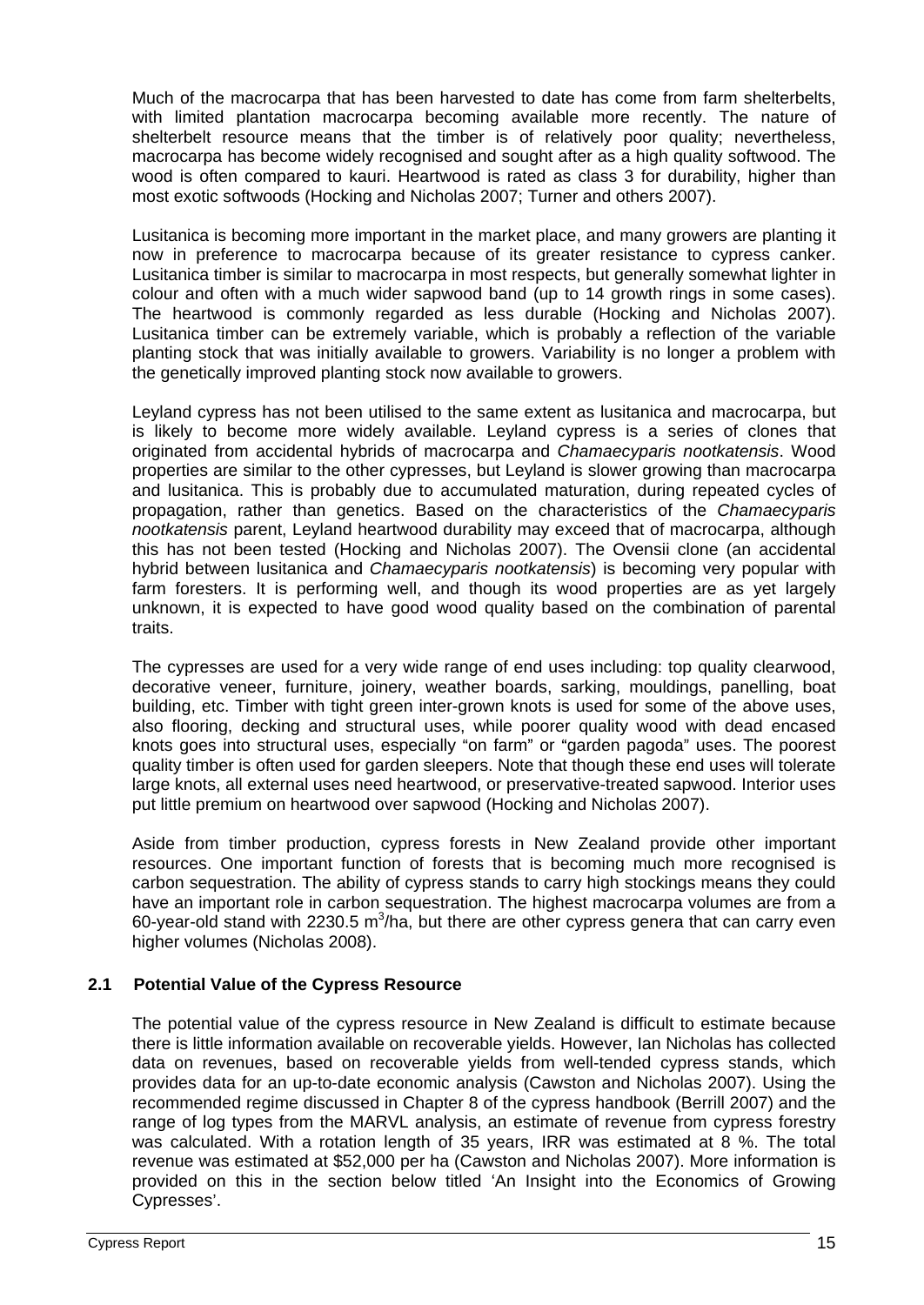Collection of more data and full details of revenue and costs from harvested, well-tended cypress stands, are required to validate these estimates. However, a very approximate estimate of the potential value of the cypress resource in New Zealand, based on the total revenue estimated at \$52,000 per ha, and the NEFD estimate of 6049 hectares in cypress, is estimated to be \$315 million at rotation, based on current costs and returns. This is approximately an average of \$8.9 to \$10.5 million a year on a sustained yield basis, based on an average rotation of 30 to 35 years, respectively. Please note that this is an average figure, which does not take into account the variation in number of hectares planted per age class (Table 1), i.e. less will be milled and returns will be smaller in the near future, compared with more hectares milled and higher returns when current plantings reach rotation age in approximately 30 to 35 year. This is a very approximate estimate and should be validated by more substantial databases. Also, the NEFD figures are believed to slightly underestimate the area growing in cypress, and the estimated total revenue per hectare is based on recoverable yield from well-tended stands only.

## **3. Summary of Current Knowledge on Growing, Managing and Utilising Cypresses**

There tends to be a 'catch-22' situation with alternative species. Our current knowledge generally does not provide the confidence for large-scale estate, but there is not the scale of resource to provide the required operational experience or financial support for necessary research knowledge (Manly 2005). However, among the softwood alternative species, cypresses are somewhat the exception to this generality. There is a considerable body of knowledge regarding growing cypress species and utilising cypress timber products. This knowledge is based on many years of sound scientific research and extensive growing experience.

The wealth of research is demonstrated by the number of progeny trials from the cypress tree improvement programmes (Appendix 1); the more recently planted cypress clonal trials (Appendix 2) and the number of permanent sampling plots (PSPs) for cypresses (Appendix 3 shows the stocking by age distribution for lusitanica). A considerable amount of data is being collected in a wide variety of cypress stands throughout the country, building on a wealth of existing knowledge. There are 463 PSPs for cypresses throughout the country, covering a broad forestry spectrum. About 63% of the PSPs are macrocarpa and 34% lusitanica. The red star in the PSP graph (Appendix 3) indicates the current recommended regime for lusitanica. It is obvious that there are a limited number of PSPs which are close to the current recommended stocking, i.e. with a spacing of 300 stems per hectare at age 35.

The transfer of technology has been good within the farm forestry sector, but somewhat lacking within wider industry. This has been improved in part by the recent publication of the cypress handbook in the NZFFA electronic handbook series. Most of the following information is summarized from the key points in the NZFFA cypress handbook (Nicholas 2007).

## **3.1 Seed Source, Breeding and Propagation**

Breeding programs for both lusitanica and macrocarpa were begun by the Forest Research Institute in the early 1980s – initially aimed at improving growth, form, and health (for details, see chapter 5 in Nicholas 2007). Breeding for wood density and resistance to cypress canker have been now been incorporated. More recently, clonal programmes have been initiated, including a canker screening programme. Current knowledge is summarised below:

- Improved seed is currently available for macrocarpa and lusitanica, but is in short supply.
- Lusitanica has become more important in the last couple of decades due to its greater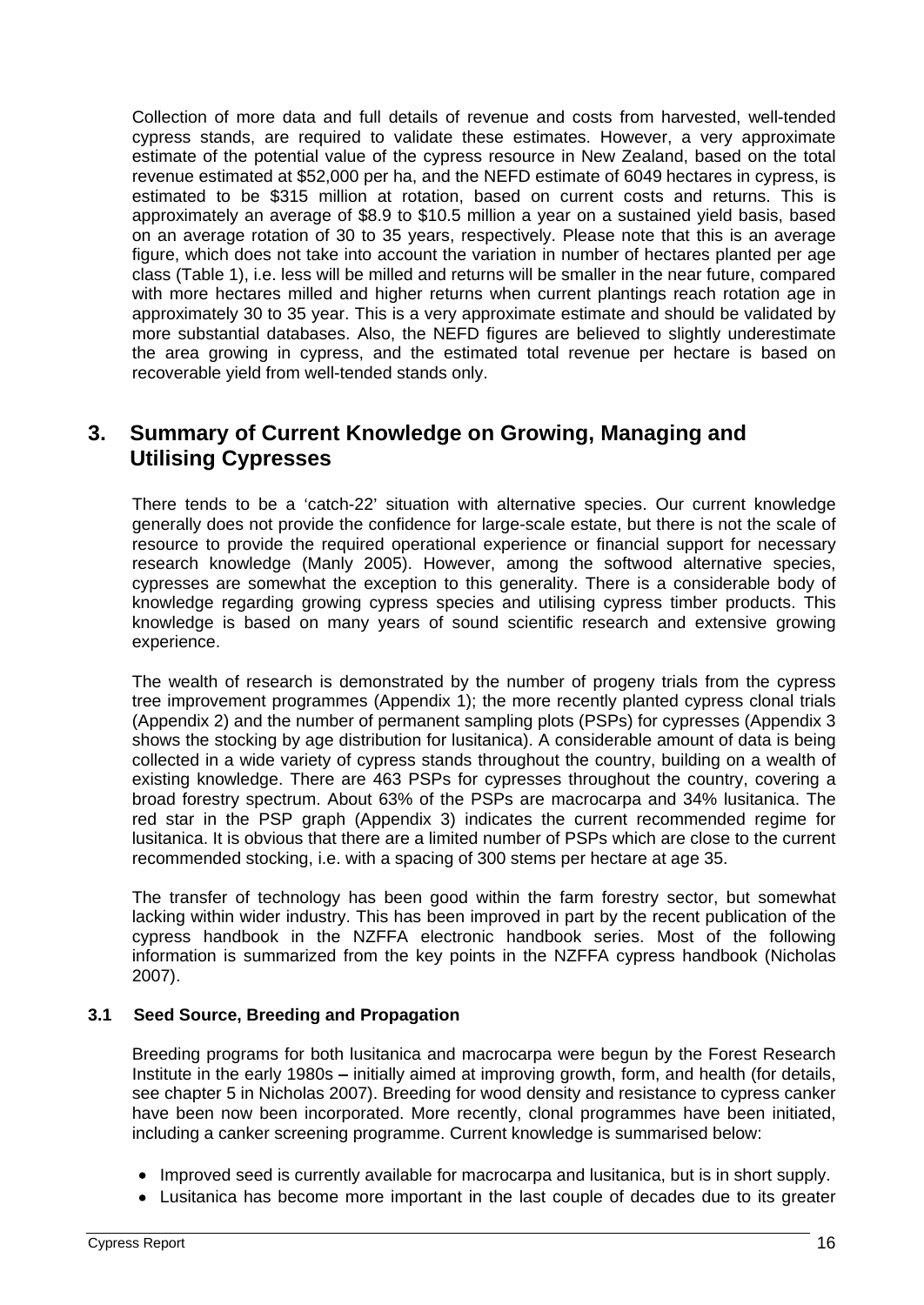resistance to cypress canker.

- Growers should ensure they plant quality planting stock, which is appropriate for the site. Guidelines are available.
- There have been some big disappointments from earlier released clones that were susceptible to cypress canker or whose growth was disappointing.
- Breeding for canker resistance continues, with some good gains already made. Screening of cypress clones for resistance to cypress canker began in 2002.
- Growers should be aware of the risks associated with extensive planting of single clones, versus less risk if planting a number of unrelated clones. There is less risk if clones originate from a breeding programme and are well tested in clonal field trials.
- Growers need to ensure that clonal planting stock has a juvenile state, i.e., is vigorous and has an appearance similar to seedlings or juvenile cuttings.
- Cypresses are highly inter-fertile and there is good anecdotal evidence for hybrid vigour (hybrids outperforming parent species), plus there is the potential to combine desirable characteristics from different species. The breeding of new hybrid genotypes for New Zealand conditions has been initiated.

## **3.2 Siting and Establishment**

Cypresses require care in siting and establishment (for details, see chapters 2 and 6 in Nicholas 2007; Milne 2006). The recommendations given below should be regarded as guides, not limits, as cypresses are being successfully grown outside these recommendations:

- Generally cypresses prefer well drained sites with moderate to good fertility and rainfall greater than 800 mm.
- Macrocarpa and Leyland cypresses are better suited to colder sites. Macrocarpa in particular is very susceptible to cypress canker on warm exposed sites.
- Lusitanica and Ovensii prefer sheltered sites with lusitanica thriving on warmer sites. Lusitanica does not tolerate salt laden winds.
- Lusitanica is preferred where cypress canker is a risk. This generally means that macrocarpa should be restricted to cooler sites in the South Island, or should be sited on cool, southern facing slopes elsewhere.
- Farmers need to be aware of the risk of abortion in cattle when foliage is consumed.
- Cypress species can be vulnerable to animal damage. Damaged trees are subsequently vulnerable to disease and insect damage.
- Toppling can be a problem in young cypress plantations, particularly with lusitanica.
- Prevention of toppling is far more effective than undertaking remedial measures after toppling has occurred.
- To avoid toppling, choose suitable sites well drained and reasonably sheltered. Don't use extra fertiliser on fertile farm sites, unless on expert advice. Windproof prune on topple-prone sites.
- If toppling is severe, replanting should be considered.

#### **3.3 Health**

Cypress canker is the most important disease of cypresses in New Zealand, causing growth loss, mortality, and malformation. Cypress canker is a fungal pathogen that has been a serious problem since the mid 1990's, and it caused some confidence to be lost in cypress species. Currently cypress canker is still regarded as a serious problem, but its impact can be minimised or eliminated with careful management (for details see chapter 4 in Nicholas 2007). A summary of health in cypresses is given below:

- Cypress canker is present in most of NZ, but the incidence and impact is greatest in the warmer northern parts of the North Island.
- There is variation between species for resistance: macrocarpa and Lawson cypress are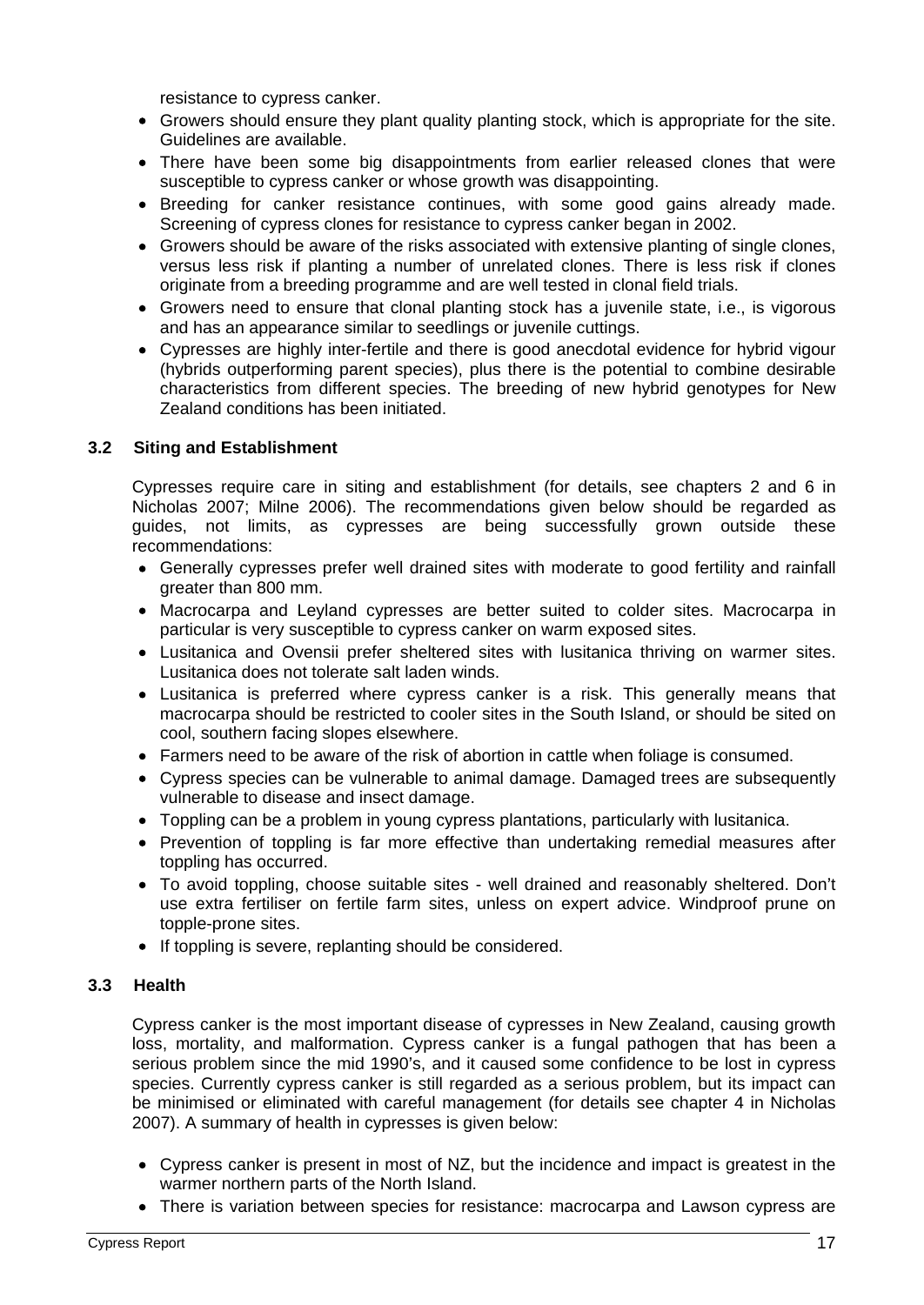particularly affected; Leyland cypress is also susceptible, but not to the same degree. Lusitanica is notably resistant and the Ovensii hybrid appears to have some resistance.

- Breeding for resistance to cypress canker has been a priority in the tree improvement programme for some time. Screening of cypress clones for resistance to cypress canker began in 2002.
- Management decisions that can help reduce the impact of cypress canker are:
	- 1. Establishing stands on sheltered sites with a southerly aspect can help reduce the risk of cypress canker developing.
	- 2. If establishing cypresses on potentially disease-prone sites (e.g. warmer, exposed, north-facing slopes) choose a more resistant species.
	- 3. Plant healthy vigorous stock (from disease-free nurseries) away from diseased trees, shelterbelts, or woodlots that may provide a spore source.
	- 4. Protect plants from undue stress such as wind exposure, stock damage, excessive pruning, especially in stands in which the disease is present.
	- 5. Remove any trees or branches with symptoms of cypress canker as soon as possible during silvicultural operations, to prevent a rapid and unmanageable build-up of infestation within the stand.

There are fungal pathogens, other than cypress canker, which are associated with minor dieback in cypresses, but none of them are regarded as major pathogens. There are also insects that can cause damage to cypress species:

Larvae of the huhu beetle and the two-toothed longhorn beetle can cause damage to standing trees, but only where access to the heartwood can be gained through mechanical wounds.

## **3.4 Management Options – Pruning and Thinning**

Well managed stands of cypresses produce high quality timbers that are highly valued. Pruning and thinning of cypresses have been debated for years and cypress regimes are still evolving (see chapters 7 and 8 in Nicholas 2007), but current research recommends the following:

- Early pruning can help reduce toppling, which can be a problem with young cypress plantations, particularly lusitanica on exposed, fertile sites.
- Plantations require pruning and thinning to produce the best logs.
- Cypresses need pruning for clearwood production, which is highly valued. The main shortfall in supply is perceived to be in clear timber or the better dressing grades; therefore, growers should fully prune their cypresses and thin to ensure adequate diameters for clearwood recovery.
- Prune below 12 cm stem diameter.
- Leave 5 m green crown when pruning.
- Thin to 300 stems/ha by age 10 years.
- Mixtures of cypresses with other species can be successfully established, but need care in management.
- Cypresses can offer production thinning options.
- Current regimes suggest final crop stocking of 300 stems/ha, pruned to 6 m.
- The cypress growth model can be used to design regimes that match the owner's objectives, such as finding the optimal stocking for a given rotation length and target tree size.
- Final crop stocking has a major influence on volume production and average tree diameter development.
- Site quality also has a major influence on volume production and average tree diameter development.
- Only the heartwood of cypress is durable, therefore, substantial recovery of durable timber requires longer rotations.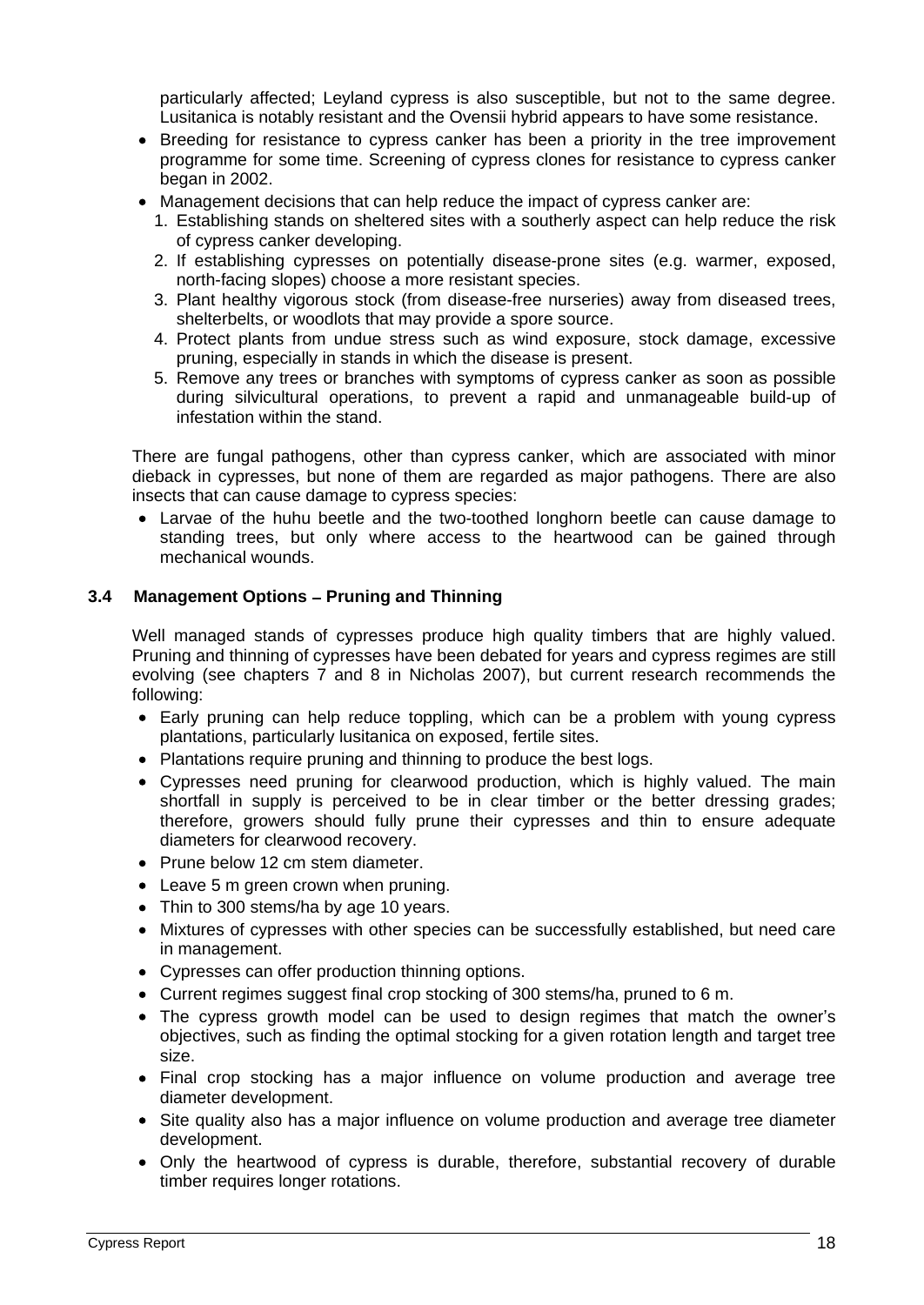## **3.5 Timber Properties**

Cypresses have desirable wood properties and, with good stand management, provide a high-value product (see chapters 2 in Nicholas 2007). Key points are:

- Cypress timbers from old untended stands/shelterbelts have generated a strong market for the timber, although much of this resource is inferior compared to plantation-grown cypress. The contract of the contract of the contract of the contract of the contract of the contract of the contract of the contract of the contract of the contract of the contract of the contract of the contract of the c
- There is no generally superior cypress for timber properties the different taxons have their good and bad points.
- Unlike radiata pine, cypress species have relatively uniform wood properties from pith to cambium.
- Macrocarpa is a medium to lower density softwood of moderate strength and stiffness, but relatively low surface hardness with good working and finishing characteristics. Macrocarpa wood has often been compared to kauri. The sapwood is light brown and typically occupies five growth rings. The heartwood is a darker yellow. The timber is attractively scented.
- Lusitanica timber is similar to macrocarpa in most respects, but generally somewhat lighter in colour and often with a much wider sapwood band.
- Timber from Lawson cypress is similar to that of the other cypress species, but it is notably stronger and stiffer.
- Macrocarpa, lusitanica and Lawson cypress all have heartwood in Australasian durability class 3, which is higher than most exotic softwoods.
- In Table 2A of NZS 3602:2003 "Timber and wood-based products for use in building", dressing heart-grade macrocarpa, Mexican cypress (lusitanica) are listed as suitable for external weatherboards without preservative treatment.

#### **3.6 Utilisation Knowledge**

Considerable experience has been gained in processing cypress logs. Commercial experience has shown all cypress taxons are easy to saw. Saws and cutting patterns normally that used for cutting radiata pine are satisfactory for use with cypress. Information on utilization of cypresses is found in chapter 10 of the NZFFA cypress handbook (Nicholas 2007). Key points on utilisation are:

- There are no major utilisation problems.
- Only the heartwood of cypress is durable the heartwood percentage in logs increases with the age of trees.
- Sawing conversions range from 40-60%.
- Macrocarpa is a very stable wood, easily sawn with minimal reaction wood, meaning that even small diameter logs of 15-20 cm can be sawn.
- Young stands, approximately 20 years old, and production thinnings can be successfully utilised.
- Drying schedules are available.
- Cypress wood has low shrinkage on drying, but can suffer some collapse when kiln dried.
- The cypresses are used for a very wide range of end uses including: top quality clearwood, decorative veneer, furniture, joinery, weather boards, sarking, mouldings, paneling, boat building, etc.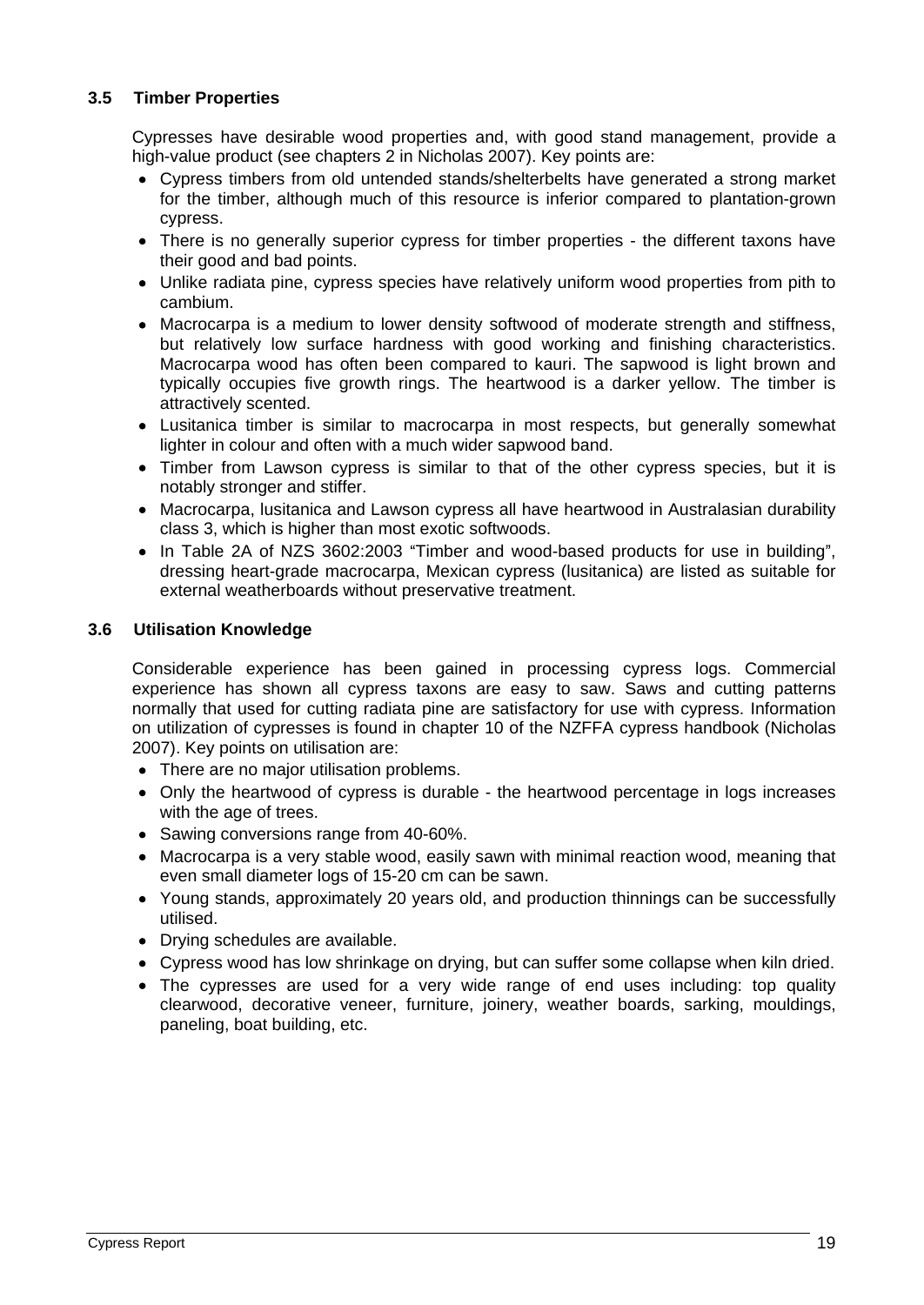## **4. Summary of Current and Potential Markets for Cypress Timbers**

Cypress timbers from old untended stands and shelterbelts have generated a strong market for the timber, although much of this resource is inferior compared to plantation-grown cypress. Plantation cypress timber is now being sought after. It appears that most grades of cypress timber have good markets - from inferior knotty timber, to high-grade, plantation-grown clearwood. Cypress timber is developing a strong market profile locally and there is potentially a good export market (Nicholas 2007). However, there is a lack of overall consistency in the market, which has resulted in variable returns to growers.

There have been appeals for a more cohesive industry for alternative species suggesting targeted publications, better marketing and even a government overarching body (Nicholas and Garner 2007, Poole and others 2007). Processors and architects have repeatedly made requests for more information on the resource and where timbers can be sourced. There is a growing demand for naturally durable timbers, such as cypresses, with demand currently exceeding supply.

#### **4.1 The Current NZ Market for Cypress**

In 2005, a survey was made of the current New Zealand market for alternative species (Nicholas and Garner 2007). The survey solicited information from people involved in handling 21,000 m<sup>3</sup> of cypress timber and 7000 m<sup>3</sup> of eucalypt timber per year. These figures, when compared with MAF figures of sawn timber production, indicate that the processors of cypress timbers were well captured by the survey. The major issues among those surveyed were concerns regarding the lack of resource of cypresses and eucalypts for future processing, and a requirement for information on species choice and log/timber quality (Figure 3). A growing demand for naturally durable (treatment-free) timbers was identified, with the demand currently exceeding supply.



**Figure 3:** Major issues identified by respondents in an alternative species market survey (Nicholas and Garner 2007).

The 2005 market survey shows that cypress growers can have confidence in future markets especially if marketing is improved (Nicholas and Garner 2007). Cypress sawmillers have expressed some concern, often great concern, about future supplies of sawlogs. They have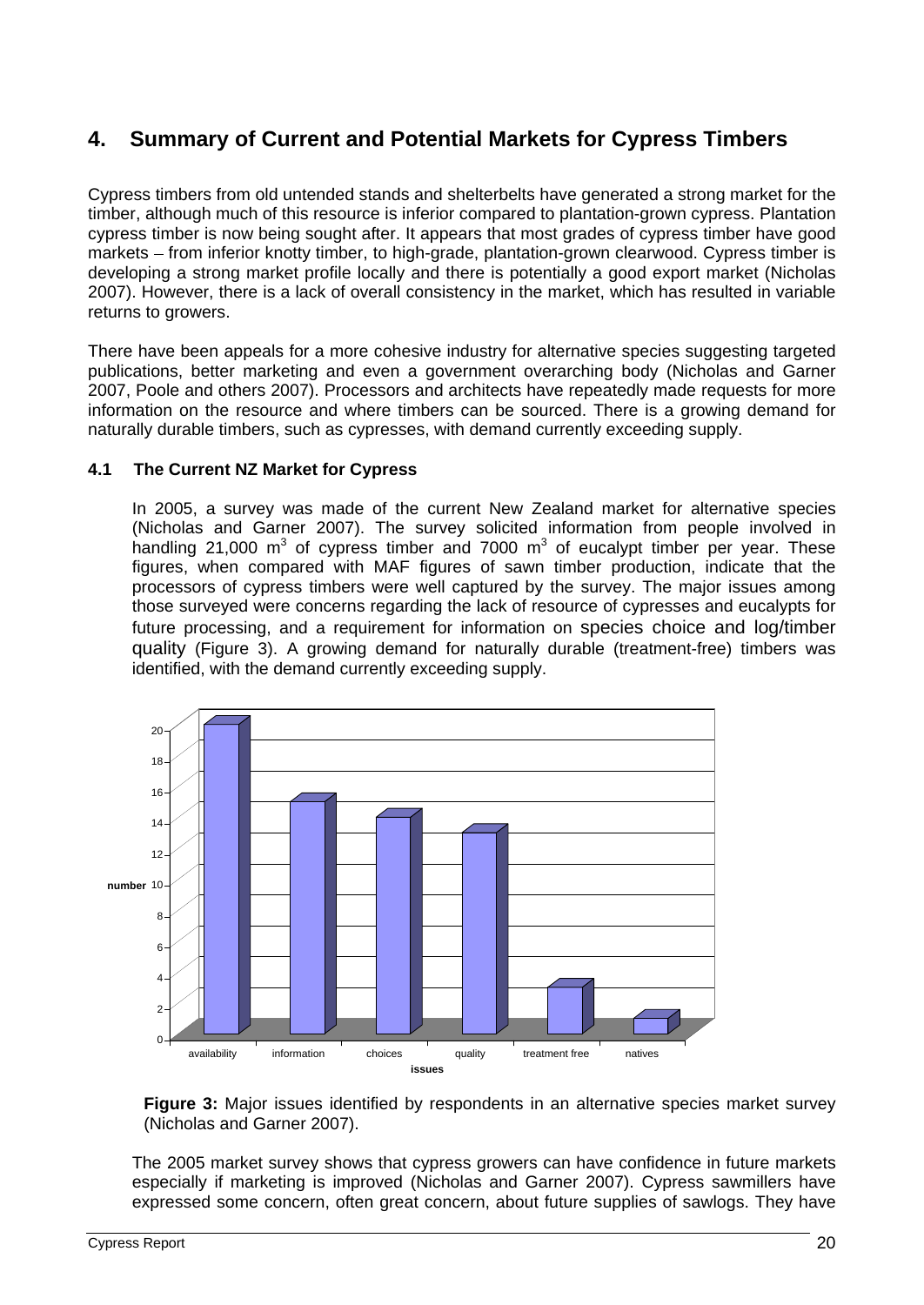expressed confidence in the future demand for the timber, especially the better quality grades, and all those surveyed stated that they would like to expand their cypress processing operations, but felt restricted by log supplies. Several made the point that larger end-users such as joinery and furniture manufacturers would like to use locally-grown cypress, but are not confident of future supplies of good quality timber. At present it is easier to use radiata pine or imported softwoods such as western red cedar or Fijian kauri (Hocking and Nicholas 2007).

Both macrocarpa and lusitanica have good market acceptance, with a normally substantial price advantage over radiata pine and a major premium for quality. The main shortfall is perceived to be in clear timber or the better dressing grades and this means that growers would be well advised to fully prune their cypresses and thin to ensure adequate diameters for clearwood recovery. From the end users point of view, the species grown is not critical and should be the species or hybrid best suited to the site. Cypress timber is often marketed as one line and not treated as individual species in the market (Hocking and Nicholas 2007).

Widely varying prices are currently paid for cypress timber. One well-known cypress farm forester recently quoted prices for green timber 'off saw' varying from \$280 a cubic metre for box grade, up to \$1200 a cubic metre for large diameter clears, with logs from \$15 to \$500 cubic metre (Tantrum 2006). The same farm forester recently commented that he only managed to secure about \$50 per cubic metre for production thinnings (equivalent to radiata pine pulp-wood prices) and, after harvesting and transport costs, he made very little profit (Don Tantrum, pers. comm.).

In contrast, another grower is milling his own production thinnings from well-managed 15-20 year-old stands and is marketing the seasoned timber himself – selling a tight knotty grade for an average of \$1000 per cubic metre for highly decorative panelling, for which currently there is a very good market (Paul Millen, pers comm.). Unlike radiata pine, cypress species have relatively uniform wood properties from pith to cambium, therefore, do not have corewood problems. Subsequently, there is potentially good revenue in production thinnings. Unfortunately, the value of young cypress is often underestimated in a processing industry dominated by radiata pine, a species with significant corewood problems.

The lack of overall consistency in the market has resulted in variable returns for growers and the call for development of a national cypress brand. It is hoped that a cypress brand would raise the profile of NZ cypress, provide some unity and marketing infrastructure for the cypress industry, and some consistency in returns to growers.

There are processors that pay well for cypress timber. Ashburton-based Macrocraft, the South Island's biggest user of macrocarpa for furniture, pays \$320 a cubic metre for the best quality wood. Gunn's Veneers, a Christchurch company that peels 0.6-millimetre-thick veneers off the highest grade of pruned plantation macrocarpa logs, pays about \$350 a tonne (about the same as a cubic metre). The veneers end up mainly on doors and kitchen joinery, though some were recently used on wall panels in the Beehive's refurbishing.

Steve Renall, who runs a mill near Christchurch specialising in macrocarpa, cuts up to 300 tonnes a year. Almost all his supply comes from old farm trees; 60 per cent goes to furniture makers, to garden centres for outdoor furniture and sleepers, and the rest for firewood. He looks forward to local plantations of pruned macrocarpa coming on stream in about five years (Dominion Post, December 21, 2006, reported in its farming page by Jon Morgan). Currently macDirect, a sawmilling and timber merchant company that specialises in cypresses, sells sarking dressing grade at \$38 per m<sup>2</sup>, tongue and groove flooring at \$41 per m<sup>2</sup> and  $2$  and  $2$ cladding/weatherboarding at \$51 per m<sup>2</sup> [\(www.macdirect.co.nz](http://www.macdirect.co.nz)).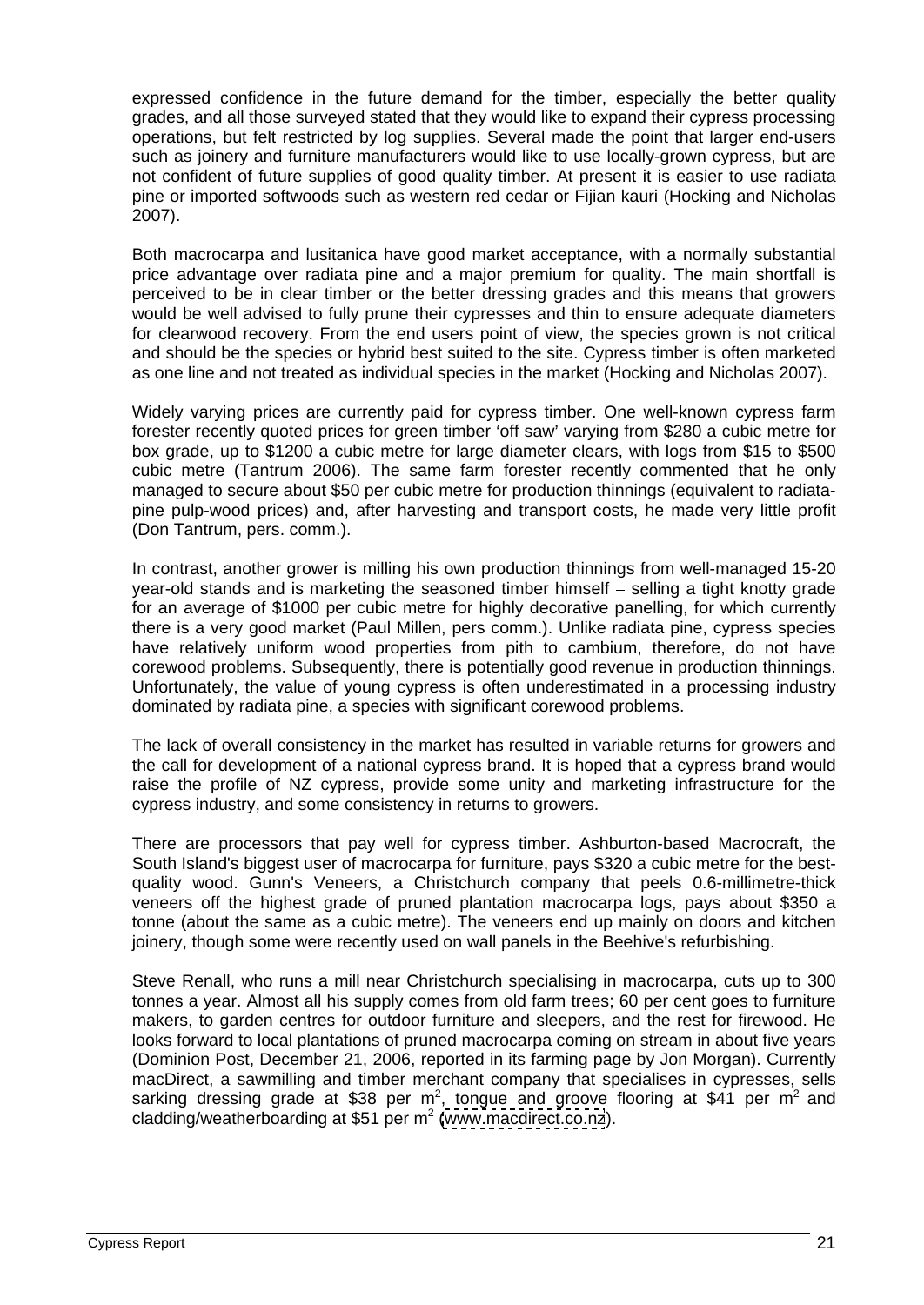#### **4.2 Imported Softwoods**

Trends in the volume of imports over the last six years have shown a steady increase. In 2005, it was estimated that a total of 29,999  $m^3$  of softwood sawn timber/sleepers was imported into New Zealand, with a value of \$28,692,000 (MAF statistical data, 2007). Total softwood imports included Oregon pine, redwood, western red cedar and other softwoods. The majority of imports were western red cedar from Canada, with 21, 320  $\mathrm{m}^3$  at a value of  $3$  at a value of at a value of \$23, 936,000. According to most cypress end-users, NZ-grown cypress timber could substitute for at least some of this material, for both redwood and western red cedar, provided it met grade specifications (Nicholas and Garner 2007).

#### **4.3 Potential Domestic Market for NZ Grown Cypresses**

A total of about 18,744 m<sup>3</sup> of cypress timber was sawn in New Zealand in 2006 and the domestic market is currently undersupplied. This plus the imported softwoods market (above), suggests that the potential domestic market for NZ-grown cypress is approximately 40,000  $\text{m}^3$  in size. This could be substantially increased with a better infrastructure ensuring a continuity of supply to processors, plus a concerted marketing effort.

#### **4.4 Potential Export Market for NZ Grown Cypresses**

Export prospects are also regarded as very promising for NZ-grown cypress. A study by a Masters of Science student, at Waikato University, looked at international trade of softwoods in the Pacific Rim. It was concluded that New Zealand-grown cypresses could substitute for a group of timbers that include yellow cedar, Port Orford cedar, incense cedar, sitka spruce, western red cedar and redwood (Di Maio 1997). All of these timbers are traded as high-value softwoods suggesting a potential high-value export opportunity for New Zealand-grown cypresses (Hocking and Nicholas 2007).

In 1997, Alan Sommerville went on a ten day study tour through central and southern Japan to obtain an overview of the current supply, quality and utilisation of Hinoki (Chamaecyparis obtusa). He also gauged the response of the Japanese cypress industry to New Zealand grown cypress timber (Sommerville 1997). The impression gained by Alan Sommerville was that New Zealand-grown cypress timber would be well received in the Japanese market, though not at the extremely high prices reserved for locally-grown, Japanese Hinoki (Chamaecyparis obtusa). The overall impressions were of a potentially strong market for clear timber and veneer from New Zealand-grown cypress. Success would be helped by an already existing large market with a strong preference for cypress species, and cost competitiveness with domestically-grown Hinoki. The success of such a trade would also depend on a sustainable supply of a clear and even quality product and on developing good and trusting long-term client relations in the industry as opposed to the trading houses.

There are also good export prospects in Taiwan and South Korea (Hocking and Nicholas 2007) that need to be thoroughly explored.

## **5. The Economics of Growing Cypresses**

A common type of statement repeated many times during industry consultation can be summed up as: **If a good economic argument for alternative species can be presented, then our investors would consider investing more in alternative species** (Poole and others 2007).

An economic evaluation of alternative species by Maclaren (2005) indicated that the best alternative to radiata pine, based on IRR (Internal Rate of Return) figures, was Douglas-fir, but cypresses were not evaluated because of a lack of information on recoverable yields. Limited information has, however, been published on yields and revenue for cypress forestry, giving a range of IRR values from 4 to 8%. In comparison, the same studies calculated radiata-pine IRR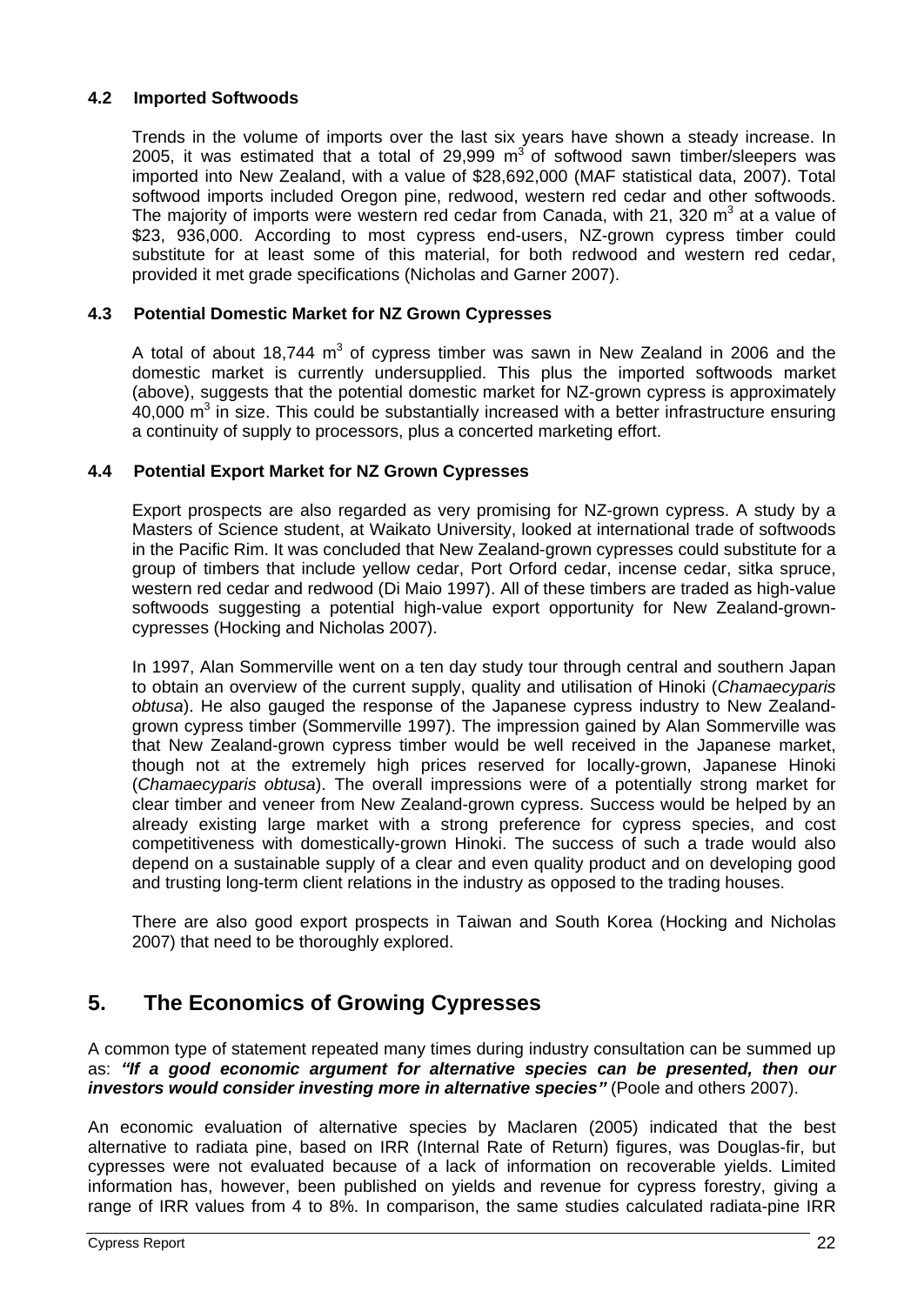figures as ranging from 4 to 9.9% (Cavana and Glass 1985). The cypress forestry is not as refined as radiata-pine forestry and because little information available on recoverable yields, more assumptions are used in economic analyses; therefore, calculated returns often tend to err on the conservative side (Cawston and Nicholas 2007).

Improved log prices and a better continuity of supply for cypress will mean a significant improvement in IRR figures. This is already occurring with the shift in processing of cypress timbers from old untended stands and shelterbelts, to higher value, plantation-grown cypress. Until recently, revenue figures from well-tended stands have been largely unavailable for analyses. Denis Hocking, a prominent farm forester, has published an economic analysis of costs and returns from a small pruned macrocarpa block (Hocking 2006). The returns from this block, net of harvest costs, but excluding establishment and silvicultural costs, as well as significant grazing credits, were around \$63,000 per hectare at 40 years. This is close to \$1,600 per hectare per year. This return would excite most investors, but is this typical of the returns from cypress forestry in New Zealand? **New Zealand New York 2008** 

In an effort to provide a better idea of the expected returns from current crop, data has been collected on revenues from the harvesting of well-tended stands (Cawston and Nicholas 2007). Using the recommended regime discussed in Chapter 8 of the cypress handbook (Berrill 2007) and the range of log types from MARVL analysis, an estimate of revenue was calculated. With a rotation length of 35 years, an IRR of 8 % was estimated. More details are presented in the economic analysis below.

#### **5.1 Economic Analysis**

This analysis is taken from Chapter 9 of the NZFFA Cypress Handbook (Cawston and Nicholas 2007).

**As the figures used in this analysis are of a general nature, more detailed site-specific figures should be used before decisions are made on investing in cypress forestry. Professional advice and a case-by-case evaluation are recommended.**

**5.1.1**

## **5.1.1 Estimated Costs**

The estimated costs shown in Table 3 were obtained from limited data provided by tree growers. More data is needed to obtain better information on costs. The actual costs for any individual operation will depend on the species or cypress clone being grown, the type of site, and on management practices. Other costs include management (15% of costs) plus roading, log, load and fees at \$47 per m 3 . **Note that land values have not been included in these calculations.**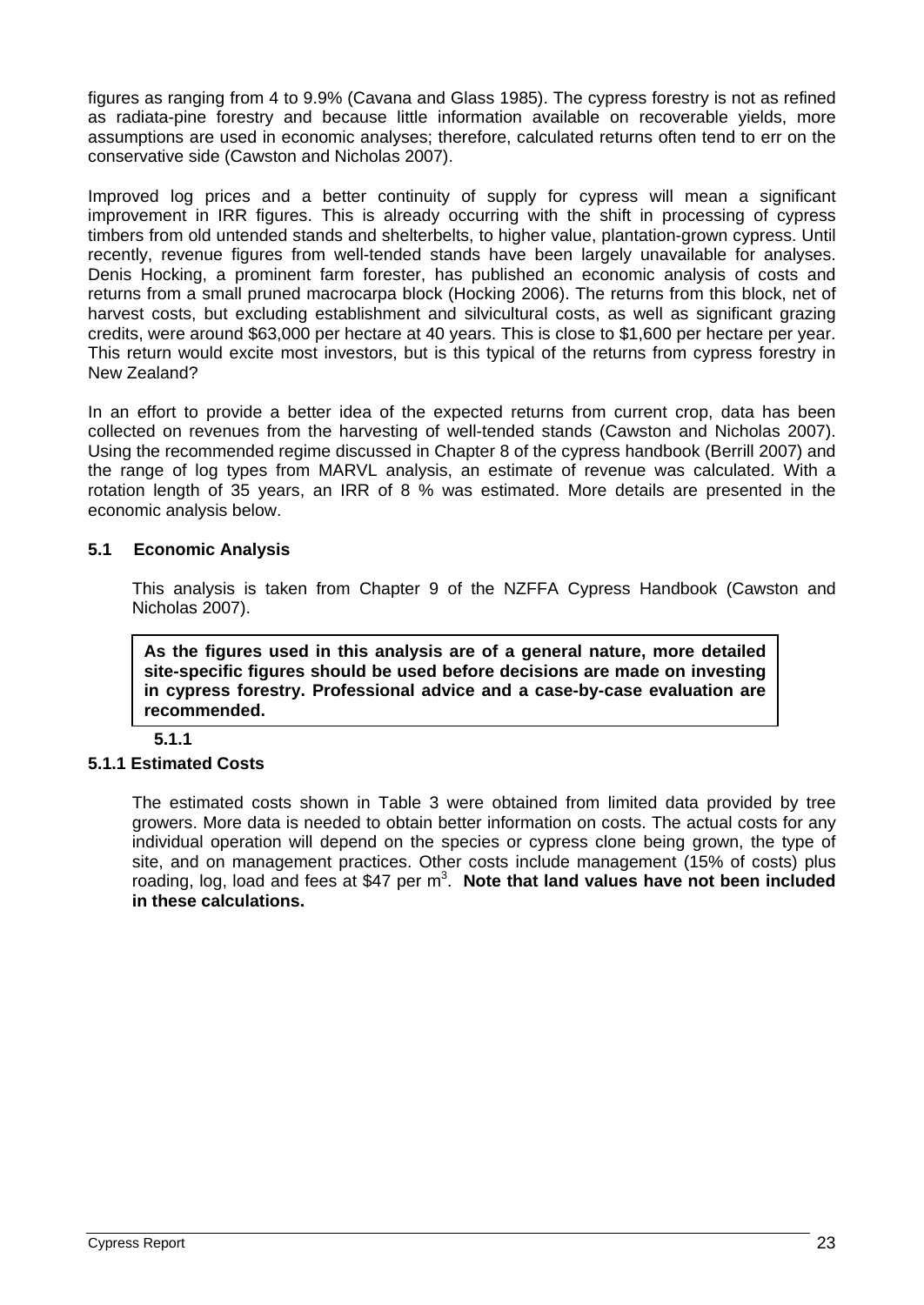| <b>Operation</b> | Stand age       | $\vert$ Cost (\$/ha) |
|------------------|-----------------|----------------------|
| Land cost        |                 |                      |
| Land prep        |                 | 40                   |
| Tree stocks      |                 | 375                  |
| Planting         |                 | 250                  |
| Releasing etc    |                 | 235                  |
| First prune      |                 | 825                  |
| First thin       |                 | 350                  |
| Second prune     | 8               | 300                  |
| Third prune      | 10 <sup>°</sup> | 650                  |
| Second thin      | 10 <sup>°</sup> | 350                  |
| Annual costs     |                 | 60                   |

**Table 3:** Estimated costs used in the economic analysis

## **5.1.2 Yields**

Evaluation of MARVL (method of assessment for recoverable volume) analyses, actual recoverable volumes from recent harvests, data from the national PSP data base, and growth model predictions, were all used to estimate recoverable yields.

Total standing volume was estimated as 600 m<sup>3</sup>/ha. Of this it was estimated that 92% was recoverable volume, resulting in 550 m<sup>3</sup> being available for utilisation. This was estimated to be made up of 250 m<sup>3</sup> of pruned and 250 m<sup>3</sup> of branched sawlog material. Within the pruned component it was estimated that 80% was high-quality pruned logs and 20% was lower grade pruned logs. Within the branched sawlogs, it was estimated that 60% was small branched logs and 40% was large-branched material. It was estimated that 10 % of the branched material was non-sawlog or firewood material.

#### **5.1.3 Revenues**

Revenues were based on 250 m<sup>3</sup> of prime pruned sawlogs, 150 m<sup>3</sup> of second-grade pruned  $^3$  of second-grade pruned sawlogs, 150 m<sup>3</sup> of small-branched logs, 100 m<sup>3</sup> of large branched sawlogs and 50 m<sup>3</sup> of  $3^{\circ}$  of of firewood; with log values of \$240, \$160, \$90, and \$60 per m<sup>3</sup> and \$0 m<sup>3</sup>, respectively; which and \$0 m<sup>3</sup>, respectively; which  $3$  roopootivoly; which , respectively; which provided a total estimated revenue of \$52,000 per ha (Cawston and Nicholas 2007). With a rotation length of 35 years, this economic analysis estimates an IRR of 8 %. More data collection and full details of revenue and costs well-tended cypress stands are required to validate these estimates.

#### **5.1.4 Sensitivity**

The base case estimates an IRR of 8%. Sensitivity to changed variables, but keeping everything else consistent, provides an indication of important aspects of the economic analysis. Revenue needs to lift to \$72,000 per ha, for this evaluation, before IRR reaches 9 %. If yield is reduced by 25%, IRR drops from 8% to 7%. If land cost at \$4,000/ha is included, IRR drops to 5.6 %. If planting stock costs are doubled, IRR is reduced to 7.7%.

#### **5.2 Comparing Economics of Cypress with Other Species**

Based on information recently provided by industry, a snapshot on costs and returns provides a comparison of the economics of cypress forestry relative to radiata-pine and several other alternative species (Table 4, information provided by Barry Poole). These figures are based on current recommended silvicultural regimes for each species, and are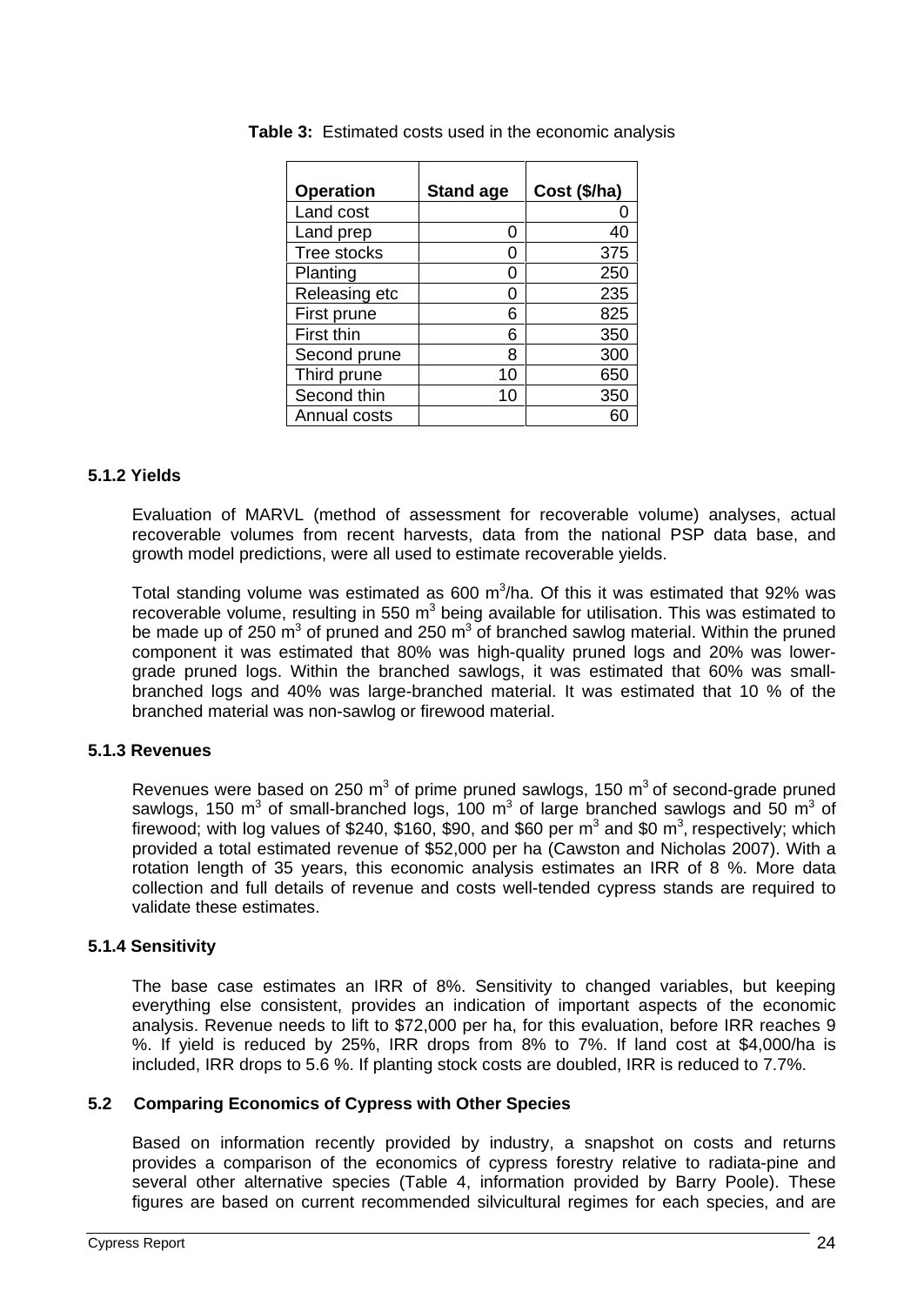comparative estimates of actual costs and returns, with the assumption of each species having the same rotation length of 30 years. This information indicates that although the costs are higher for cypress timber production (due largely to higher pruning costs), compared with radiata pine, returns are also higher due to better log prices. The IRR for the radiata-pine sawlog regime is 5.28% compared with 5.88% for cypress sawlogs. The NPV was calculated using a 7% value and so everything except Redwood sawlog and Eucalypt

carbon fell below this (Barry Poole, pers. comm.). Table 4: Estimated costs and returns for timber production in radiata pine, cypress, eucalypt and redwood stands; plus estimated cost/benefit figures for carbon sequestration in redwood and eucalypt stands.

|                                                                                             | Radiata         | <b>Cypress</b>  | Radiata                      | <b>Eucalypt</b> | Redwood                 | <b>Eucalypt</b> |
|---------------------------------------------------------------------------------------------|-----------------|-----------------|------------------------------|-----------------|-------------------------|-----------------|
|                                                                                             | <b>Sawlog</b>   | <b>Sawlog</b>   | <b>Carbon</b>                | Sawlog          | <b>Sawlog</b>           | Carbon          |
| Year                                                                                        | Cost/ha         | Cost/ha         | Cost/ha                      | Cost/ha         | Cost/ha                 | Cost/ha         |
| $\overline{0}$                                                                              | \$723           | \$544           | \$814                        | \$736           | \$544                   | \$827           |
|                                                                                             | \$774           | \$1,152         | \$840                        | \$1,117         | \$2,116                 | \$1,117         |
|                                                                                             | \$248           | \$222           | \$248                        | \$146<br>\$405  | \$222                   | \$146           |
| $\mathbf{3}$                                                                                | \$38            |                 | \$38                         |                 |                         | \$405           |
| $\overline{4}$                                                                              | \$1,175         |                 |                              |                 |                         |                 |
|                                                                                             |                 |                 | \$83                         |                 | \$919<br>\$840<br>\$835 | \$83            |
|                                                                                             | \$775           | \$1,166         |                              | \$350           |                         |                 |
|                                                                                             |                 |                 |                              |                 |                         |                 |
| 8                                                                                           | \$795           | \$775           |                              |                 |                         |                 |
| 9                                                                                           | \$350           |                 |                              |                 | \$400                   |                 |
| 10                                                                                          |                 | \$1,134         |                              |                 |                         | \$83            |
| 15                                                                                          | \$50            | \$50            | \$83<br>\$83<br>\$83<br>\$83 | \$50            | \$50                    | \$83            |
| 20                                                                                          |                 |                 |                              |                 |                         | \$83            |
| 25                                                                                          |                 |                 |                              |                 |                         | \$83            |
| 29                                                                                          | \$80            | \$80            |                              | \$80            | \$80                    |                 |
| 30 <sup>°</sup>                                                                             |                 |                 | \$83                         |                 |                         | \$83            |
|                                                                                             |                 |                 |                              |                 |                         |                 |
| Annual<br>Maintenance                                                                       |                 |                 |                              |                 |                         |                 |
|                                                                                             | \$45            | $$35$<br>$$240$ | $$45$<br>$$240$<br>$$15$     | \$35<br>\$240   | \$35<br>\$240           | \$35            |
| Renta                                                                                       | \$240           |                 |                              |                 |                         | \$240           |
| Rates                                                                                       | \$15            | \$15            |                              | \$15            | \$15                    | \$15            |
| Management                                                                                  | \$25            | \$25            | \$25                         | \$25            | \$25                    | \$25            |
|                                                                                             |                 |                 |                              |                 |                         |                 |
|                                                                                             | 30 <sub>o</sub> | 30 <sup>°</sup> | 30                           | 30              | 30 <sup>°</sup>         | 30              |
|                                                                                             | 720             | 600             | 854                          | 614             | 600                     |                 |
|                                                                                             |                 |                 |                              |                 |                         |                 |
|                                                                                             | 104             | 129             | $\overline{0}$               | 120             | 200                     |                 |
|                                                                                             |                 |                 |                              |                 |                         |                 |
|                                                                                             | 25              | 25              | $\overline{0}$               | 25              | 25                      |                 |
| Rotation (yrs)<br>Yld/ha<br>Ave Log Price<br>\$/m3<br>Harvesting<br>\$/m3<br>Transport\$/m3 | 18              | 18              | $\overline{0}$               | 18              | 18                      |                 |
|                                                                                             |                 |                 |                              |                 |                         |                 |
| Pre Tax IRR                                                                                 |                 |                 |                              |                 |                         |                 |
| %                                                                                           | 5.28%           | 5.88%           | 6.29%                        | 6.54%           | 8.20%                   | 12.18%          |
| Pre Tax<br>NPV/ha 7%                                                                        |                 |                 |                              |                 |                         |                 |
|                                                                                             | \$2,481         | \$1,731         | \$463                        | \$625           | $-$ \$2,782             | $-$ \$3,478     |
|                                                                                             |                 |                 |                              |                 |                         |                 |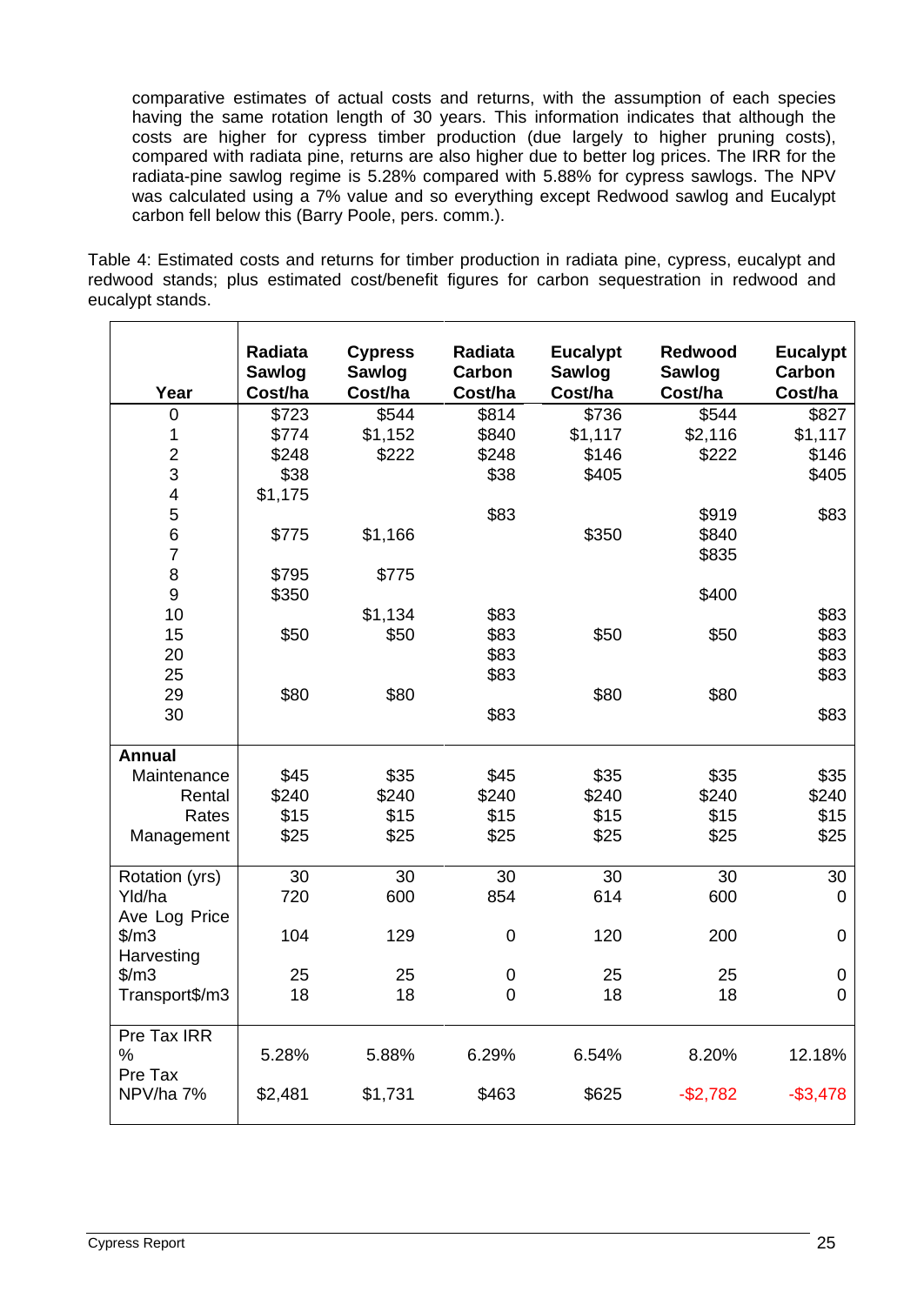#### **5.3 Carbon Sequestration and Other Government Policy Influencing the Economics of Cypress Forestry**

Carbon sequestration could become a major co-product in cypress forestry. The government recently introduced the Climate Change Policy, with an emissions trading scheme and afforestation grants. While the policy statements are complex and currently difficult to decipher, it is clear that this is a major opportunity for the forestry industry. No carbon costs and returns are currently available for cypresses for comparisons (Table 4) but it has been suggested that estimates would be similar to that of radiata pine (Barry Poole, per. comm.). However, the ability of cypress stands to carry higher stockings than many other species, including radiata-pine, means that more carbon could potentially be captured over time (Nicholas 2008). The highest macrocarpa volumes recorded are from a 60-year-old stand with 2230.5 m<sup>3</sup>/ha, but there may be other cypress taxons that have a higher productivity. The PSP database could be used to evaluate national cypress productivity  $-$  particularly biomass by age series for different cypress taxon (Nicholas 2008).

Debate is still ongoing whether cypress growers can maximise carbon credits and also achieve good log quality. There is the possibility in the near future that some cypress forests will be planted with carbon sequestration as the main objective for economic return rather than timber production; or possibly with the combined objective of afforestation of eroding hill country and carbon sequestration (Barry Poole and Ian Nicholas, pers. comm.). The government has recently announced it will give grants for afforestation of eroding hill country. Cypresses could play a prominent role in this afforestation (Poole and other 2007).

Planting rates for cypress are likely to be influenced as the ramifications of existing government policy on carbon become clearer, more policy is introduced, and the carbon trading market develops. Unfortunately, small growers may find it difficult to meet compliance costs for claiming carbon credits (Cooke 2007). MAF should address this issue and ensure that small growers reap the benefits of carbon sequestration as well as the larger corporates.

#### **5.4 Impediments to Investment in Cypress Forestry**

Economic uncertainty and insufficient market information were given as the major impediments to investment in alternative species, such as cypresses, in a recent industry survey regarding planting rates (Poole and others 2007). The survey indicated that having better economic information on the potential revenue from alternative species, and having a sufficient resource to give economies of scale, are the main priorities for both corporate and small growers.

Industry feedback has also indicated that higher land prices are currently a major factor influencing expansion of the cypress industry, particularly as cypress species require better sites with higher fertility. Unfortunately for the cypress industry, better sites that are most suited to cypress have been steadily converted to dairying over the last 5 years. However, the government's newly released climate change policy is likely to start a reversal in this trend. The government is now likely to penalise changes in land use away from forestry (Cooke 2007) but this will probably only occur with pre-1990 forests.

Another factor impeding investment is that cypress forestry is perceived to entail higher risks; therefore, industry needs to see higher returns before investing. Cypresses are more site specific than radiata pine and the wider industry generally lacks the knowledge and confidence in matching species or clones to sites and subsequent management of cypress, compared to the mainstay of radiata-pine. Radiata-pine is highly adaptable and grows well across a wide range of New Zealand sites, and there is a tremendous body of knowledge regarding its management and processing. Radiata-pine forestry has a well established infrastructure, from breeding through to marketing processed timber and value-added products.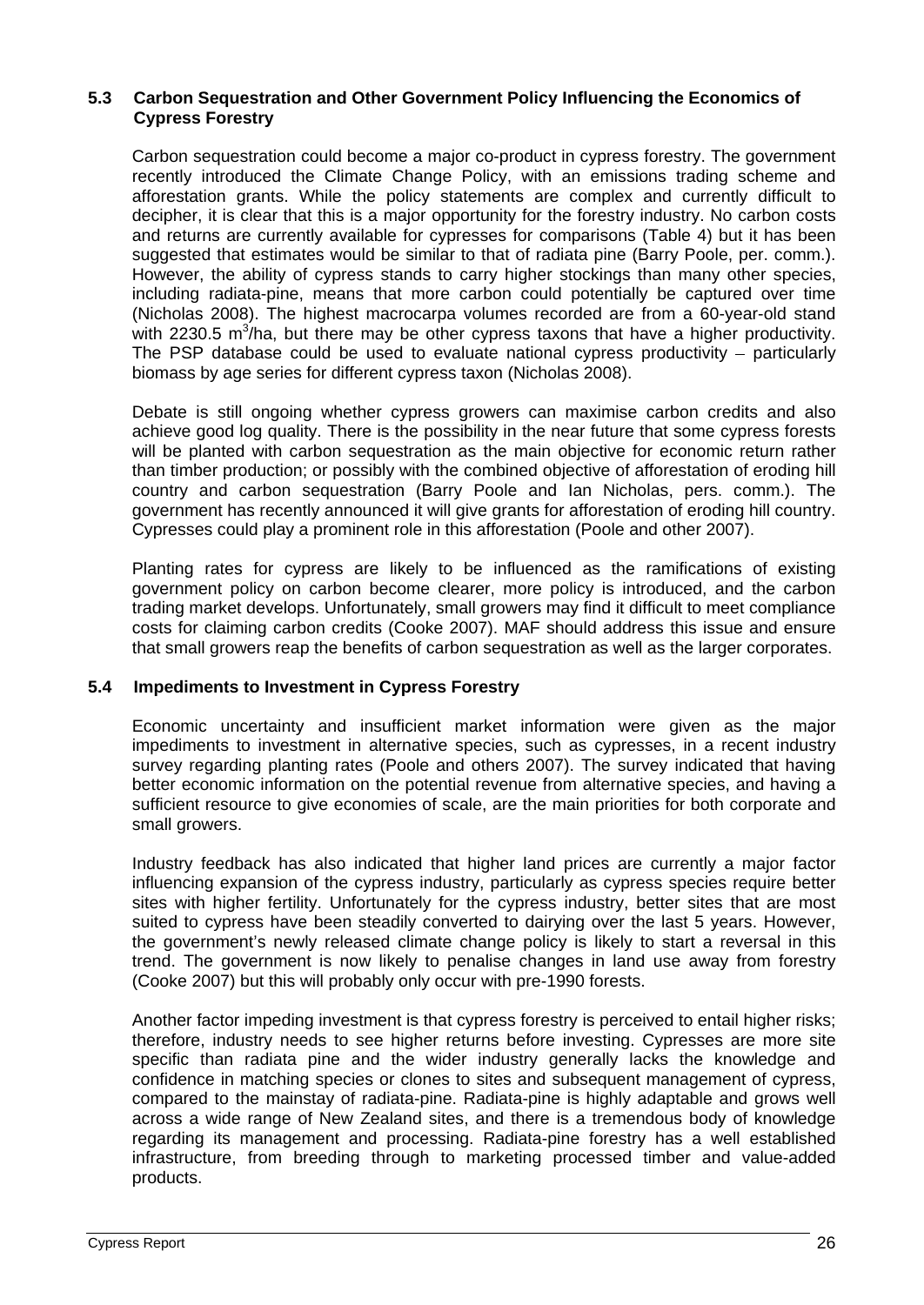There are very real knowledge gaps regarding cypress forestry that discourage further investment by industry. There are significant knowledge gaps, which are described below. This is one of the reasons why growers are advised to seek professional input before making a large investment in cypress forestry. However, once there is a good matching of species and sites, good establishment and timely and appropriate silviculture, cypresses are relatively straightforward to grow and tend, flexible in rotation length and produce highly regarded, high-quality and high-value timbers.

It is clear that the industry needs government support, particularly in terms of co-funding investment into research that will resolve critical knowledge gaps, before the wider industry will make a significant commitment to planting more cypress.

## **6. Knowledge Gaps in Cypress Forestry**

Most of the information in this section is gleaned from a blueprint for cypress and redwood research, which is currently being put together by Ian Nicholas, with the help of other ENSIS staff. This blueprint is part of a Plantation Management Co-operative project (Nicholas 2008). Information for this blueprint was gathered from several sources: particularly from two recent industry surveys and also from background research for the cypress handbook in the NZFFA electronic handbook series (Nicholas 2007).

In 2005, a survey was made of the current New Zealand market for alternative species, i.e. species other than radiata pine and Douglas-fir (Nicholas and Garner 2007). Most of the timber handled by those surveyed was cypress timber. A requirement for more information on species choice and log/timber quality was clearly indicated by processors and end users. Another recent industry survey identified factors influencing the planting of alternative species (Poole and others 2007). The specific areas of research priority indicated by industry in this survey were alternative species products and utilisation, and the development of a robust business case around alternative species plantations. The species of most interest for new planting and focused research was clearly the cypresses. The priority area for research was the identification of reliable markets for alternative species (Table 5). Forest management was an important research requirement for the corporate growers (more than 10,000 ha total estate) whereas tree improvement was rated as a more important requirement for the small growers (less than 10,000 ha total estate). Research into utilisation was important for both groups (Poole and others 2007).

| <b>Research Theme</b> | Corporate      | Small growers |
|-----------------------|----------------|---------------|
|                       |                |               |
| Markets               | $\sqrt{2}$     | $\sim$        |
| Management            | $\overline{ }$ |               |
| Utilisation           |                |               |
| Tree Improvement      |                | ້∠ປ           |

| Table<br>r alternative species<br>, themes for<br>/ research<br>コ いへ いい<br>11 U JI 11<br>. |  |
|--------------------------------------------------------------------------------------------|--|
| others 2007 $^{\circ}$<br>100<br>$\sim$ $\sim$ $\sim$<br>.                                 |  |

The blueprint for cypress and redwood research identified that the largest research gaps for cypresses are: a lack of information on hybrid clone wood quality, and the health of new planting stock (lusitanica and hybrids), plus the lack of a national nutrition data base. It also identified that further work is needed on hybrids, especially lusitanica and Chamaecyparis nootkatensis crosses, crown management, young log utilisation and the economics of growing cypresses. Other significant research gaps identified relate to siting, mixtures, thinning, genetics, provenance testing, propagation, continuous cover systems, growth, volumes, models, quality yields and utilisation of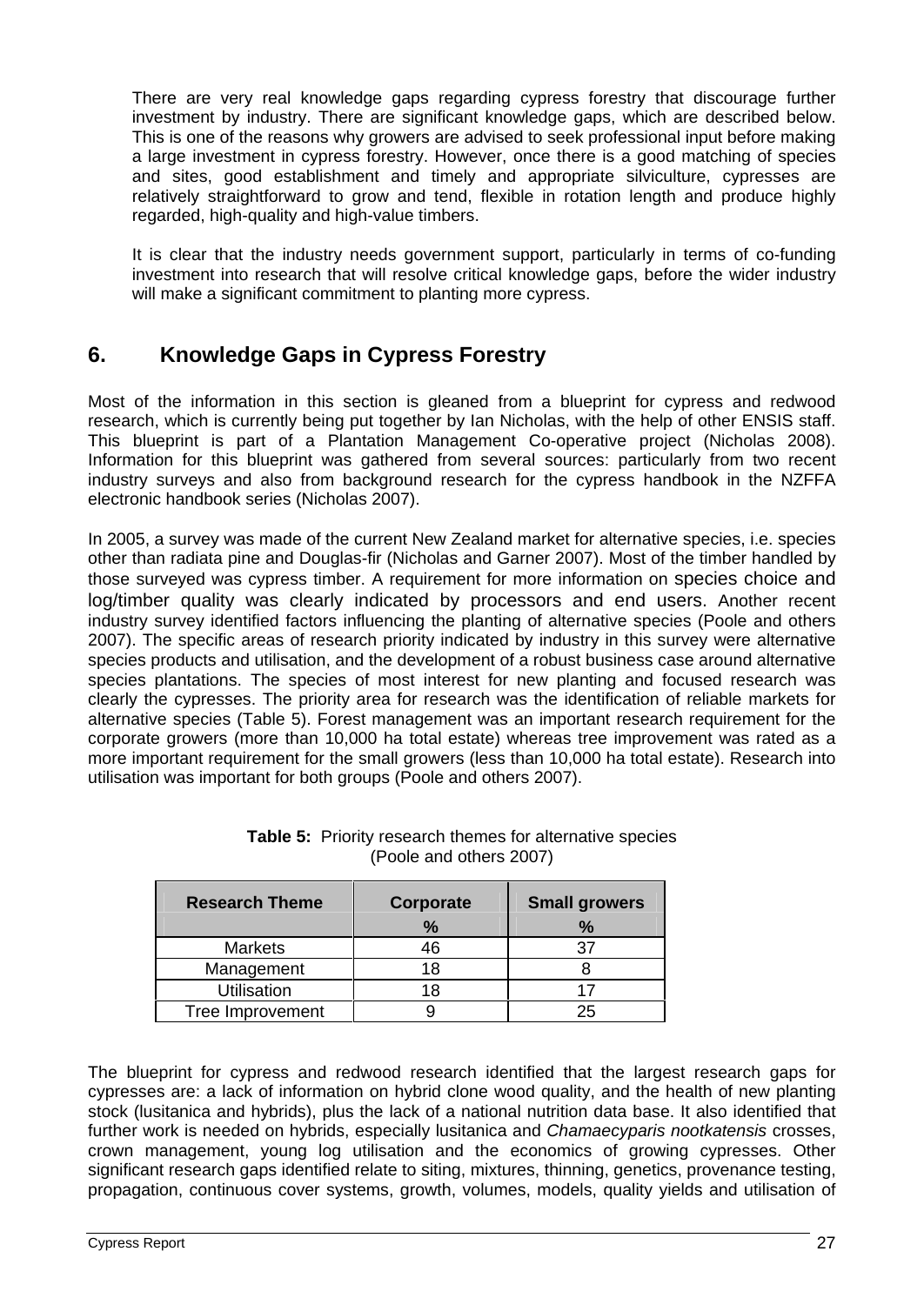tended trees. This information on knowledge gaps, identified from the blueprint, has been supplemented in this report by further discussions with members of the cypress industry - in the formation of the diversified species theme in FFR, and in industry consultation regarding the Diverse Species bid for FRST (Foundation for Research, Science and Technology). This information is presented below.

## **6.1 A compilation of Major Knowledge Gaps**

This is an all inclusive list drawn from multiple sources, which needs to be prioritised and rigorously pruned down with industry input.

## **6.1.1 Seed Source, Breeding and Propagation**

- Provenance evaluation of lusitanica. Only a small part of the genetic base of lusitanica is currently represented in New Zealand. Increasing awareness of the potential of this species and increased planting rates means that this project should have a high priority.
- **Breeding for canker resistance.** Cypress canker remains a major concern for growers. They want breeding for canker resistance to continue, and subsequently, planting stock with greater resistance made available. The inheritance of resistance needs to be better understood. Much of the data is already available, but needs to be analysed and interpreted.
- Clonal screening for cypress canker. Three years of data need to be analysed and interpreted, but there is currently a lack of resources to do this. To ensure durable resistance, cypress clones with multiple resistance mechanisms need to be identified, which can then be released to industry. This is complimentary to research for breeding for cypress canker, and must not be seen as a replacement for further breeding for resistance. The contract of the contract of the contract of the contract of the contract of the contract of the contract of the contract of the contract of the contract of the contract of the contract of the contract of th
- Improvement of tree form. Growers have voiced particular concern over the higher costs of growing cypress, particularly with pruning. Breeding for lighter, more horizontal branching, which require less pruning is of interest to them. Are certain types of planting stock likely to have lower pruning costs?
- Heritability of heartwood development and heritability of durability in heartwood needs to be determined for all important cypress taxon in NZ.
- Breeding for wood quality. This is of particular interest to growers. Questions include: is it possible to breed for increased durability?
- Research on hybridisation should be a priority, especially crosses involving lusitanica, macrocarpa and Chamaecyparis nootkatensis. Industry feedback indicates a strong interest in this. There is good anecdotal evidence of hybrid vigour in cypresses, i.e., the hybrids may be superior and faster-growing than either parent, but this needs to be proven in field trials. There are opportunities to combine good traits such as canker resistance and superior wood properties. Cypress species are highly inter-fertile, but there are difficulties in synchronising flowering and pollen storage that require further research. **Executive Section 2006 Contract Contract Contract Contract Contract Contract Contract Contract Contract Contract Contract Contract Contract Contract Contract Contract Contract Contract Contract Contract Contra**
- Propagation of elite cypress genotypes requires further research. Inexpensive and effective methods are needed for technologytransfer to industry partners. Research into control of maturation in propagation systems should be a priority, so as to maximise both propagation success and field performance in vegetatively propagated planting stock.

#### **6.1.2 Siting and Establishment**

- The ideal range of fertility for cypresses needs to be quantified. There is a lack of a national nutrition data base for cypresses.
- Siting of cypress: industry expansion has been impeded by a lack of knowledge and confidence in the siting of cypress. There have been repeated requests by industry for decision-making tools to aid decisions on siting.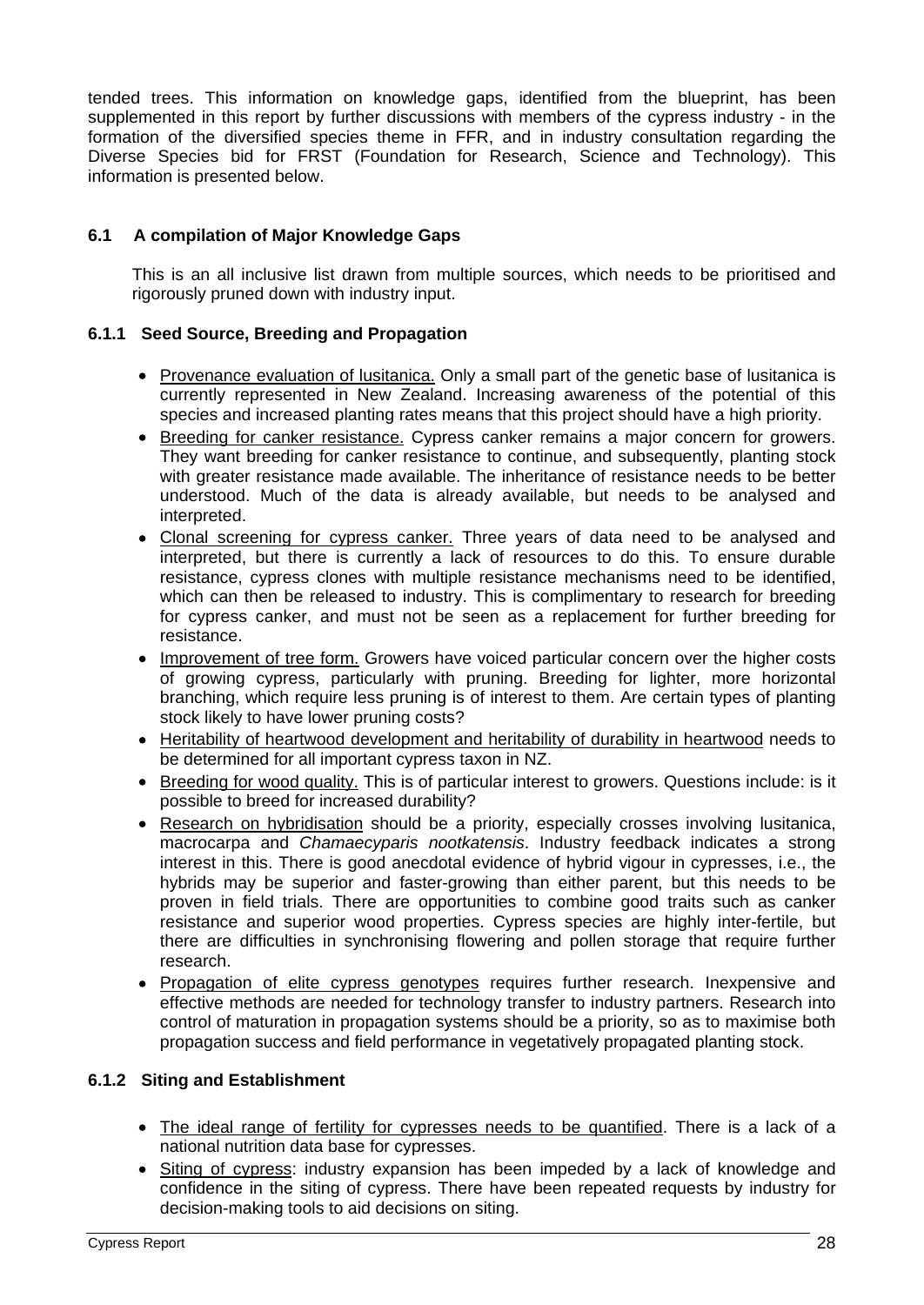- Site indices for cypresses need to be determined.
- Toppling problems with cypress. The problem with toppling in cypress appears to be more extensive on exposed sites than first thought and is a major concern for lusitanica growers. Very limited research has been done. The extent of the problem needs to be quantified, e.g. is toppling a problem limited to lusitanica, and are seedlings more susceptible to toppling than rooted cuttings? Some trials have been initiated, but there has been limited analysis of data due to lack of resources. Growers need better guidelines for prevention of toppling.
- Cost-effective weed control options are a major priority for some growers who find that releasing costs have a significant impact on discounted cash flow analyses (Kent Chalmers, CFL, pers. comm.).

## **6.1.3 Health**

- Determine susceptibility to cypress canker in current planting stock. Feedback from industry indicates that this should be a priority. Questions include: how susceptible is lusitanica, and hybrids such as Ovensii?
- Interactions between thinning, pruning and canker infection need to be determined. Management practices, to reduce the impact of the disease, should subsequently be updated.
- Continue clonal screening programme for cypress canker. The existing data, from the current screening programme, needs to be analysed. Also, an effective, non-invasive testing technique needs to be developed to screen clones on a more operational scale for example, spraying spores on to foliage, a standard technique used in other systems. Is it possible to obtain enough spores to enable to do this?
- $\bullet$  Data from the clonal screening programme needs to be analysed  $-$  so as to quantify and interpret the complexity of the host-pathogen relationships.
- Determine the potential health threat from aphids. This is a major health problem in cypress stands overseas. Could it become a problem here - if so, what mitigation options are available?
- $\bullet$  Heartwood attack by borers what is the extent of the problem? What mitigation options are available?

#### **6.1.4 Forest Management**

- Pruning and thinning and production thinning options need more research  $-$  for maximising growth, volume and wood quality. Industry feedback indicates concern over managing stands so as to secure good second logs.
- Crown management, including crown and branch modelling, is of particular interest to industry. How can stands be managed to keep branches live and of acceptable size? A major concern is the high cost of pruning  $-$  can this be reduced  $-$  or satisfactory prices for products modelled/attained to justify the high cost?
- Cypress regimes/modelling tools. Industry wants a Douglas-fir or radiata-pine calculator approach to evaluation and forest management. They want stand-based models to aid management decisions, with modelling extending out 20 to 30 years, estimating wood flows and predicting volumes by log grade, and associated costs. The existing prototype growth model needs improvement
- Continuous cover systems in cypresses need to be researched, for maximising carbon credits.
- Carbon sequestration in cypress needs to be quantified. The PSP data base can be used to evaluate national cypress productivity - biomass by age series for different cypress taxon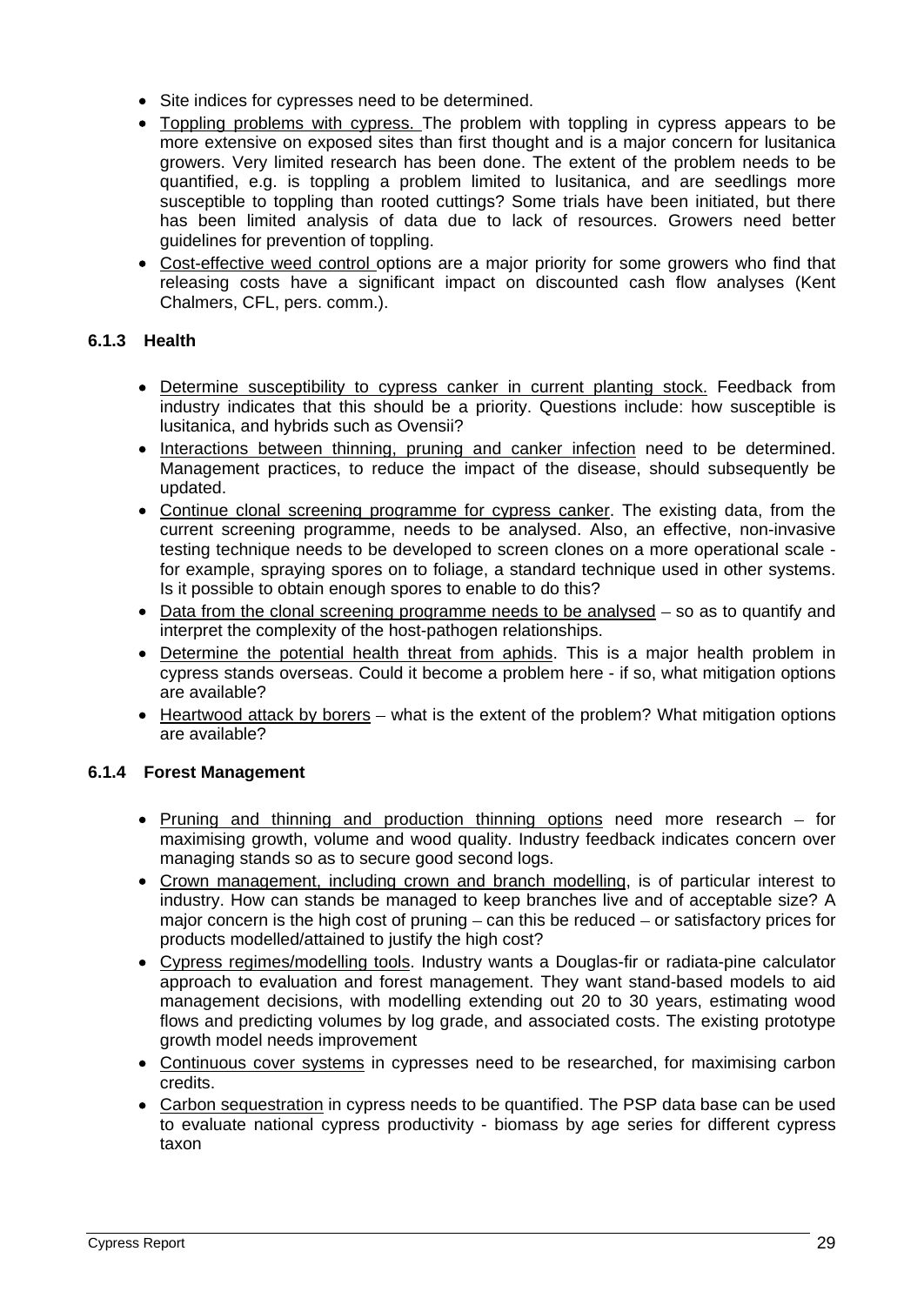## **6.1.5 Utilisation**

- Young log utilisation wood quality in young cypress logs and the economic viability of short rotation cypress forestry needs to be researched. To date there has only been preliminary research on this.
- There is no national log grading system for cypresses, which is a concern for industry. Is there a big enough cypress resource to get adequate data for this?
- NZ building regulation requirements need to be better understood, for better utilisation and marketing of cypress.
- Cypress kiln-drying regime  $-$  is a review needed?

#### **6.1.6 Wood Quality/Timber Properties**

- Wood quality of lusitanica and cypress hybrids, particularly Ovensii. Analysis of silviscan data.
- Quantify durability in all cypress taxon. How durable is the heartwood of lusitanica and the cypress hybrids compared with macrocarpa heartwood? There is currently no information on the durability of hybrids such as Leyland and Ovensii.
- Examine heartwood development and age/durability relationships

#### **6.1.7 Economics and Policy**

- Economic package internal rates of return are difficult to calculate because there is not enough information on the economics of growing cypress species, including a lack of information on recoverable yields. This has hindered investment. An economic analysis has recently been completed, but more data collection is needed with full details of revenue and costs from harvested, well-tended cypress stands. This would allow for a more complete analysis to validate the preliminary estimates.
- Forest management options and subsequent economic returns need to be quantified. Discounted cash flow analyses for cypress need to be examined with the aim of decreasing costs and improving cash flow relative to radiata-pine forestry. Development of an economic evaluation tool?
- The economic viability of both production thinning and short rotation cypress forestry need to be researched. Limited preliminary research and first-hand grower experience have given promising results.
- Government policy on carbon sequestration how will this impact the cypress industry? How efficient are the cypress species at fixing carbon compared with other species such as radiata pine, Douglas-fir, the eucalypts, and the redwoods? Will cypresses become a more profitable option?

#### **6.1.8 Marketing**

- Current markets need to be better described and quantified for cypress logs and timber products (housing, interior joinery, interior and outdoor furniture, landscape supplies, etc). Statistics for planting, harvesting, production, trade, consumption, and price trends need to be analysed.
- Drivers of change need to be identified in markets for cypress products, e.g. increased interest in naturally durable timbers as opposed to chemically-treated timber products, and increased preference for sustainably–grown timber products - are these sustainable market opportunities?
- Threats, risks, opportunities, and competitors need to be identified in cypress product markets (local and export). How much of the imported western red cedar market can be substituted for locally-grown cypress? What is the potential market share for NZ-grown cypress in the Pacific Rim  $-$  as a substitute for a group of timbers that include yellow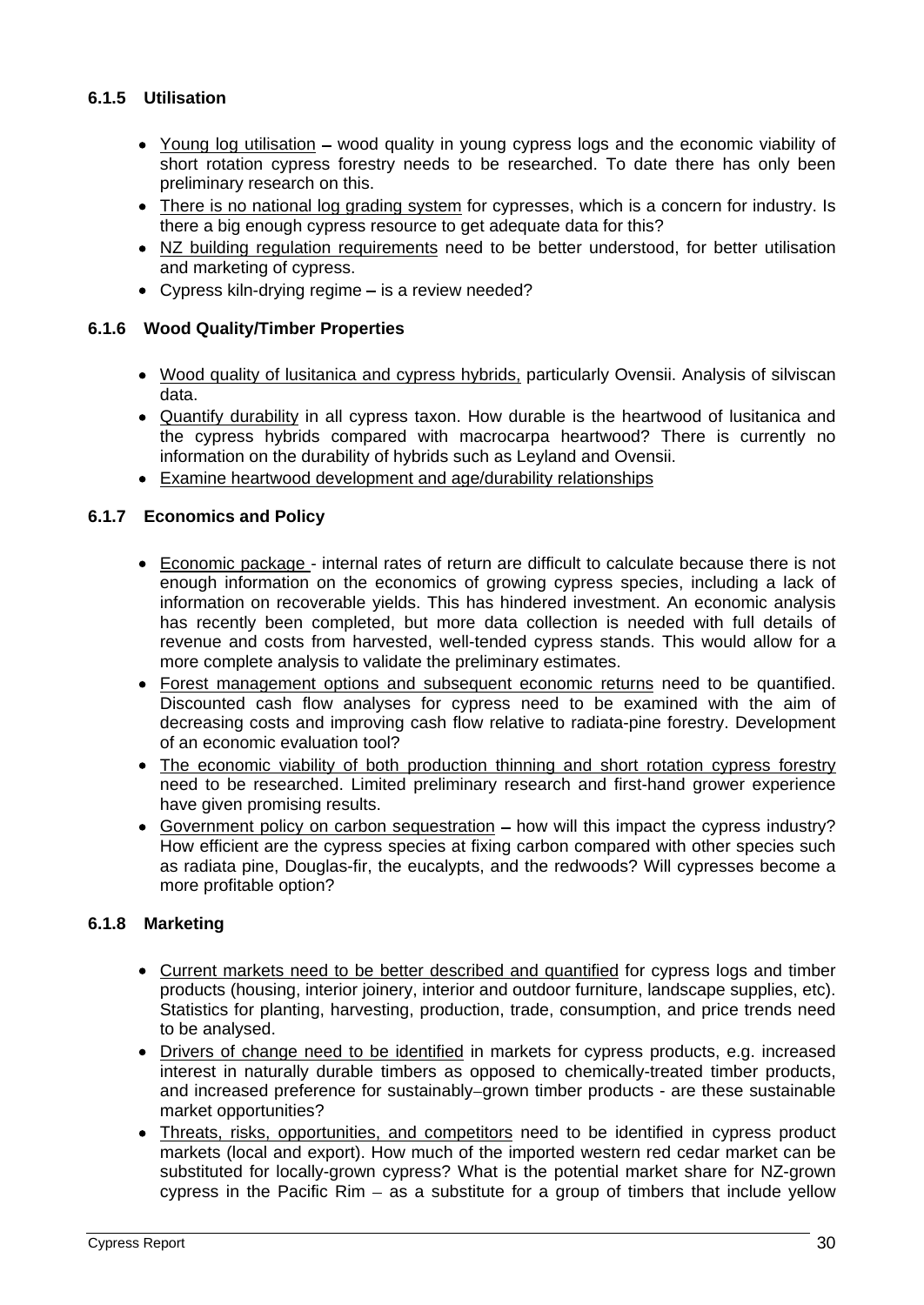cedar, Port Orford cedar, incense cedar, sitka spruce, western red cedar and redwood?

- Analysis of potential Pacific Rim markets. Some preliminary work was done to assess the Japanese market for NZ-grown cypress  $-$  this research indicated that there was considerable market potential for NZ-grown cypress. Export prospects in Taiwan and South Korea also need to be explored.
- Explore the potential for a national cypress brand for raising the profile of NZ-grown cypress, providing some unity and infrastructure for the cypress industry, and some consistency in returns to growers.

#### **6.2 Resolving Knowledge Gaps and Technology Transfer**

Knowledge gaps that have impeded growth in the cypress forestry have been identified by researchers in consultation with industry, as summarized above. More consultation is needed - industry input is particularly important. The opportunity is for FFR to review these knowledge gaps; then amend and prioritize them with industry input and consultation with research providers and funding agencies, such as FRST (Foundation for Research, Science and Technology). The cypress working group will bring a very pertinent perspective on the development of the industry as a whole and provide a mechanism for industry consultation regarding research priorities.

Much of the work needed to resolve the knowledge gaps does not involve entirely new research programmes. There is already a considerable body of knowledge regarding growing cypress species and utilising cypress timber products. This knowledge is based on extensive growing experience, particularly in the farm forestry sector, and sound scientific research. Unfortunately research on cypress forestry has been somewhat fragmented due to funding issues. One major constraint is the three-year funding cycles of FRST, which results in a lack of continuity in research, with peripheral issues tending to be addressed rather than major step changes (Maclaren 2005). However, considerable past investment in cypress research has resulted in the planting of many research trials. Unfortunately, there is a current lack of funding for measuring these trials, analyzing the data and getting the research information out to industry. Many of the knowledge gaps identified above can be resolved by accessing and analyzing these data.

The transfer of technology and knowledge has been good within the farm forestry sector, but somewhat lacking within the wider industry. In 1999, members of the New Zealand Farm Forestry Association (NZFFA), who were particularly interested in growing cypresses, formed the Cypress Action Group. The members collectively acknowledged the wealth of knowledge and experience in growing cypresses among farm foresters and wanted to help ensure that this was transferred to future generations of tree farmers. The Cypress Action Group currently has 280 members (Benjamin Lee, NZFFA, pers. comm.) and has become a prominent means of technology transfer in the cypress industry. However, this group does not speak for the industry as a whole. It has been suggested that all the cypress industry would benefit from membership in the NZFFA Cypress Action Group (Ian Nicholas, pers. comm.).

Aside from the NZFFA, there is clearly a concern about the effectiveness of current technology transfer. A common constraint to planting alternative species, including cypresses, is an apparent lack of knowledge about what species to plant on what site, which seedlots to use, which regimes to follow, plus overall investment economics (Poole and others 2007). Industry magazines, scientific journals, workshops, field days; these all provide information, however, they are not always proving effective for the wider industry (Poole and others 2007). In a survey of 480 land owners, Nicholas and others (1994) concluded that the NZ Tree Grower magazine and the NZFFA network were the main sources of information on alternative species such as cypresses. It also concluded that research outcomes need to be more readily published into public media forms.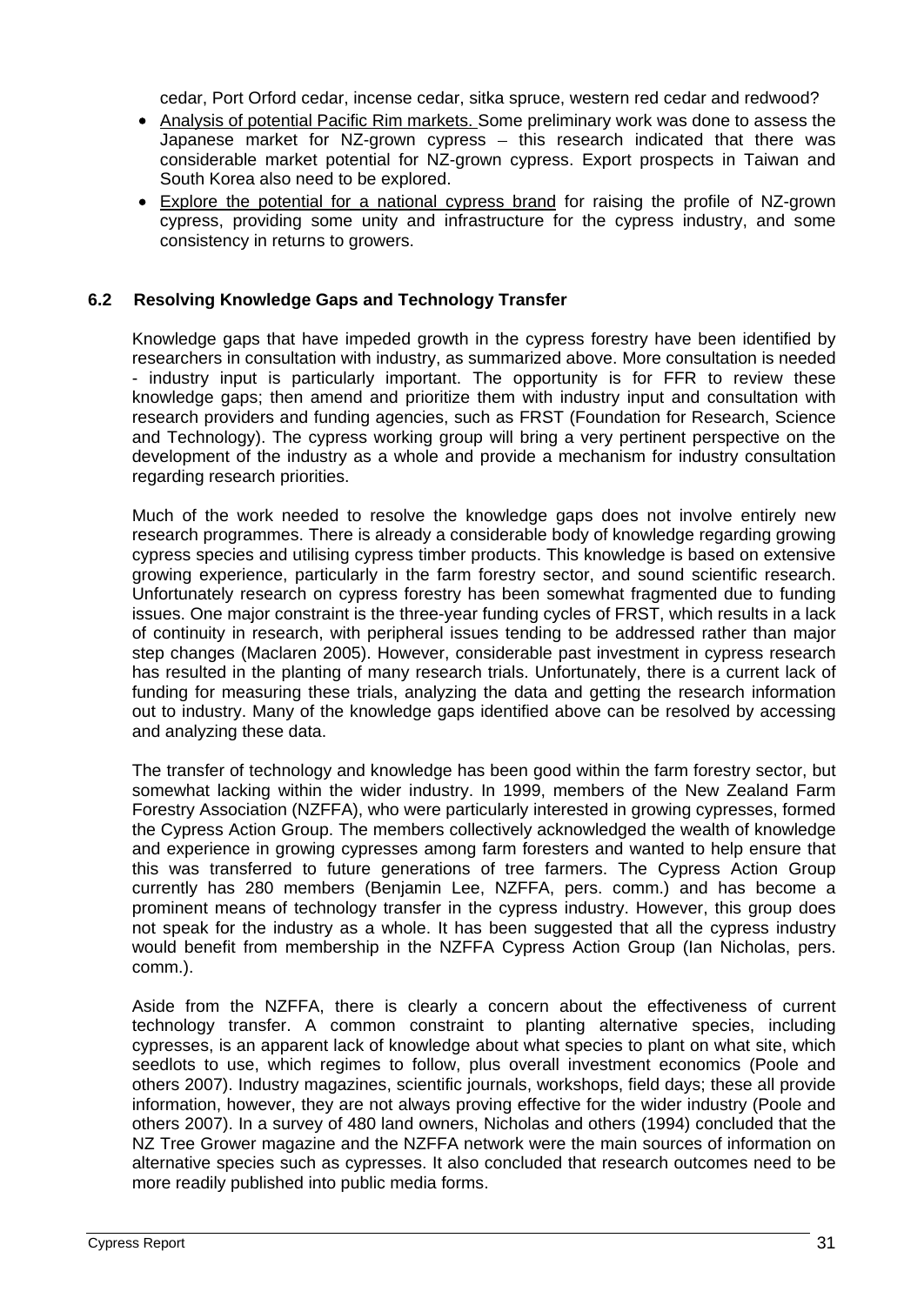There have been repeated requests for a more cohesive industry for alternative species, suggesting targeted publications and even a government overarching body (Nicholas and Garner 2007, Poole and others 2007). There is a belief that government should be more involved in helping develop an alternative species industry in New Zealand. There has been a recommendation for MAF to establish a special focus group committed to expanding the plantation resource with a broader range of species (Poole and others 2007).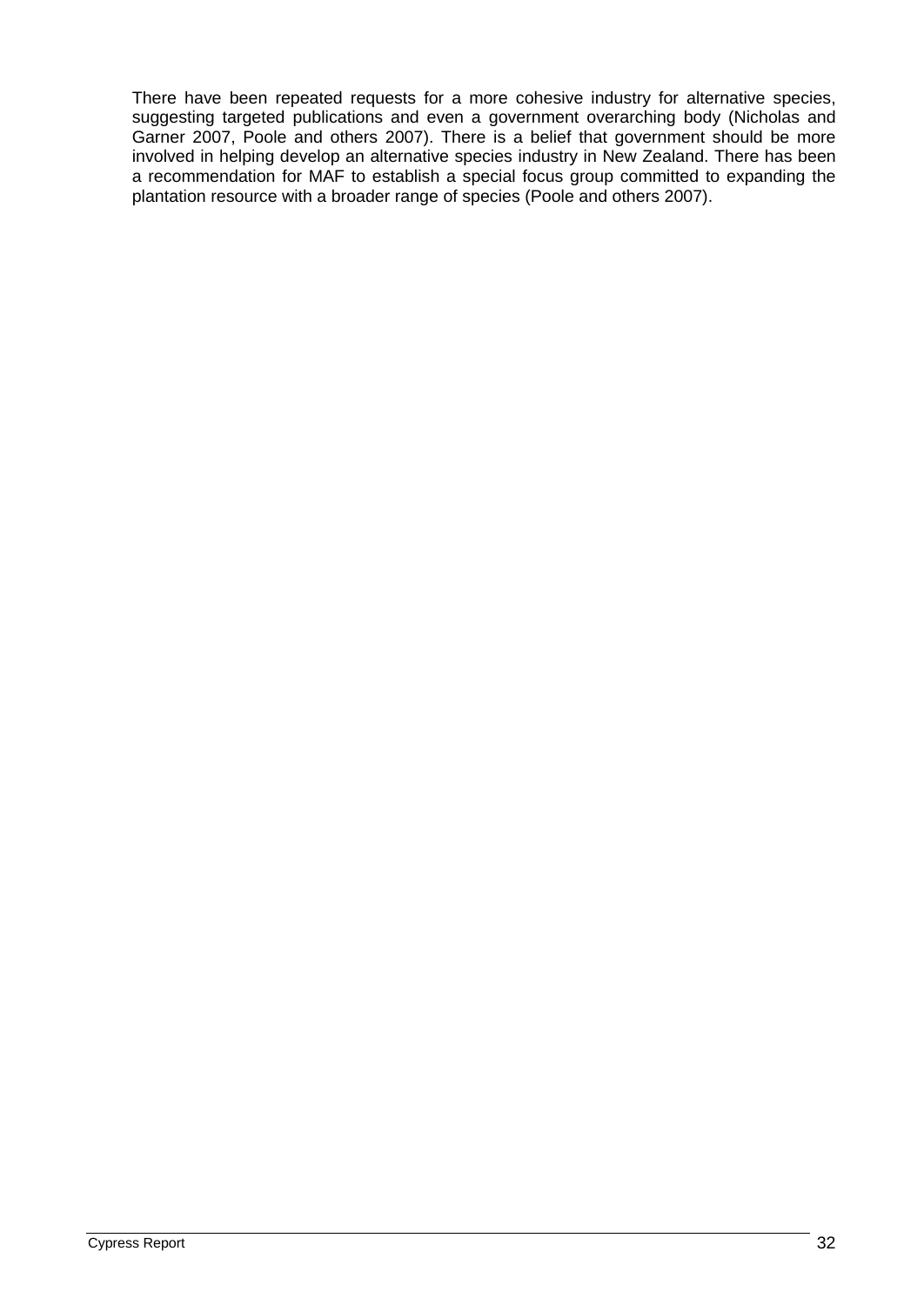## **References**

- Aimers-Halliday J., Miller J., Shelbourne T. and Menzies M. 1994. Genetically improved planting stock for Cupressus macrocarpa and C. lusitanica. New Zealand Tree Grower Volume 15(4) 40-42.
- Aimers-Halliday, J.; Hood I.; Gea, L. D.; Low, C. B.; Dibley, M.J.; Gardner, J. and Penellum, A. 2006. Beating cypress canker. New Zealand Tree Grower 27 (1) 10.
- Aimers-Halliday, J.; Dibley, M.J.; Faulds T.; Low, C.B. and Gea, L.D. 2002. Forest Research develops superior macrocarpa and lusitanica. New Zealand Tree Grower 23 (2) 25-27.
- Berrill, P. 2007. Cypress growth model and example regimes, pp 59 66 in: Nicholas, I.D. (ed.) Best Practice with Farm Forestry Timber Species, No. 1: Cypresses. NZFFA electronic handbook series. www.nzffa.org.nz [accessed November 2007].<br>Bier, H. (revised by Britton R.A.J.) 1999. Strength properties of small clear specimens of New Zealand-
- grown timbers. FRI Bulletin No 41.
- Cavana, RY and Glass, BP, 1985. Economic analysis of selected special-purpose species regimes. In New Zealand Journal of Forestry Science 15(2) 180-94.
- Cawston, J. and Nicholas, I.D. 2007. Economic analyses, pp 67 70 in: Nicholas, I.D. (ed.) Best Practice with Farm Forestry Timber Species, No. 1: Cypresses. NZFFA electronic handbook series.<br>[www.nzffa.org.nz](http://www.nzffa.org.nz) [accessed November 2007].
- Cooke, J. 2007. Climate change and implications for the farm forester. New Zealand Tree Grower 28 (3) 33-34; November 2007.
- Cooke, J. and Satchell, D. 2007. Action groups enjoy diversity of new farm park. New Zealand Tree Grower 28 (3) 18-19; November 2007.
- Di Maio, M. 1997. Softwood sawn timber trade in the Pacific rim: the position of New Zealand-grown cypresses. M.Sc. dissertation University of Waikato.
- Gea, L.D. and Low, C.B. 1997. Genetic parameters for growth, form and canker resistance of Cupressus macrocarpa in New Zealand. New Zealand Journal of Forestry Science: 27 (3) pp245-254.
- Geard, B. 2001. Comparison of the growth rate, form, branching characteristics, health and wood characteristics of clones and seedlings of C. macrocarpa and C. lusitanica. School of Forestry, Canterbury University, Christchurch. B.Sc. dissertation.
- Haslett, A.N. 1986. Properties and utilisation of exotic specialty timbers grown in New Zealand. Part III: Cypresses Chamaecyparis lawsoniana (A. Murr.) Parl., x Cupressocyparis leylandii (Jacks et Dall.) Dall., Cupressus lusitanica Mill., Cupressus macrocarpa Hartw. FRI Bulletin No. 119.
- Haslett, A.N., Williams, D.H. and Kininmonth, J.A., 1985. Drying of major Cypress species grown in New Zealand. New Zealand Journal of Forestry Science 15(3) 370-383.
- Hocking, D. 2006. Macrocarpa magic or cool cypresses? New Zealand Tree Grower 27 (1) 14; February 2006.
- Hocking, D. and Nicholas, I.D. 2007. Timber properties and market, pp 9-15 in: Nicholas, I.D. (ed.) Best Practice with Farm Forestry Timber Species, No. 1: Cypresses. NZFFA electronic handbook series. [www.nzffa.org.nz](http://www.nzffa.org.nz) [accessed November 2007].
- Hood, I.A, Gardner, J.F., Kimberley, M.O., Gatenby, S.J. and Cox, J.C. 2001. A survey of cypress canker disease. New Zealand Tree Grower 22(1) 38-41.
- Lane, P. 2007. A snapshot of plantation forests as at 1 April 2006. New Zealand Journal of Forestry May 2007, pp. 40-42.
- Low, C. B.; H. M. McKenzie; C. J. A. Shelbourne; L. D. Gea, 2005. Sawn timber and wood properties of 21-year-old Cupressus lusitanica, C. macrocarpa, and Chamaecyparis nootkatensis x C. macrocarpa hybrids. Part 1: Sawn timber performance. New Zealand Journal of Forestry 35(1) 91-113.
- Low, C. B.; Aimers-Halliday, J.; Dibley, M.J. 2007. Seed source, breeding and propagation. Pp 31 44 in,<br>Nicholas, I.D. (ed.) Best Practice with Farm Forestry Timber Species, No. 1: Cypresses. NZFFA Electronic Handbook Series, [www.nzffa.org.nz](http://www.nzffa.org.nz)
- Ministry of Agriculture and Forestry. 2007: [www.maf.govt.nz/statistics](http://www.maf.govt.nz/statistics). [accessed November 2007].
- Maclaren, P. 2005. Realistic alternatives to radiata pine in New Zealand a critical review. New Zealand Journal of Forestry 35(2) 3-10.
- Miller, J.T. and Knowles, F.B., 1990. Introduced forest trees in New Zealand: Recognition, role, and seed source. The cypresses, Cupressus spp, Chamaecyparis spp. FRI Bulletin No. 124(9).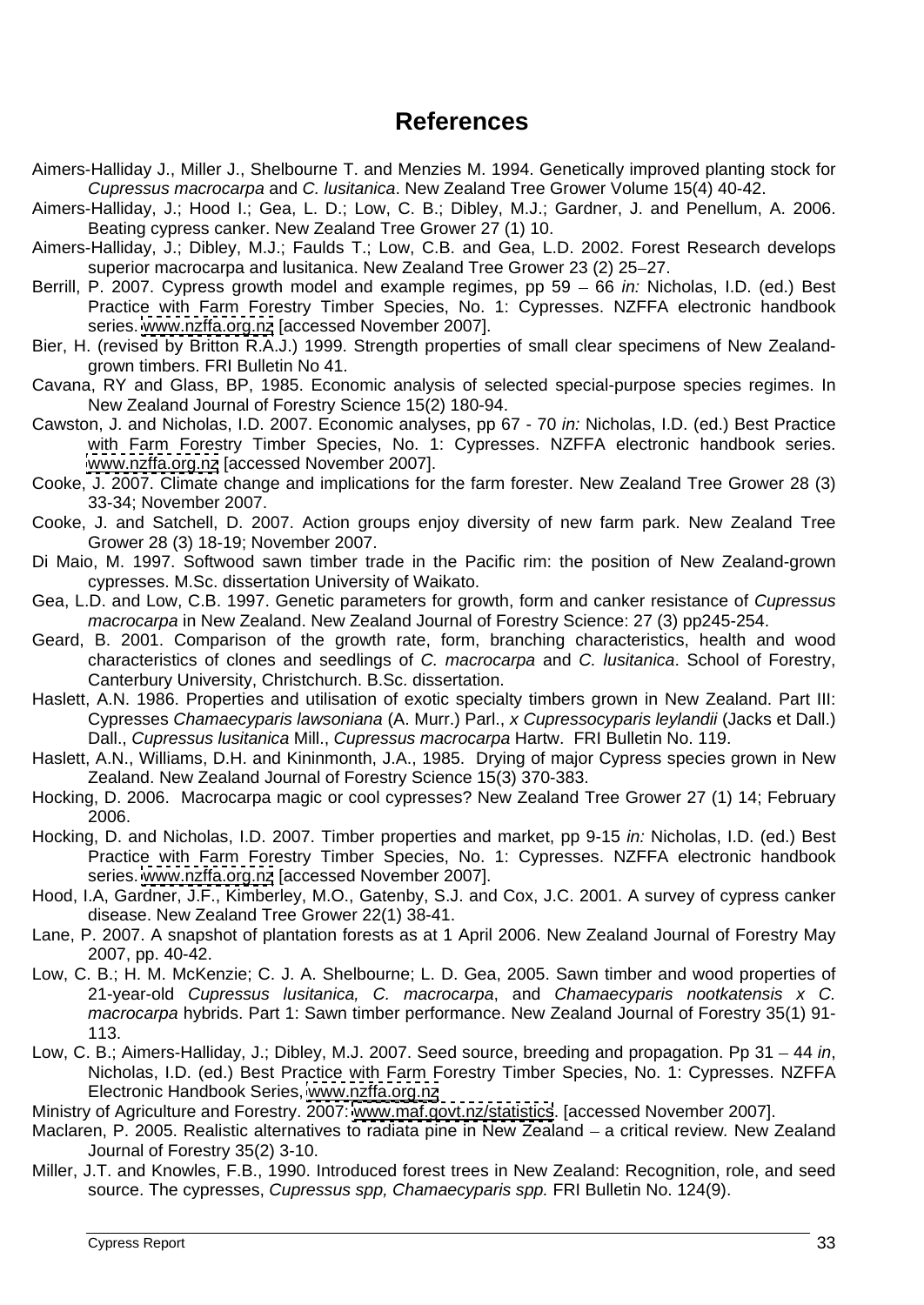Milne, P., 2006. Are we still planting cypresses on the right site? NZ Tree Grower 27 (1) 5.

Milne, P., 2006. Hybrid cypresses – a future plantation option. NZ Tree Grower 27 (1) 7-8.

NEFD 2007. A National Exotic forest Description as at 1 April 2006. <http://www.maf.govt.nz/mafnet/publications/nefd.html> (released 25 May 2007).

- NZS 3602. 2003. Timber and wood-based products for use in building, Standards Association of New Zealand.
- Nicholas, I. 2007. (ed.) Best Practice with Farm Forestry Timber Species, No. 1: Cypresses. NZFFA Electronic Handbook Series, [www.nzffa.org.nz](http://www.nzffa.org.nz). [Accessed November 2007].

Nicholas, I. 2008. Cypress blueprint. Plantation Management Co-operative Report No. 417. In preparation.

- Nicholas, I., Garner, S. 2007, A survey of alternative species markets. New Zealand Journal of Forestry. May 2007. pp. 10-13.
- Palmer, H. 2006. City Forests Limited committed to cypresses. New Zealand Tree Grower 27 (1) 11 -12, February, 2006.
- Park, J. and Smith, A. 1987. Impressive timber grades from farm-grown macrocarpa. New Zealand Tree Grower, Nov 1987, pp. 99-108.
- Somerville, A. 1993. Growth and utilisation of young Cupressus macrocarpa. New Zealand Journal of Forestry Science 23(2) pp163-177.

Somerville, A. 1997. Impressions of the Hinoki Cypress Industry in Japan and Japanese views on NZ Grown Cypress Timbers, Diary Notes, Travel programme from 30 June to 5 July 1997.

Somerville, Alan and Mohi, Robert, 1993. Growing and processing young crop Cupressus macrocarpa. New Zealand Tree Grower 14 (2), May 1993.

Tantrum, D. 2006. Milling cypress and the marketing challenge. New Zealand Tree Grower 27 (1) 6.

Tree Grower, 2006. Special Feature on Cypresses. New Zealand Tree Grower 27 (1) 3 – 14.

Vincent T. G.; Gea L. D.; Aimers-Halliday J.; Low C. B. 2002. What's happening with cypresses at Forest Research? New Zealand Tree Grower Volume 23(1) 24-26.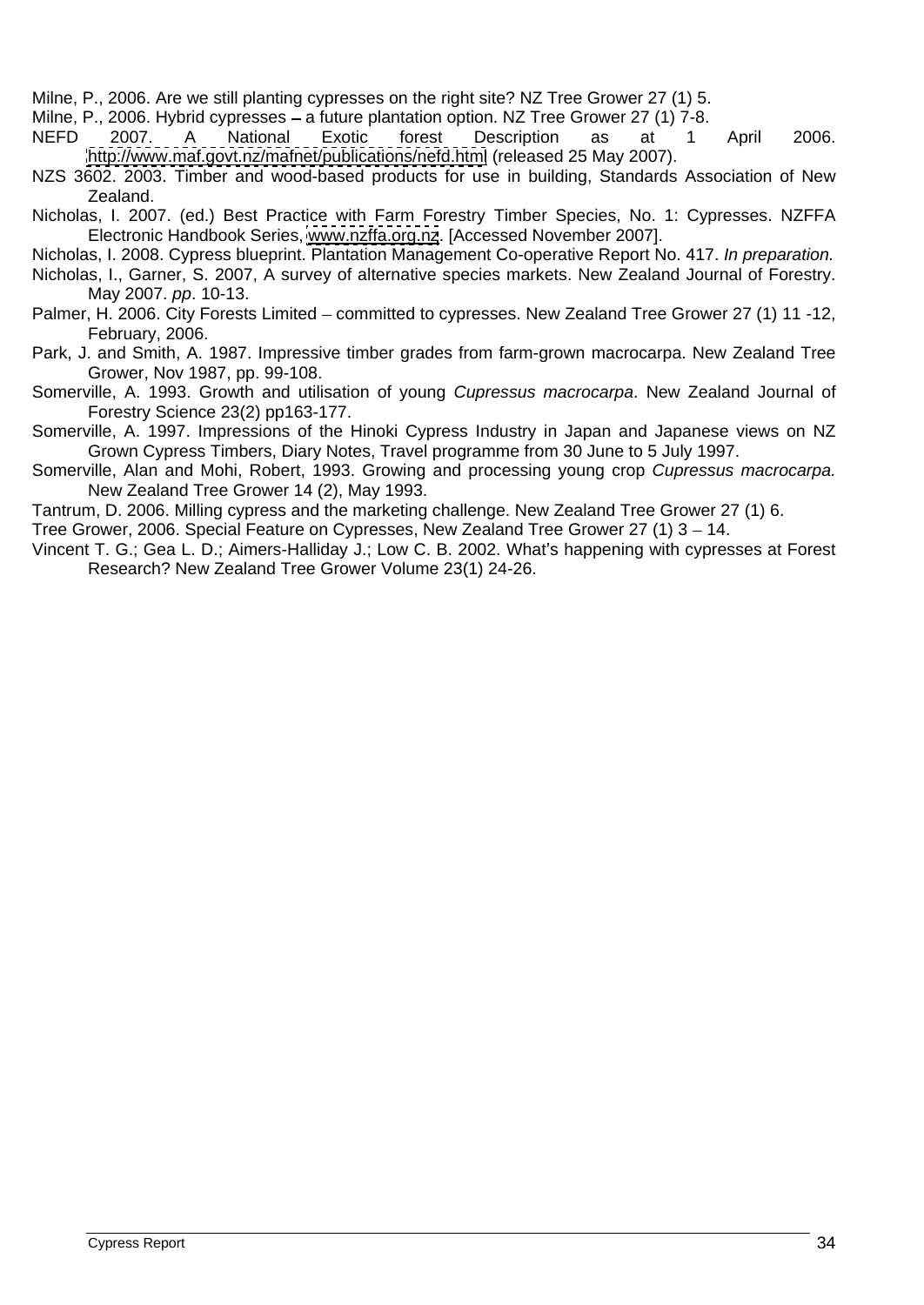## **Appendix 1**

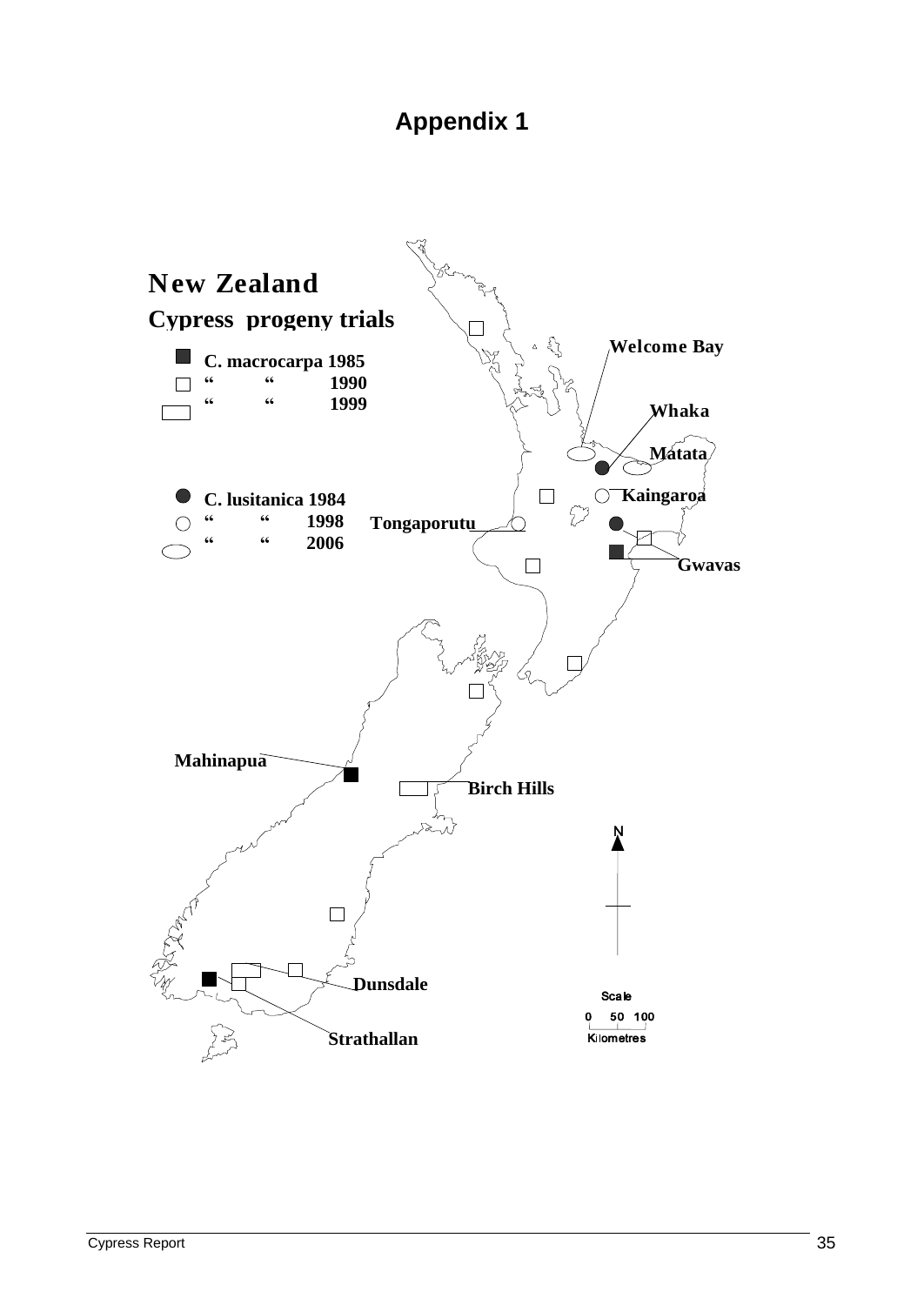## **Appendix 2**